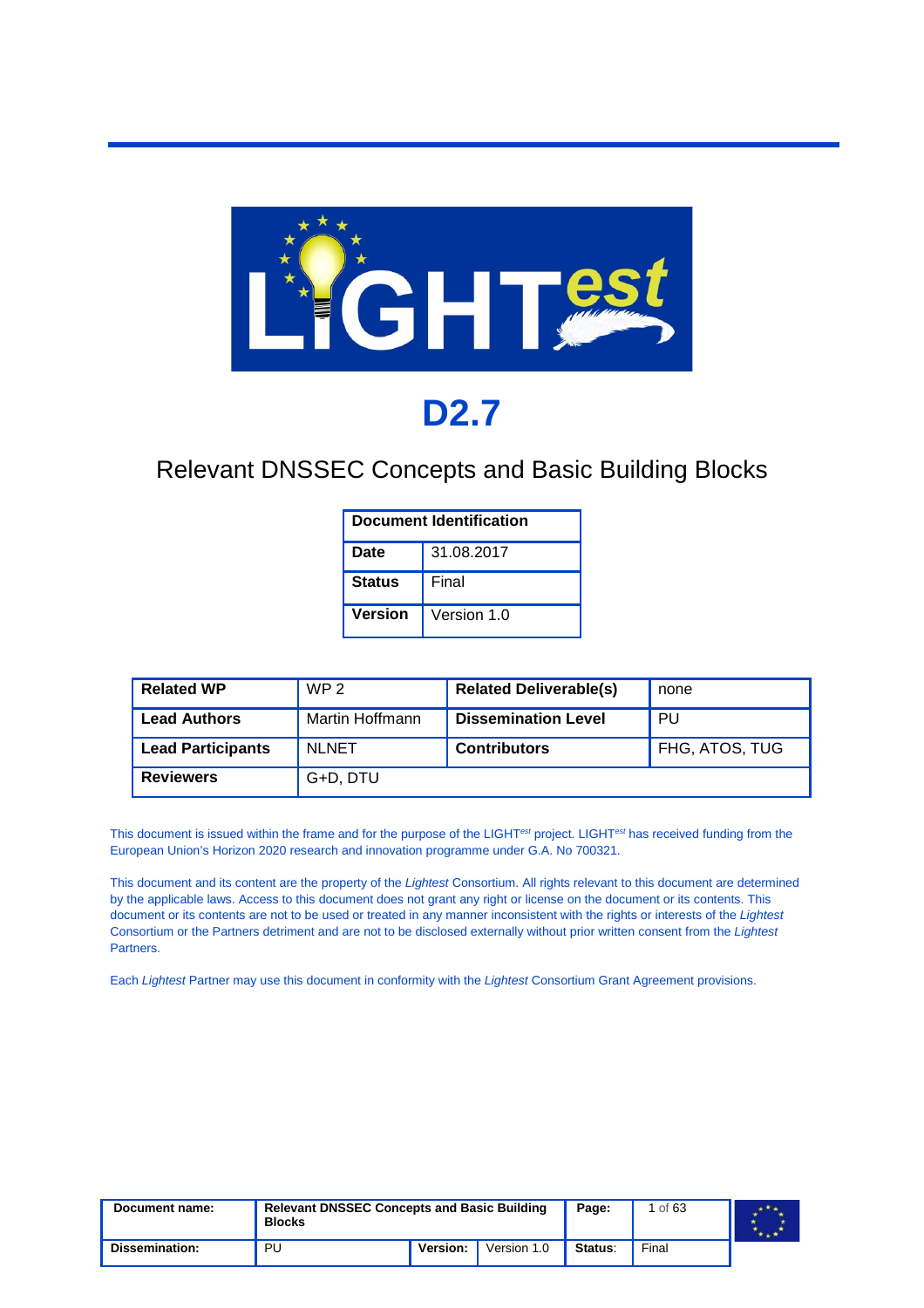

#### <span id="page-1-0"></span>**1. Executive Summary**

The trust infrastructure developed by the LIGHTest project makes use of the existing global Domain Name Service (DNS) for discovering information relevant for validation of trust. As a distributed database both in terms of organization of data as well as responsibility for operation and management, the DNS is very suitable for an infrastructure that aims to support integration and interoperation of various trust schemes

The original design of the DNS did not consider a number of attacks allowing miscreants to alter information retrieved via the DNS. The Domain Name Service Security Extensions (DNSSEC) have been developed to mitigate this problem. They allow users of the DNS to verify that the data they received is indeed the data intended. This ability for verification is vital for use of DNS in the context of a trust infrastructure.

Within the infrastructure, the DNS can be used for two specific tasks: verification of identity and retrieval of trust related data.

When communicating with a network resource or retrieving remote documents, certificates are used to prove the identity of the resource or authenticity of the document. The DANE protocol associates these identities with domain names and stores information under this domain name that can be used to limit the certificates allowed to be used with the identity. The concepts from DANE can be used in the LIGHTest architecture to limit the certificates in use by a trust scheme both as issuer certificates as well as for signing trust related information such as trust lists. Some new procedures need to be developed to apply the concepts to these specific use cases.

In order to verify trust, however, additional information needs to be queried, such as rules describing trust association, trust translation, and trust delegation. As such rule sets can become rather large, the DNS isn't suited for storing them. Instead, pointers should be stored that direct interested parties to retrieve this information using other, more appropriate protocols such as HTTP. These protocols will also allow limiting access based on authentication, whereas DNS's data is available publicly.

Such pointers are best provided in the form of URIs. Two DNS extensions are currently defined for storing URIs for a given domain name: the Dynamic Delegation Discovery System (DDDS), an extensive system for translating application-defined strings into URIs using the DNS as a database, and a much simpler concept that simply stores URIs for a given domain name. Use of either would require the definition of some usage rules as part of the LIGHTest project.

When implementing the resulting architecture as part of the project's pilots, various software may be necessary. There are three categories: DNS server software that operates as part of the global DNS system, DNS provisioning libraries and tools that can be used to manage the data to be stored as part of the LIGHTest project, and DNS libraries for querying the DNS as part of trust verification.

| Document name: | Relevant DNSSEC Concepts and Basic Building<br><b>Blocks</b> |          |             | Page:   | 2 of 63 |  |
|----------------|--------------------------------------------------------------|----------|-------------|---------|---------|--|
| Dissemination: | <b>PU</b>                                                    | Version: | Version 1.0 | Status: | Final   |  |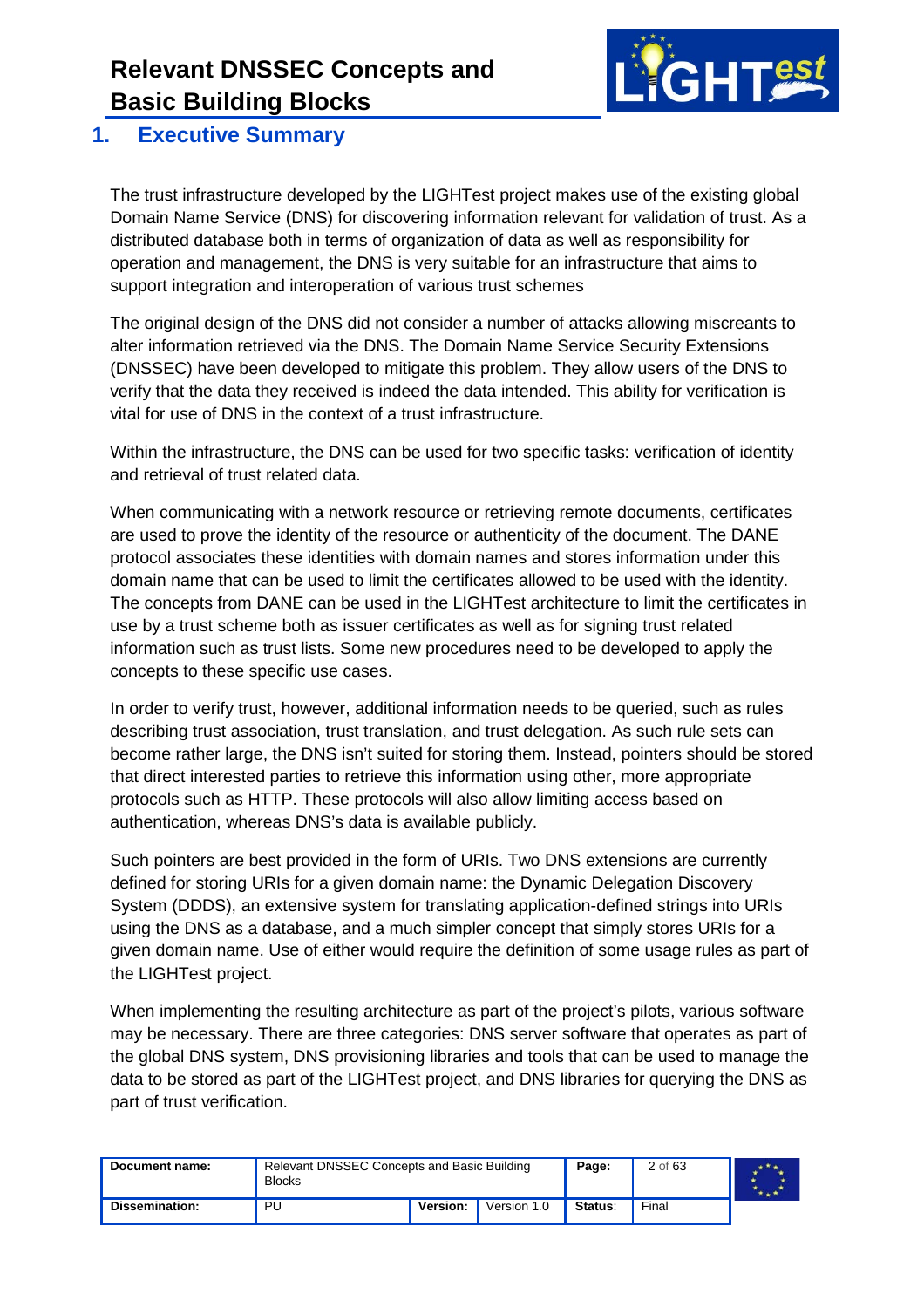

<span id="page-2-0"></span>**2. Document Information**

#### <span id="page-2-1"></span>**2.1Contributors**

| <b>Name</b>             | <b>Partner</b> |
|-------------------------|----------------|
| Jaap Akkerhuis          | <b>NLNET</b>   |
| Rasmus Birkedal         | <b>DTU</b>     |
| Martin Hoffmann         | <b>NLNET</b>   |
| Frank-Michael Kamm      | G&D            |
| Stefan More             | <b>TUG</b>     |
| Olamide Omolola         | <b>TUG</b>     |
| Javier Presa Cordero    | <b>ATOS</b>    |
| George Thessalonikefs   | <b>NLNET</b>   |
| Miryam Villegas Jimenez | <b>ATOS</b>    |
| Georg Wagner            | <b>TUG</b>     |
| Sven Wagner             | <b>USTUTT</b>  |
| Heiko Roßnagel          | <b>FHG</b>     |
| Wouter Wijngaards       | <b>NLNET</b>   |

#### <span id="page-2-2"></span>**2.2History**

| <b>Version</b> | Date       | Author       | <b>Changes</b> |
|----------------|------------|--------------|----------------|
| 0.1            | 13.07.2017 | <b>NLNET</b> | Initial draft. |
| 0.9            | 31.07.2017 | <b>NLNET</b> | Final draft.   |
| $\vert$ 1.0    | 26.08.2017 | <b>NLNET</b> | Final version. |

| Document name: | Relevant DNSSEC Concepts and Basic Building<br><b>Blocks</b> |          |             | Page:   | 3 of 63 |  |
|----------------|--------------------------------------------------------------|----------|-------------|---------|---------|--|
| Dissemination: | PU                                                           | Version: | Version 1.0 | Status: | Final   |  |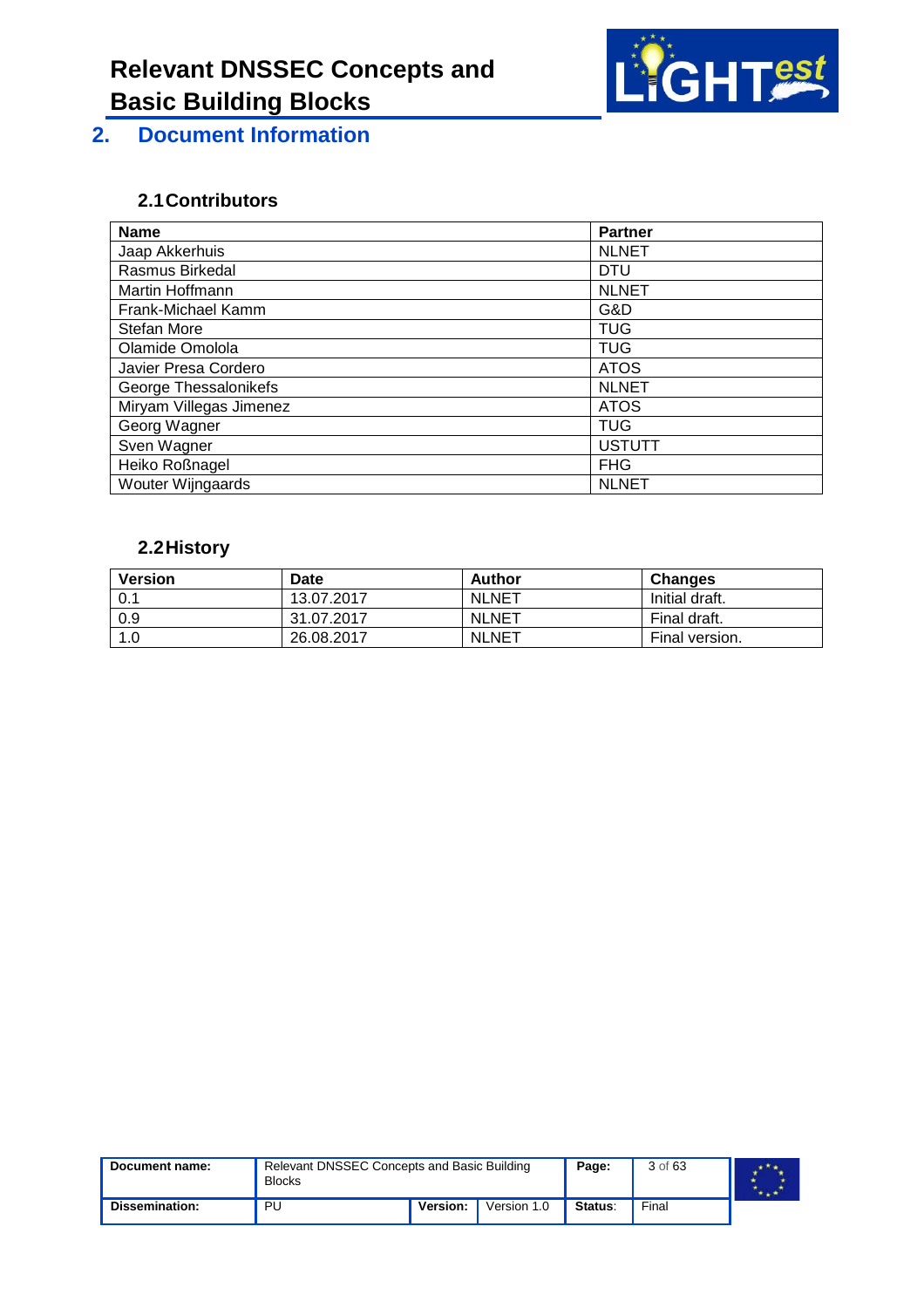

#### <span id="page-3-0"></span>3. Table of Contents

| 1.                                                                        | <b>Executive Summary</b>    | $\overline{2}$ |
|---------------------------------------------------------------------------|-----------------------------|----------------|
| 2.<br>2.1<br>2.2                                                          | Document Information        | 3              |
| 3.<br>3.1<br>3.2<br>3.3                                                   | <b>Table of Contents</b>    | $\overline{4}$ |
| 4.                                                                        | Scope                       | 8              |
| 5.<br>5.1<br>5.2<br>5.3<br>5.4<br>5.5<br>5.6<br>5.7<br>5.8<br>5.9<br>5.10 | Introduction to the DNS     | 9              |
|                                                                           |                             |                |
| 6.<br>6.1                                                                 | <b>DNSSEC</b>               | 27             |
| 6.1.1                                                                     |                             |                |
| 6.1.2                                                                     |                             |                |
| 6.1.3                                                                     |                             |                |
| 6.1.4                                                                     |                             |                |
| 6.1.5                                                                     |                             |                |
| 6.1.6                                                                     |                             |                |
| 6.1.7<br>6.1.8                                                            |                             |                |
| 6.2                                                                       |                             |                |
| 6.3                                                                       |                             |                |
| 6.4                                                                       |                             |                |
| 6.5<br>6.6                                                                |                             |                |
| 7.                                                                        | Verifying Identity with DNS | 37             |
| 7.1                                                                       |                             |                |
| 7.2                                                                       |                             |                |
| 7.3                                                                       |                             |                |
| 7.3.1                                                                     |                             |                |
| 7.3.2<br>7.4                                                              |                             |                |

| Document name:        | Relevant DNSSEC Concepts and Basic Building<br><b>Blocks</b> |          |             | Page:   | 4 of 63 |  |
|-----------------------|--------------------------------------------------------------|----------|-------------|---------|---------|--|
| <b>Dissemination:</b> | PU                                                           | Version: | Version 1.0 | Status: | Final   |  |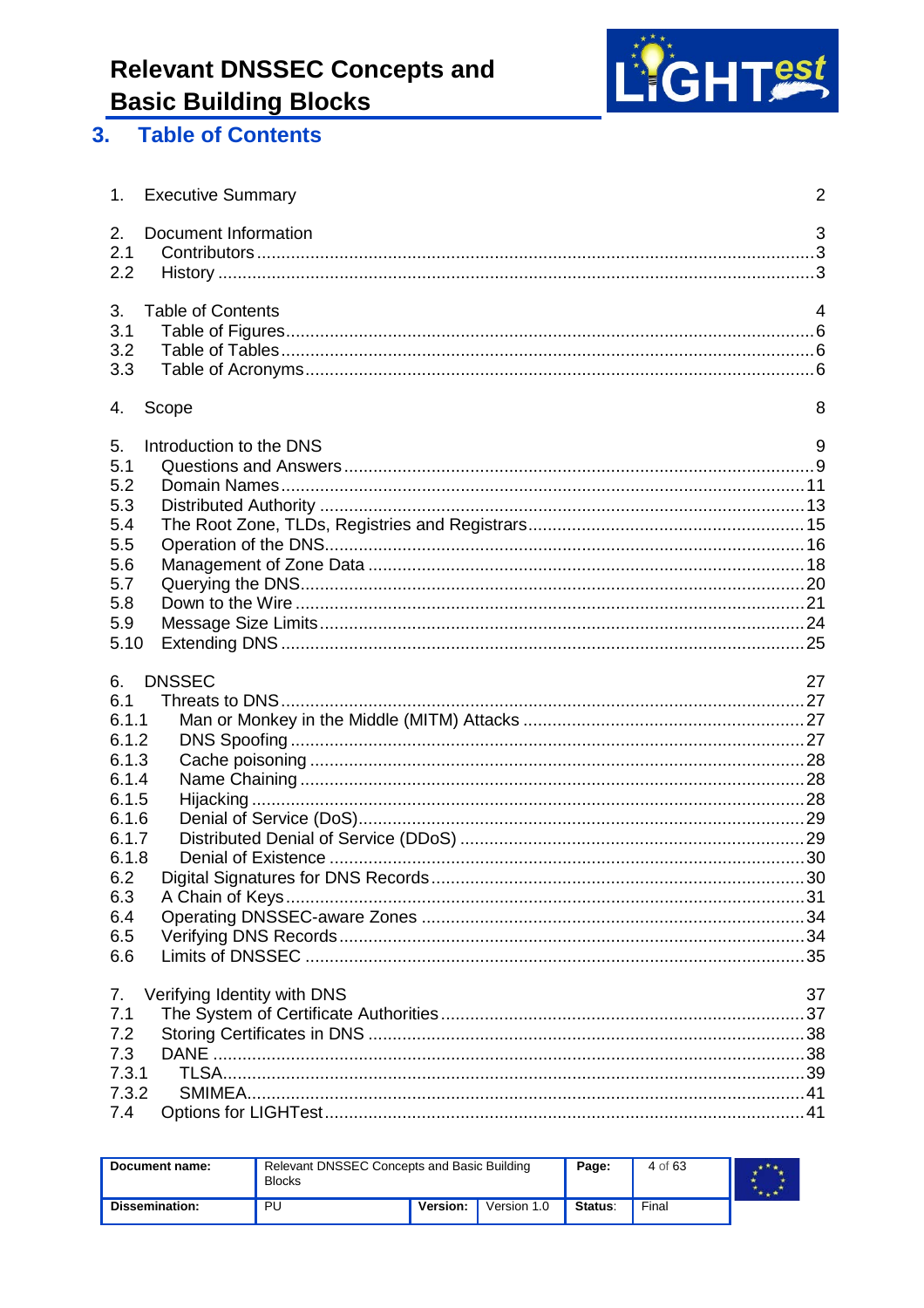

| 8.<br>8.1 | <b>Indicating Resource Locations</b> | 43<br>.43 |
|-----------|--------------------------------------|-----------|
| 8.2       |                                      |           |
| 8.3       |                                      |           |
| 8.4       |                                      |           |
| 9.        | <b>DNS Software</b>                  | 48        |
| 9.1       |                                      |           |
| 9.2       |                                      |           |
| 9.3       |                                      |           |
| 9.4       |                                      |           |
|           | 10. Conclusion and Outlook           | 59        |
|           | 11. References                       | 60        |
|           | 12. Project Description              | 62        |
|           |                                      |           |

| Document name: | Relevant DNSSEC Concepts and Basic Building<br><b>Blocks</b> |          |             | Page:          | 5 of 63 |  |
|----------------|--------------------------------------------------------------|----------|-------------|----------------|---------|--|
| Dissemination: | PU                                                           | Version: | Version 1.0 | <b>Status:</b> | Final   |  |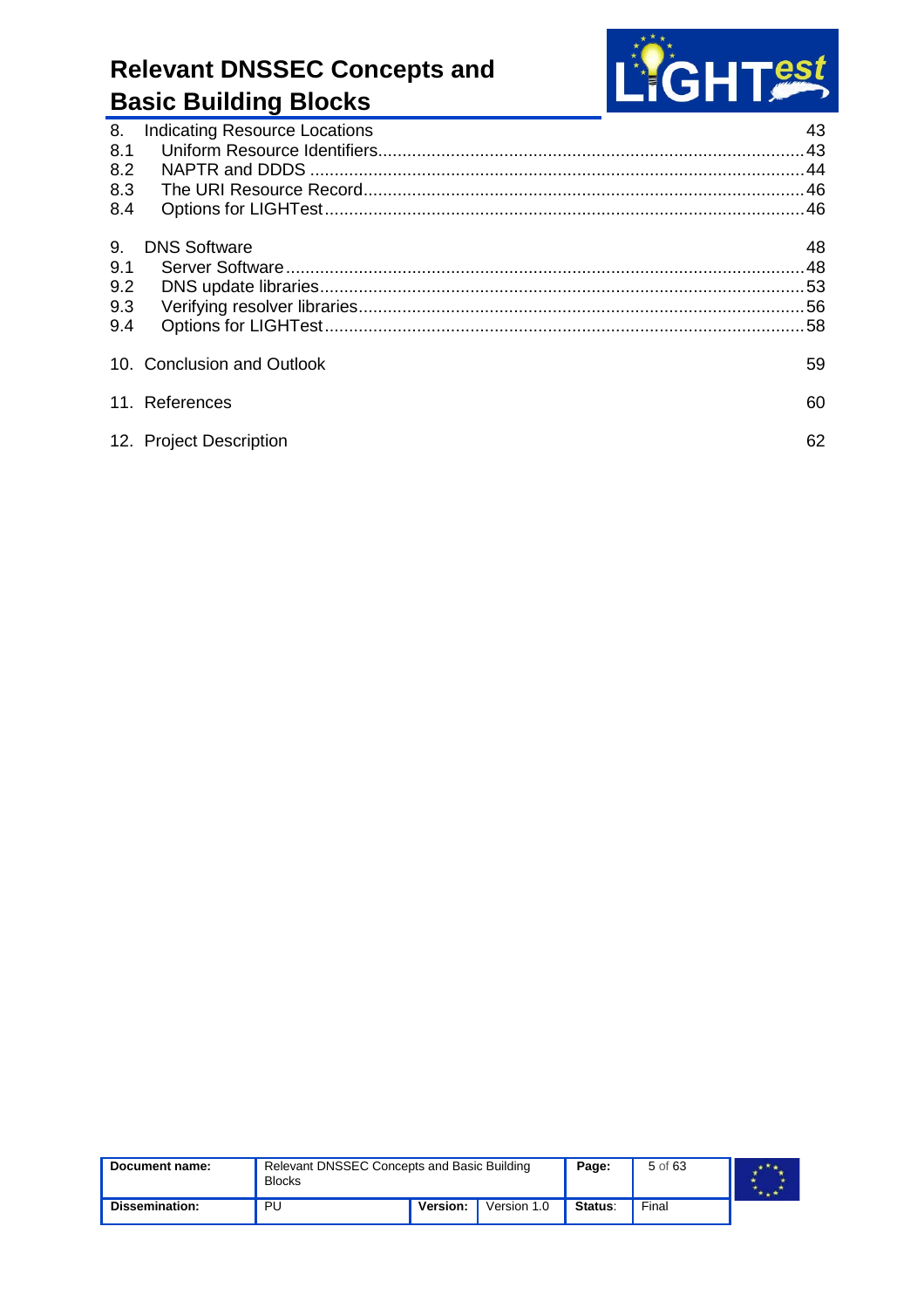

#### <span id="page-5-0"></span>**3.1Table of Figures**

#### <span id="page-5-1"></span>**3.2Table of Tables**

#### <span id="page-5-2"></span>**3.3Table of Acronyms**

| <b>API</b>    | Application Programming Interface                   |
|---------------|-----------------------------------------------------|
| <b>ASCII</b>  | American Standard Code for Information Exchange     |
| <b>AXFR</b>   | <b>Authoritative Zone Transfer</b>                  |
| CA            | <b>Certificate Authority</b>                        |
| ccTLD         | Country-code Top Level Domain                       |
| <b>DANE</b>   | <b>DNS-based Authentication of Name Entities</b>    |
| <b>DDDS</b>   | <b>Dynamic Delegation Discovery System</b>          |
| <b>DDoS</b>   | <b>Distributed Denial of Service</b>                |
| <b>DHCP</b>   | <b>Dynamic Host Configuration Protocol</b>          |
| <b>DNS</b>    | Domain Name System                                  |
| <b>DNSSEC</b> | Domain Name System Security Extensions              |
| DoS           | <b>Denial of Service</b>                            |
| DS            | <b>Delegation Signer</b>                            |
| <b>DTLS</b>   | Datagram Transport Layer Security                   |
| <b>ENUM</b>   | E.164 Number Mapping                                |
| gTLD          | Generic Top Level Domain                            |
| <b>HTTP</b>   | <b>Hypertext Transfer Protocol</b>                  |
| <b>IANA</b>   | <b>Internet Assigned Numbers Authority</b>          |
| <b>ICANN</b>  | Internet Corporation for Assigned Names and Numbers |

| Document name:        | Relevant DNSSEC Concepts and Basic Building<br><b>Blocks</b> |          |             | Page:   | 6 of 63 |  |
|-----------------------|--------------------------------------------------------------|----------|-------------|---------|---------|--|
| <b>Dissemination:</b> | PU                                                           | Version: | Version 1.0 | Status: | Final   |  |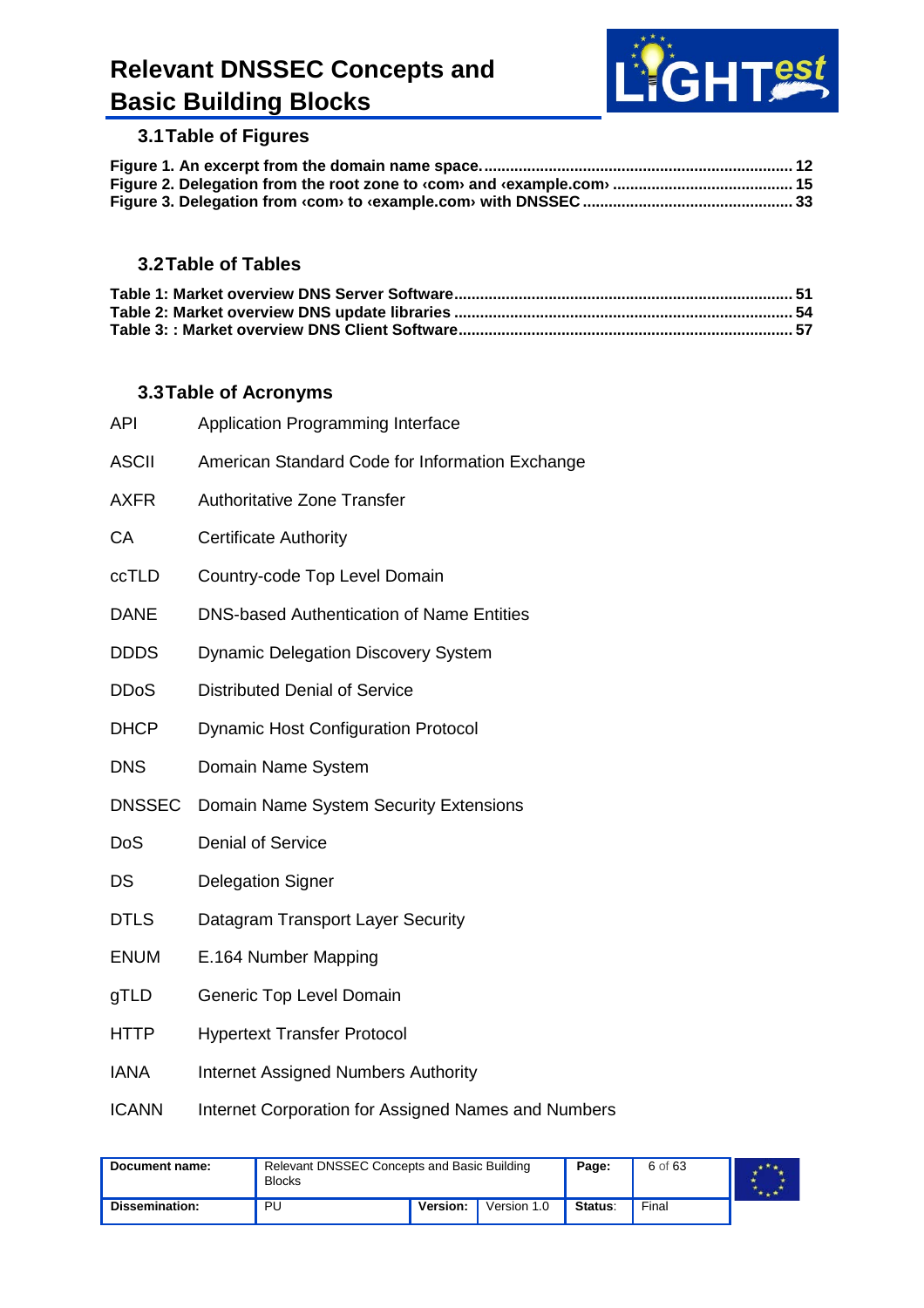

|              | <u>. ອ</u>                                          |
|--------------|-----------------------------------------------------|
| <b>IDN</b>   | <b>Internationalized Domain Names</b>               |
| <b>IETF</b>  | Internet Engineering Task Force                     |
| <b>ISO</b>   | International Organization for Standardization      |
| <b>ITU</b>   | International Telecommunication Union               |
| <b>ITU-T</b> | <b>ITU Telecommunication Standardization Sector</b> |
| <b>IXFR</b>  | <b>Incremental Zone Transfer</b>                    |
| <b>KSK</b>   | Key Signing Key                                     |
| <b>PKIX</b>  | Public Key Infrastructure (X.509)                   |
| <b>RFC</b>   | <b>Request for Comments</b>                         |
| <b>RR</b>    | <b>Resource Record</b>                              |
| <b>RRset</b> | <b>Resource Record Set</b>                          |
| <b>SOA</b>   | <b>Start of Authority</b>                           |
| <b>SRV</b>   | <b>Service Resource Record</b>                      |
| <b>TCP</b>   | <b>Transmission Control Protocol</b>                |
| <b>TLD</b>   | <b>Top Level Domain</b>                             |
| <b>TLS</b>   | <b>Transport Layer Security</b>                     |
| <b>TTL</b>   | Time to Live                                        |
| <b>UDP</b>   | User Datagram Protocol                              |
| <b>URI</b>   | Uniform Resource Identifier                         |
| WG           | <b>Working Group</b>                                |
| <b>ZSK</b>   | Zone Signing Key                                    |
|              |                                                     |

| Document name: | Relevant DNSSEC Concepts and Basic Building<br><b>Blocks</b> |          |             | Page:   | 7 of 63 |  |
|----------------|--------------------------------------------------------------|----------|-------------|---------|---------|--|
| Dissemination: | ΡU                                                           | Version: | Version 1.0 | Status: | Final   |  |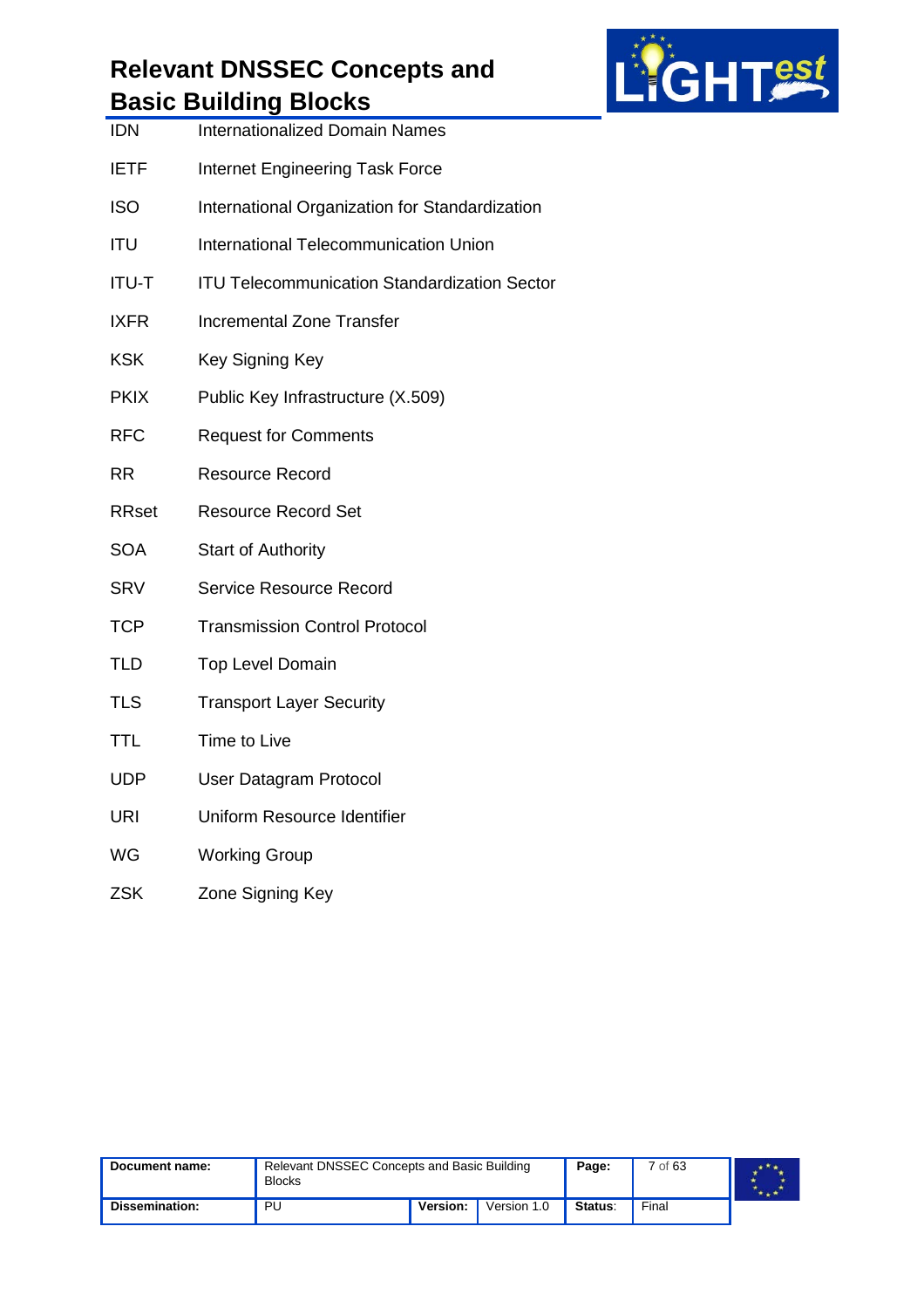

#### <span id="page-7-0"></span>**4. Scope**

This deliverable D2.7 provides an extensive look into the Domain Name System itself, extensions necessary for solving the goals of LIGHTest, as well as the available DNS software. As such, it provides necessary input for the design work carried out in the tasks 3.2, 4.2, and 5.2 that design DNS-based publication of trust schemes, trust translation, and trust delegation, respectively.

The deliverable starts with an introduction to the Domain Name System in chapter 5, introducing its history and goals, the structure of the data stored, how the DNS is operated, and how the data is arranged and managed. The chapter introduces the concept of the hierarchical domain names and zones for managing operationally connected data. It explains how the DNS is queried both in principle and how this translates to the actual wire protocol.

DNSSEC, the security extensions to DNS, are the matter of chapter 6. After discussing the threats that DNSSEC is attempting to solve, the chapter dives into the concepts and protocols underlying DNSSEC: digitally signing the data with keys associated with zones and the use of the hierarchical structure of the zones for key verification. A discussion follows of the changes necessary to both operating the components of the DNS infrastructure as well as how queries are being made to verify authenticity of DNS data. As this verification is important if a trust infrastructure is to be based on DNS, a look at the limitations of DNSSEC concludes the chapter.

The following two chapters look at the specific use cases that LIGHTest has for DNS: verification of identity and discovery of resource locations. Each chapter discusses the problem at hand, existing options, and makes suggestions for the LIGHTest architecture.

Finally, chapter 9 looks at the software related to DNS. It presents a market overview for software of three categories: DNS server software that can be used as part of the global DNS infrastructure, client libraries and tools that can be used for implementing components that update and manage DNS data, and client libraries that perform DNS queries as part of a trust verifier. For each of these categories, the chapter presents possible choices for use in the LIGHTest reference implementation and pilots.

| Document name: | Relevant DNSSEC Concepts and Basic Building<br><b>Blocks</b> |          |             | Page:   | 8 of 63 |  |
|----------------|--------------------------------------------------------------|----------|-------------|---------|---------|--|
| Dissemination: | PU                                                           | Version: | Version 1.0 | Status: | Final   |  |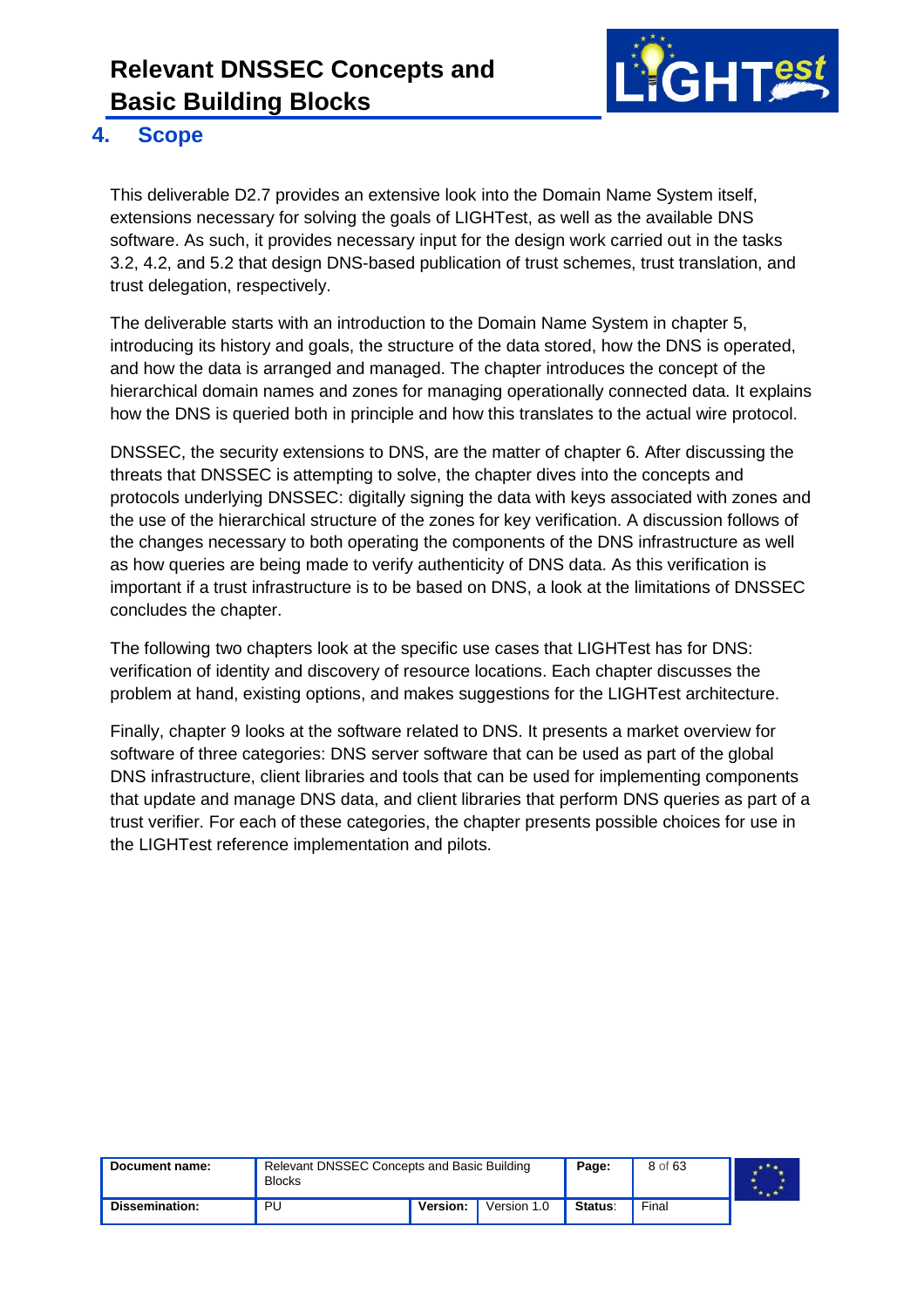

#### <span id="page-8-0"></span>**5. Introduction to the DNS**

In its early days, Arpanet, the research network that would eventually evolve into today's Internet, was small enough that each node could maintain a database giving humanreadable names to all the nodes it would need to communicate with. Over time, this database, a simple text file named HOSTS.TXT, became centrally maintained. Each node would retrieve updated versions as they became available. With the network growing quickly, however, the file became large, making updates expensive and slow. On the other hand, dealing with the constant flow of requests for new names and updates developed into an administrative nightmare.

As a response, Paul Mockapetris devised the Domain Name System, or DNS for short. Its initial specification was published via the Internet Engineering Task Force as a pair of documents, RFC 882 [\[1\]](#page-59-1) and RFC 883 [\[2\],](#page-59-2) in November 1983. The system provides a network service that deals with the administrative issues of a central registry by eliminating it. Instead, the system mirrors the distributed nature of the Internet as a network of interconnected networks. It allows each participating network to set up, configure, and operate their own name resolution service and provides means for discovering and query these independent services.

Implementation and operation experience led to an updated specification in November 1987 as RFC 1034 [\[3\]](#page-59-3) and RFC 1035 [\[4\].](#page-59-4) While there have been many updates and extensions, these two documents still provide the core specification for the DNS thirty years later.

This chapter introduces this core specification, how the Domain Name System works, and achieves its goal.

#### <span id="page-8-1"></span>**5.1Questions and Answers**

The initial intention of the name system was to give human-readable (and memorable) names to network hosts that are internally identified using numeric addresses. However, it quickly became apparent that users often aren't interested in communicating with specific hosts but rather like to peruse certain services. For instance, one of the most important applications of the early Internet was electronic mail. When sending an e-mail message, a user doesn't really care to which physical host the message is ultimately delivered so long as it eventually reaches the intended person. Here, the name doesn't necessarily identify a specific host but rather the recipient's mail system. It isn't a host name anymore but becomes a more abstract identifier. It becomes a *domain name.*

Whether the domain name identifies a host or a mail system depends on the context it is used in. When sending data packets out into the network, the name represents a physical host. When sending an e-mail message, the same name suddenly represents a mail system. Each of these cases requires different information to actually use the name – there are different questions to be answered.

As an example, let's assume we want to send an e-mail message to ‹alice@example.com›. The mail system responsible for messages sent to this address is named by the portion to

| Document name: | Relevant DNSSEC Concepts and Basic Building<br><b>Blocks</b> |                 |             | Page:   | 9 of 63 |  |
|----------------|--------------------------------------------------------------|-----------------|-------------|---------|---------|--|
| Dissemination: | PU.                                                          | <b>Version:</b> | Version 1.0 | Status: | Final   |  |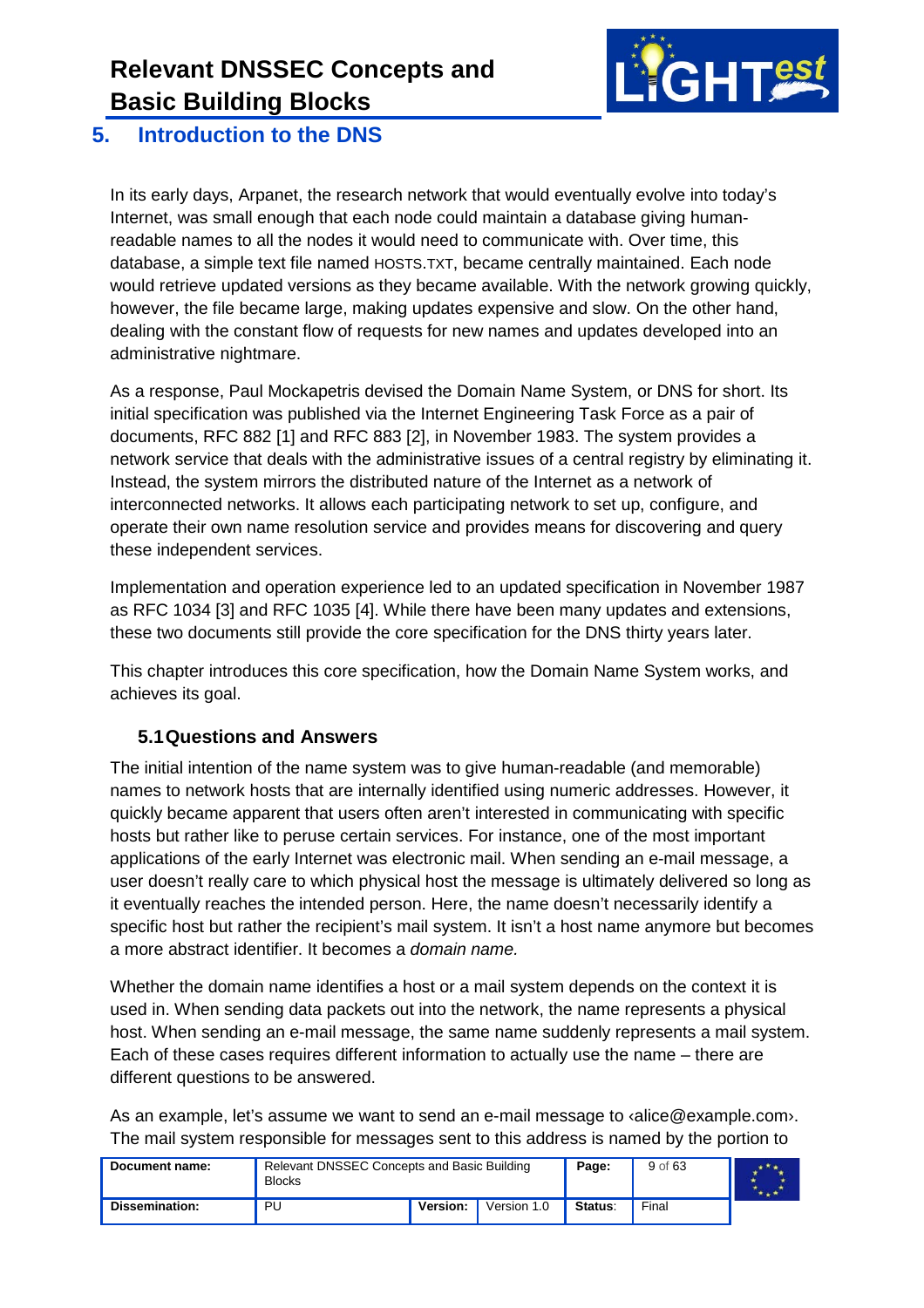

the right of the at-sign. As a first step, we need to ask the DNS for the physical hosts serving this mail system. The domain name we ask for is ‹example.com›. The kind of information asked for is stated through the *question type* (often abbreviated to *qtype).* Internally, this is a 16-bit integer value with each kind of information having been assigned its own value. Each of these well-known values has a short mnemonic assigned. The type for the information 'Which hosts are responsible for an e-mail domain?' is 15 with the mnemonic MX for 'mail exchange.'

In the commonly used formal notation, the question is written like this:

example.com. IN MX

 $\ddot{\phantom{a}}$ 

The first item is the domain name to query for, the question type is last. What is the IN in the middle, though? At the time when DNS was designed, other networks were being developed. It seemed prudent to let DNS being used for these networks as well. However, other networks have different address semantics and provide services in a different way making it necessary to allow for different semantics when translating names. An additional field called the *class* was included in questions and answers to allow addressing the type of network. As it happened, no other network picked up DNS. As a result, the only value for the class field today is the one reserved for the Internet with value [1](#page-9-0) and mnemonic IN.<sup>1</sup> This mnemonic will appear in many of the following examples and, for the most part, can be safely ignored.

The resource records that answer this question have a type, too, now called the *record type.* Despite the different name, it is the exact same value. Using the same formal notation, the answer might look like this:

| example.com. | 86400 IN |  | MX 10 alcor.example.com.   |
|--------------|----------|--|----------------------------|
| example.com. | 86400 IN |  | MX 15 capella.example.com. |
| example.com. | 86400 IN |  | MX 15 deneb.example.com.   |

There are three resource records in the answer. The domain name, class, and record type are easily identified. The domain name is called the *owner* of the record since it specifies which name the record belongs to. The name is followed by a number called the *time to live* or TTL. It states how many seconds the record should be considered valid after being received. Thus, all three records in this answer can be reused for a day – if another e-mail message were to be sent to someone at ‹example.com› within a day, this answer can be used directly without asking the DNS again.

The remainder is the record data. The format and meaning of the record data depend on the record type. Internally, they follow a binary encoding; the text given above is merely a textual representation of the binary data for easier use.

<span id="page-9-0"></span><sup>1</sup> Some DNS server software uses the value originally registered for Chaosnet, a network research project at MIT, for querying internal status of the server. This, however, has never been standardized.

| Document name: | <b>Relevant DNSSEC Concepts and Basic Building</b><br><b>Blocks</b> |                 |             | Page:   | 10 of 63 |  |
|----------------|---------------------------------------------------------------------|-----------------|-------------|---------|----------|--|
| Dissemination: | PU                                                                  | <b>Version:</b> | Version 1.0 | Status: | Final    |  |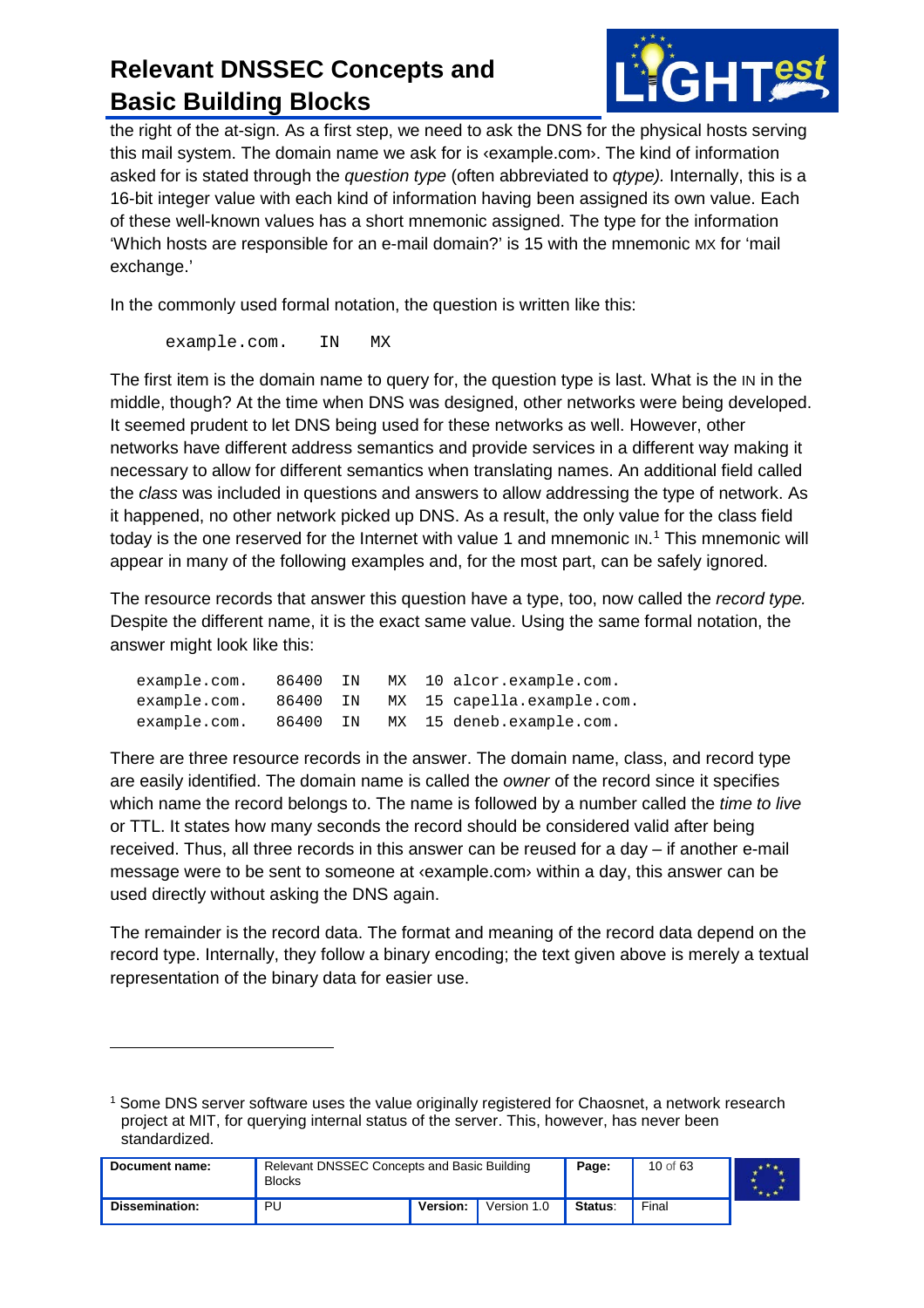

For the MX record type, the data of each record consists of a priority value and the domain name of a host providing mail services for the owner. The priority value allows giving preferred hosts – hosts with a smaller priority are preferred. In the example, all mail should first be delivered to a host named ‹alcor.example.com› with the two other hosts serving as fallbacks for when Alcor fails.

Connecting to ‹alcor.example.com› for delivering the e-mail message requires its address. This requires a different question type, an address or A question:

alcor.example.com. IN A

The answer to this question should be an IPv4 address:

alcor.example.com. 86400 IN A 192.0.2.81

Being good citizens, we want to use IPv6, though. This is a yet another question, AAAA – pronounced 'quad A' and chosen because an IPv6 address is exactly four times the size of an IPv4 address. $2$ 

alcor.example.com. IN AAAA

The DNS has an answer for this question, too:

alcor.example.com. 86400 IN AAAA 2001:0DB8::81

With this information, we can finally start delivering the message to Alice.

#### <span id="page-10-0"></span>**5.2Domain Names**

As the Internet started to grow from a few timeshared computers into a complex interconnected network of workstations, the idea of a hierarchical naming scheme for hosts emerged. Instead of communally agreeing on names for each and every host, each site would name its own hosts as it saw fit and the community at large only needed to agree on names for the sites. To identify a host globally, the host's name needed to be qualified with the name of the site, more abstractly called the *domain* of the host. This system was further refined as the network kept growing. The sites in turn became too large and were split into a number of sub-sites each controlling its own names. This split was reflected in the name of the domain: it became a composite of the name of the sub-site and the site. Additional splits would increase the components in this composite.

As a result, the name space created by these names has a hierarchical structure. More specifically, the structure is a tree: the sites are child nodes of the tree's root, the sub-sites are child nodes of their parent (sub-) sites, and the hosts are child nodes of their (sub-) sites.

Each node in this tree carries a designator called a label. The domain name of the node is this label prepended to the domain name of its parent node, separated with a dot. Since the

<sup>2</sup> A bit of network engineer humor, there.

-

<span id="page-10-1"></span>

| Document name: | Relevant DNSSEC Concepts and Basic Building<br><b>Blocks</b> |          |             | Page:   | 11 of 63 |  |
|----------------|--------------------------------------------------------------|----------|-------------|---------|----------|--|
| Dissemination: | PU                                                           | Version: | Version 1.0 | Status: | Final    |  |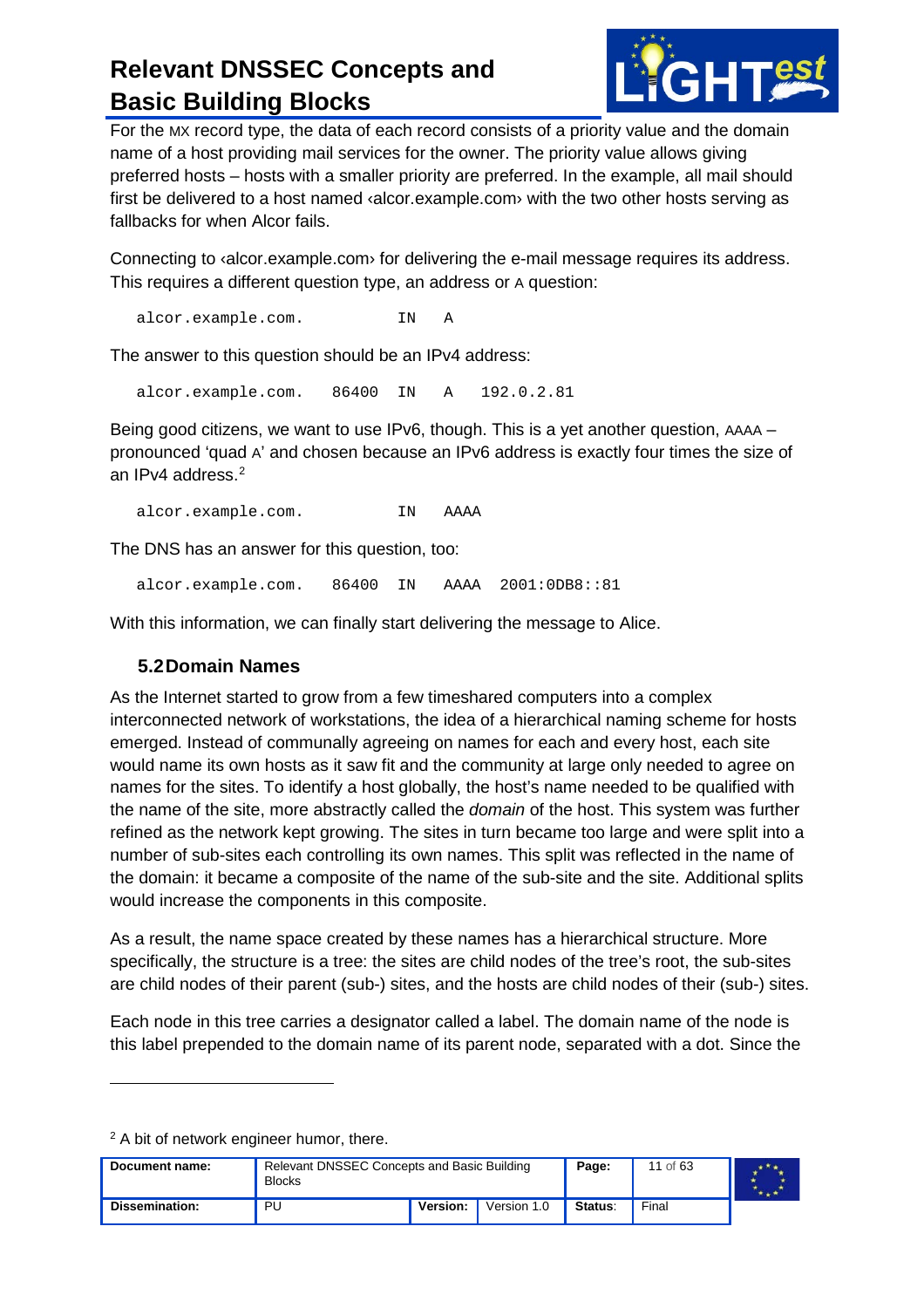

domain name of the parent node in turn is a combination of that node's label and parent node's domain name, the domain name results in the sequence of the labels along the way from the node to the tree root.

To pick up the example from above, the domain name of the host ‹alcor.example.com› designates the node labeled ‹alcor› under ‹example.com› which in turn is a node labeled ‹example› under a node labeled ‹com› which, finally, is a direct descendant of the root node. [Figure 1](#page-11-0) shows how the name traces through the tree.



<span id="page-11-0"></span>*Figure 1. An excerpt from the domain name space. For each node, its label is shown. The domain name ‹alcor.example.com› is formed by following the marked path from the bottom up, concatenating the labels of each node with a dot.*

Apart from looking familiar to anyone accustomed to how people are named in Western culture, this bottom-up scheme has the advantage that the root node is the last node in each and every (complete) domain name. If it is given a unique label, this label becomes a natural end-of-name marker making it unnecessary to invent an explicit marker or store the length of the name. And indeed, in DNS the root node is the only one that has an empty label.

All other labels are a strings of up to 63 bytes. The ASCII character set is used to interpret the individual bytes. This is important, since labels are case-insensitive. That is, ‹alcor›, ‹Alcor›, and ‹ALCOR› are all the same label. However, since ASCII only defines byte values up to 127, all values greater than that are quietly left without an interpretation.

Atop this very generous specification exist a convention that limits the characters allowed in the labels that are part of domain names that designate hosts. Here, only letters, digits, and hyphens are allowed with the further restriction that the label must start with a letter and not end with a hyphen. As the vast majority of labels are indeed used for form host names, this rule has become the de-facto standard.

In fact, when it was decided that DNS should be able to express names in more than just languages using the basic Latin alphabet encoded by ASCII, a method was devised to

| Document name: | Relevant DNSSEC Concepts and Basic Building<br><b>Blocks</b> |          |             | Page:   | 12 of 63 |  |
|----------------|--------------------------------------------------------------|----------|-------------|---------|----------|--|
| Dissemination: | PU                                                           | Version: | Version 1.0 | Status: | Final    |  |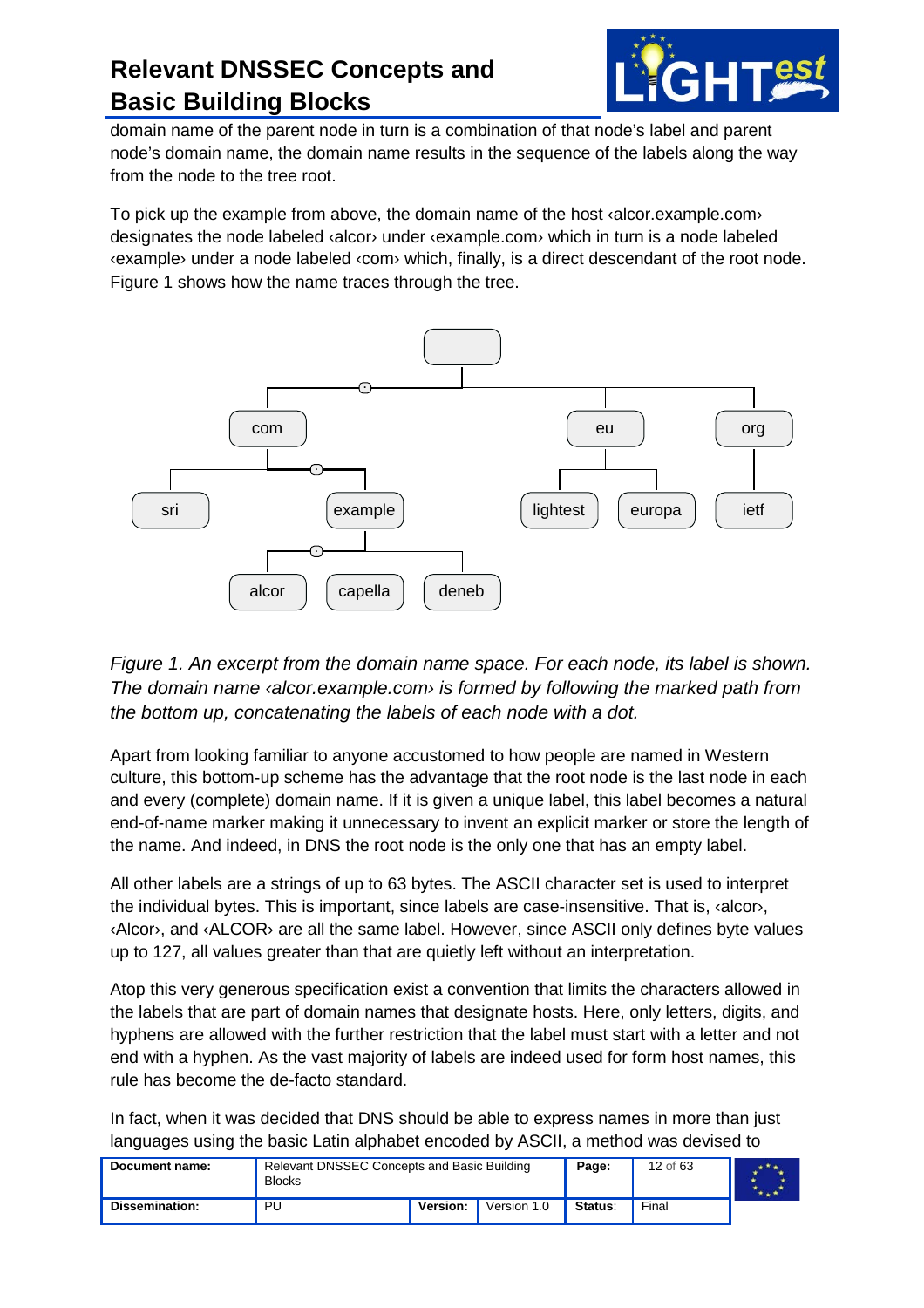

encode the full range of Unicode using only the byte values allowed for host names. This method, called 'punycode,' forms the basis of Internationalized Domain Names or IDNs.

#### <span id="page-12-0"></span>**5.3Distributed Authority**

As mentioned, one important goal for the design of the DNS was to avoid a central registry in control of all names and resource records and allow participants in the network to independently administer their data. This meant that there needed to be a way to discover who a certain name belonged to and, DNS being a network service, where that operator would serve the data from.

Given the potentially vast size of the domain name space, it wasn't practical to store ownership with each domain name. Instead, DNS provides the means to cut the name space into contiguous regions of nodes that are all under the same ownership. These regions are called *zones.* The resource records owned by all the names in a zone are controlled by the zone and are served by the same set of servers. The zone is said to be *authoritative* for the domain names that are part of the zone. The servers that can be queried to deliver the resource records owned by these names are *authoritative name servers* (often shortened to just *name server* when there is no ambiguity).

Because in a tree all contiguous regions are themselves trees, the zones are trees under a top-most node called the zone's *apex.* This node is reachable from all other nodes of the zone by simply walking upwards. Additionally, it is the first node of a zone encountered when traversing from the DNS root. It therefore makes sense to store all necessary administrative information with this apex.

The node just above the apex is part of a different zone. Control needs to be transferred from one zone to another between those two nodes. This is called a *zone cut* and happens by mirroring some of the information of the apex node of the descendant zone with the parent zone. Thus, the servers responsible for the parent zone have knowledge that the apex node of the child zone exists and can provide all those records for this apex node that are required to discover the child zone properly.

These records are called *delegation records* since they delegate control. Classic DNS requires only one type of delegation records: NS (or Name Server) records. Each of these records gives the domain name for one host operating a name server authoritative for the zone.

For  $\langle$ example.com $\rangle$ , the apex of the zone from the example above, the NS records could look like this: $3$ 

| example.com. | 86400 |  | IN NS nsa.example.com. |
|--------------|-------|--|------------------------|
| example.com. | 86400 |  | IN NS nsb.example.com. |

 $\ddot{\phantom{a}}$ 

<span id="page-12-1"></span> $3$  Since  $\langle$ example.com $\rangle$  is a real zone, the actual records are different, reflecting the real operator of the zone. It has been reserved for use in examples and documentation and is operated by IANA. Liberty has been taken to use different records here that better serve the narrative.

| Document name: | Relevant DNSSEC Concepts and Basic Building<br><b>Blocks</b> |          |             | Page:   | 13 of 63 |  |
|----------------|--------------------------------------------------------------|----------|-------------|---------|----------|--|
| Dissemination: | PU                                                           | Version: | Version 1.0 | Status: | Final    |  |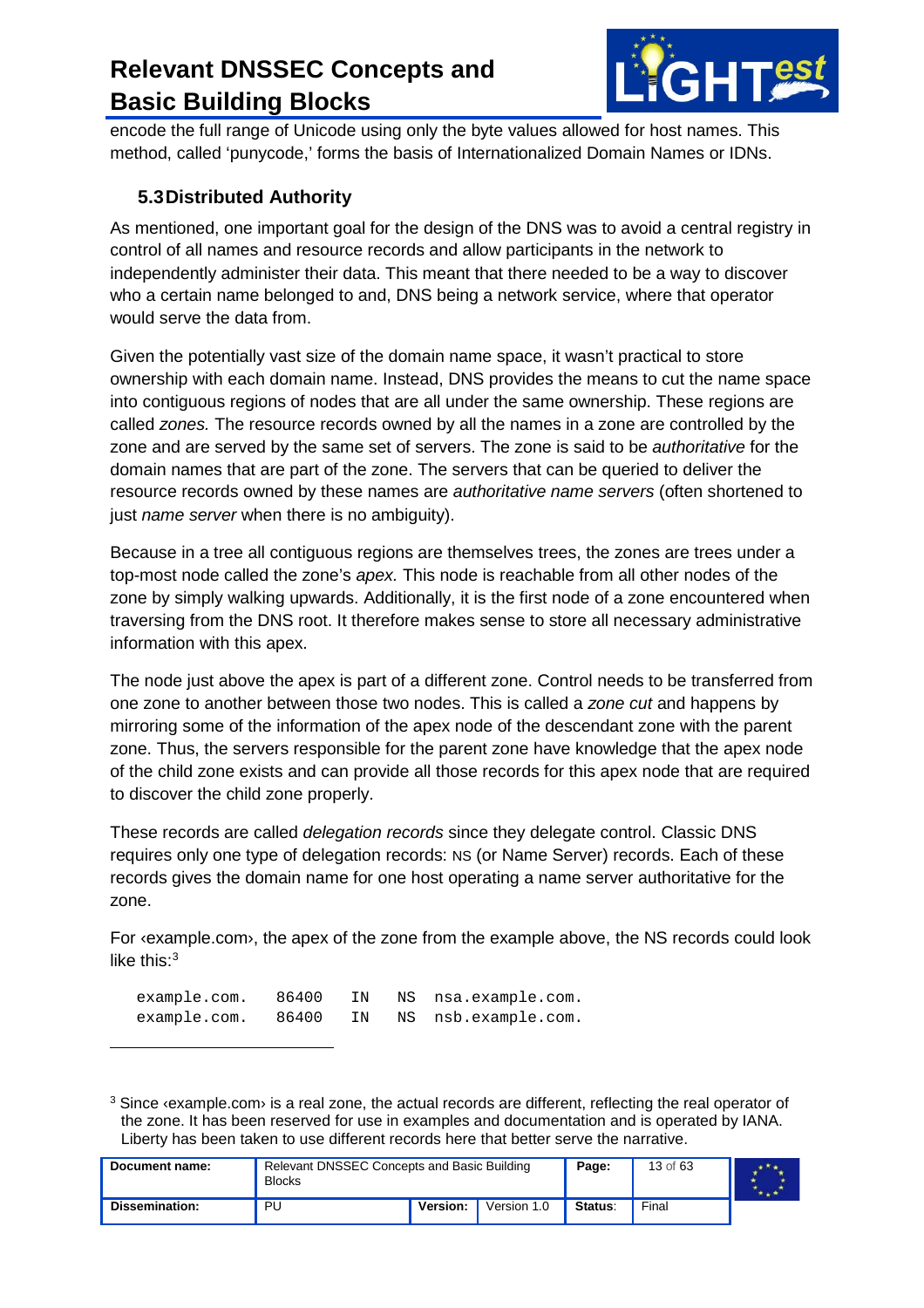

Here, the hosts named *Insa.example.com* and *Insb.example.com* are the two authoritative name servers for the zone.

Which creates a conundrum. The name servers to be used for discovering all domain names within the zone *s*example.com are accessible using a domain name that is part of that very zone. That can't work and yet it is a very common scenario. After all, the zone is supposed to represent whoever operates that zone.

This is why in addition to delegation records, the parent zone can also store a number of *glue records,* resource records for different domain names returned included in the response to cut the Gordian knot.

To complete the example, the servers for  $\langle$ com $\rangle$  (which is the parent zone of  $\langle$ example.com $\rangle$ ), need to also deliver the address records for the two name servers when asked for the zone's NS records:

| nsa.example.com. | 86400 | TN. | A. | 192.0.2.88         |
|------------------|-------|-----|----|--------------------|
| nsa.example.com. | 86400 | TN  |    | AAAA 2001:0DB8::12 |
| nsb.example.com. | 86400 | TN  |    | AAAA 2001:0DB8::13 |

[Figure 2](#page-14-1) traces delegation from the root zone to *vexample.com* by showing all the relevant resource records and how they tie together.

| Document name: | Relevant DNSSEC Concepts and Basic Building<br><b>Blocks</b> |          |             | Page:   | 14 of 63 |  |
|----------------|--------------------------------------------------------------|----------|-------------|---------|----------|--|
| Dissemination: | PU                                                           | Version: | Version 1.0 | Status: | Final    |  |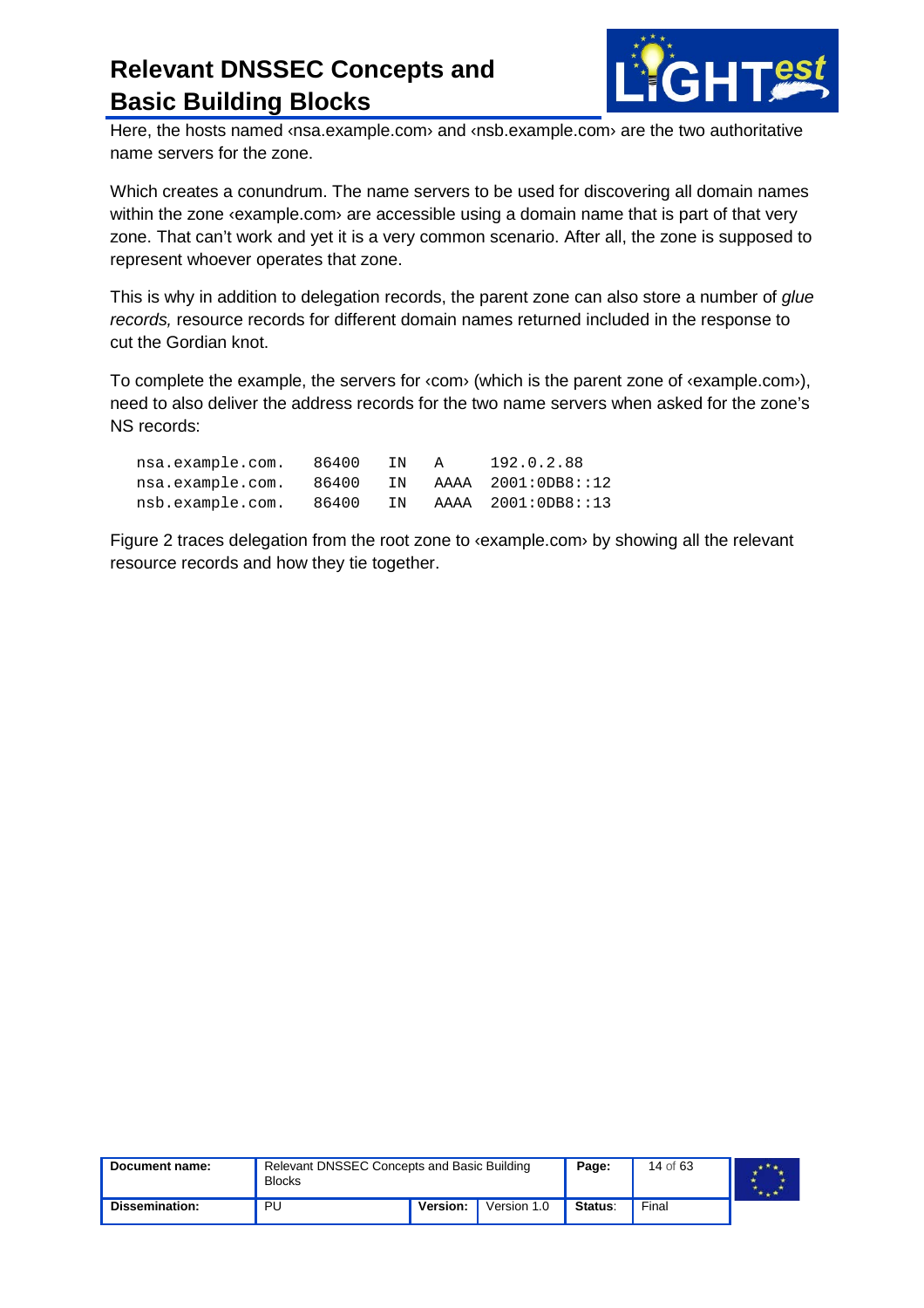



<span id="page-14-1"></span>*Figure 2. Delegation from the root zone to ‹com› and ‹example.com› showing the relevant authoritative, delegation and glue records for each of the three zones.*

#### <span id="page-14-0"></span>**5.4The Root Zone, TLDs, Registries and Registrars**

Using the process of delegation, each zone effectively gains its legitimacy through an action of its parent zone, which authorizes the sub-zone by publishing the NS records pointing to it. This recursive process ends at the top with a zone that has the root node as its apex – the *root zone.* Which means that the policies governing the root zone influence the form of all names used on the Internet.

Because of this, the authoritative part of the root zone is extremely small: it consists of the root node only. It delegates to a set of child nodes called the *top-level domains* (or TLDs). Initially, this set was relatively small: six general purpose names for different kinds of organizations – ‹gov› for governmental, ‹edu› for educational, ‹com› for commercial, ‹mil› for military,  $\langle net \rangle$  for network-related, and  $\langle org \rangle$  for other organizations – plus one TLD for each of the two-letter country codes defined by ISO. In addition, the ‹arpa› domain was initially introduced as a temporary TLD into which all the existing host names from the flat era were

| Document name: | Relevant DNSSEC Concepts and Basic Building<br><b>Blocks</b> |                 |             | Page:   | 15 of 63 |  |
|----------------|--------------------------------------------------------------|-----------------|-------------|---------|----------|--|
| Dissemination: | PU                                                           | <b>Version:</b> | Version 1.0 | Status: | Final    |  |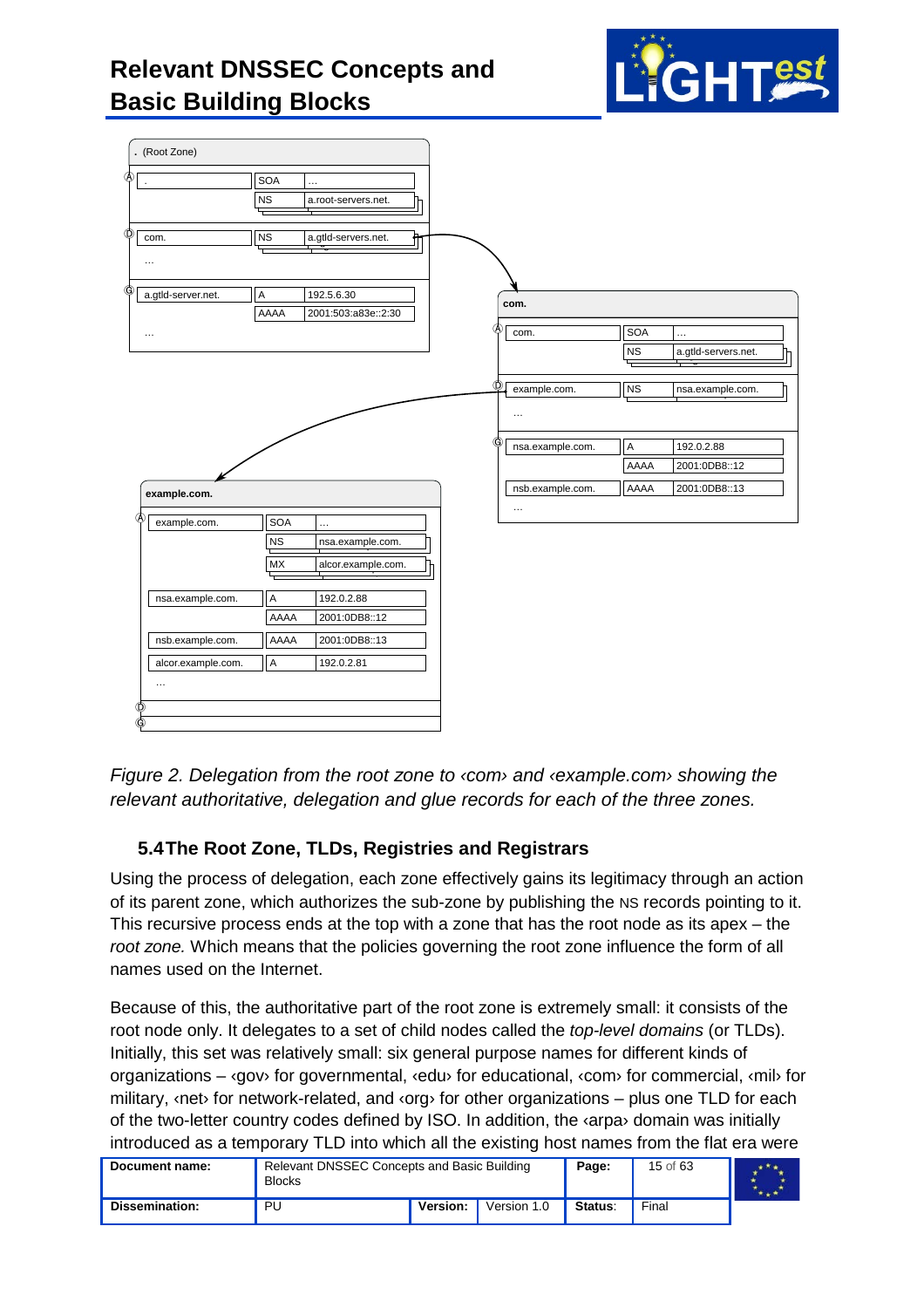

placed. It is also used for names that have special meaning within DNS. For instance, when looking up the host name assigned to an IP address, a domain name under ‹arpa› is generated for the IP address. In 1988, ‹int› was added for international organizations. [\[5\]](#page-59-5) The explosive growth of the Internet during the late 1990s resulted in several attempts to add additional, more topical TLDs. As a first result, seven such TLDs were added between 2001 and 2004. Finally, in 2008 the New Top-level Domains Program opened the name space up by provided a process for requesting and operating additional TLDs.

Together with IP address allocation and allocation of names and numbers for Internet protocols, control of the root zone and consequently the TLDs comprises something called the *IANA function*, where IANA stands for Internet Assigned Numbers Authority. IANA formed more or less spontaneously when the need for such a function arose. It was initially performed by Jon Postel and Joyce K. Reynolds and, once it became a little more formalized, funded by the US government. It was transferred to a new, private organization, the Internet Corporation for Assigned Names and Numbers, ICANN, in late 1998 but remained under US oversight. After much discussion, the function was finally transferred into the control of an international community in 2016.

Most top-level domains are operated by their own organizations upon an agreement with ICANN. These organizations are called *registries.* They can have their own policies restricting who can apply for a *second-level* domain with them. For the two-letter country code top-level domains (ccTLDs), control is transferred to an entity of that country, typically an organization firmed for that purpose by the country's ISPs or a government agency. While some of these TLDs limit applications for a domain name to persons and organizations residing in the country, others are more open.

The other, non-country domains, often called generic top-level domains or gTLDs, are mostly operated by commercial entities for profit, with some exceptions for those original TLDs reserved for the government. Access to second-level domains under a gTLDs can be restricted or open, depending on policies and intentions for these domains.

While applicants would initially request names directly from the registry, over time many registries adopted a process whereby applicants would instead use the services of an intermediary called *registrars.* These, often commercial entities, would be accredited with several TLDs, making it easier to register a variety of domain names through a single entity. Often, these registrars also offer to operate the zones for these domain names on behalf of their customers, freeing them from the necessity to create and operate the authoritative name servers for their zones.

#### <span id="page-15-0"></span>**5.5Operation of the DNS**

While leaving operation of the name servers to the registrars or some other dedicated DNS operator is a good solution for relatively simple zones, complex and ever-changing networks often require to maintain control over the zone's content. Yet providing the infrastructure for reliable name resolution – an absolute necessity for any kind of network service – isn't easily done.

| Document name: | Relevant DNSSEC Concepts and Basic Building<br><b>Blocks</b> |          |             | Page:   | 16 of 63 |  |
|----------------|--------------------------------------------------------------|----------|-------------|---------|----------|--|
| Dissemination: | PU                                                           | Version: | Version 1.0 | Status: | Final    |  |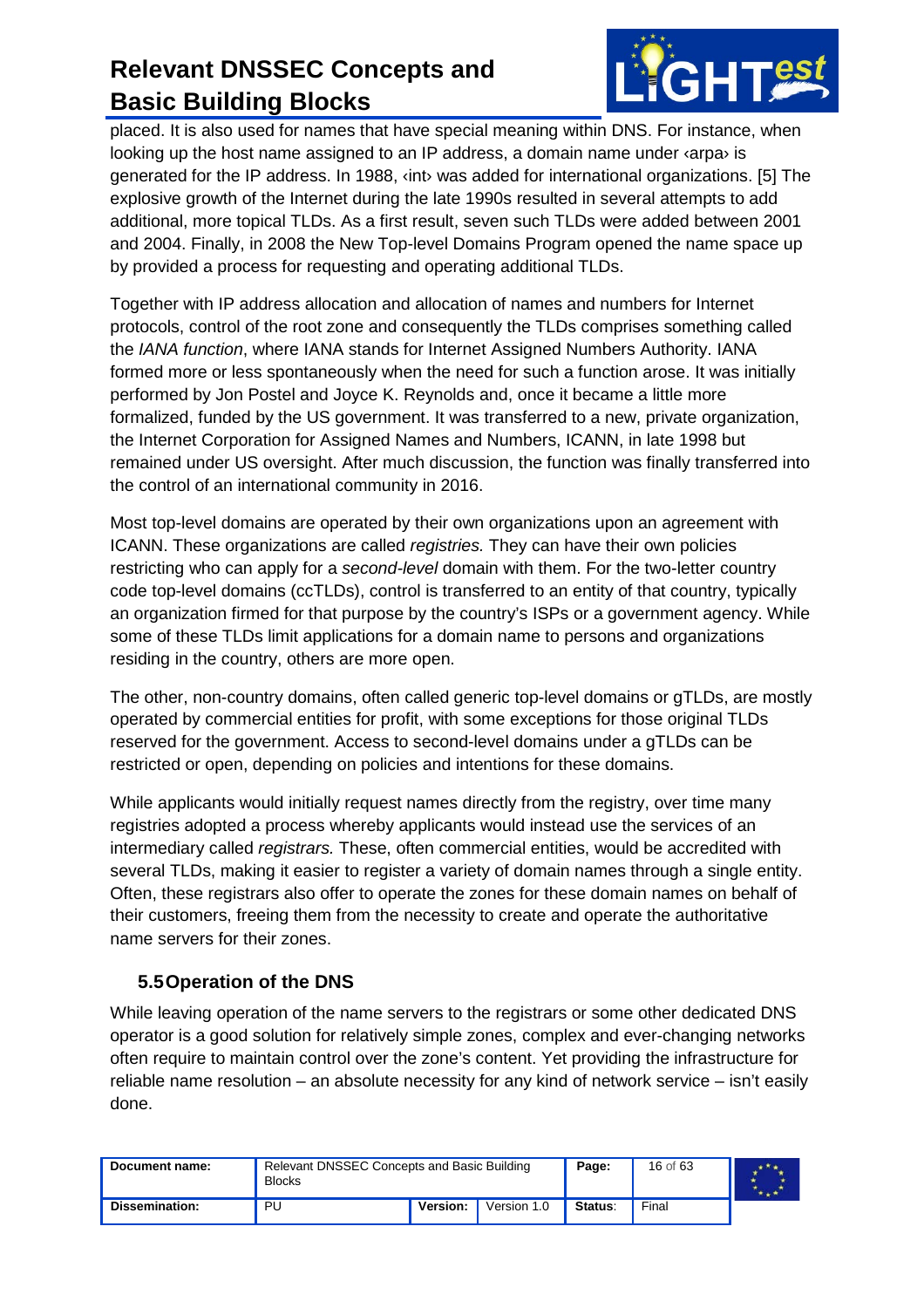

Much like in the example shown above, zones almost always provide more than one name server. This will keep the name service available even if one of the servers fails. If the servers reside in the same location, however, both will become unreachable in case of network failures either in the location or for part of the network when there is a segmentation. Thus, the servers should be in different locations, ideally in far away parts of the world. Another option is to use technologies such as anycast to make multiple servers in different parts of the world share the same address and have DNS queries routed to the nearest server.

For anyone not in command of vast resources, operating such a topology all by themselves is nigh impossible. DNS recognizes this and provides a means to outsource part of the operation of a zone: the different name servers authoritative for a zone can be operated by different parties. Means are provided to synchronize the zone data between these servers.

The scenario typically used is to have a single name server which holds the one true copy of the zone data, called the *primary name server* or *master name server.* The maintainer of the zone updates the data on this server only. All other name servers mentioned in the NS records function as *secondary name servers.* They receive their zone data from the primary via a mechanism called *zone transfer.*

Whenever zone data changes on the primary server, it will send notifications to all the secondary servers by way of a special DNS message called a NOTIFY. In response to this message, the secondary servers fetch the updated zone data from the primary server using yet another special DNS interaction termed AXFR, a somewhat creative abbreviation for 'authoritative transfer.'

However, the secondary server shouldn't just start such a zone transfer on any NOTIFY they receive. Zones can be big and zone transfer can take a long time. Instead, the secondary server should be able to check if it perhaps already has the current version of the zone data. This is one of the reasons why each zone carries a sort of bookkeeping record with its apex node. This record, called the SOA record for 'start of authority,' contains, among other things, a version number for the zone data in the form of an ever-increasing serial number.

Before a secondary server initiates the AXFR, it first fetches the SOA record and compares it with the copy it already has. Only if the serial number has increased will it start with the actual zone transfer.

But as zones become bigger and update more often, full zone transfers become a very ineffective means of synchronization, even if guarded by the serial number. A companion mechanism called IXFR for 'incremental zone transfer' allows the secondary servers to request information on changes to the zone data. With this mechanism, the secondary server tells the primary the serial number of the zone data it has and will receive only those records that have been added, changed, or deleted.

For this zone synchronization mechanism to work, the primary server needs to know all the secondary servers so it can send a NOTIFY to them and the secondary servers need to know which primary server to send their zone transfer requests to. But other than that information, which needs to be configured into the name servers, no restrictions apply.

| Document name: | Relevant DNSSEC Concepts and Basic Building<br><b>Blocks</b> |                 |             | Page:   | 17 of 63 |  |
|----------------|--------------------------------------------------------------|-----------------|-------------|---------|----------|--|
| Dissemination: | PU                                                           | <b>Version:</b> | Version 1.0 | Status: | Final    |  |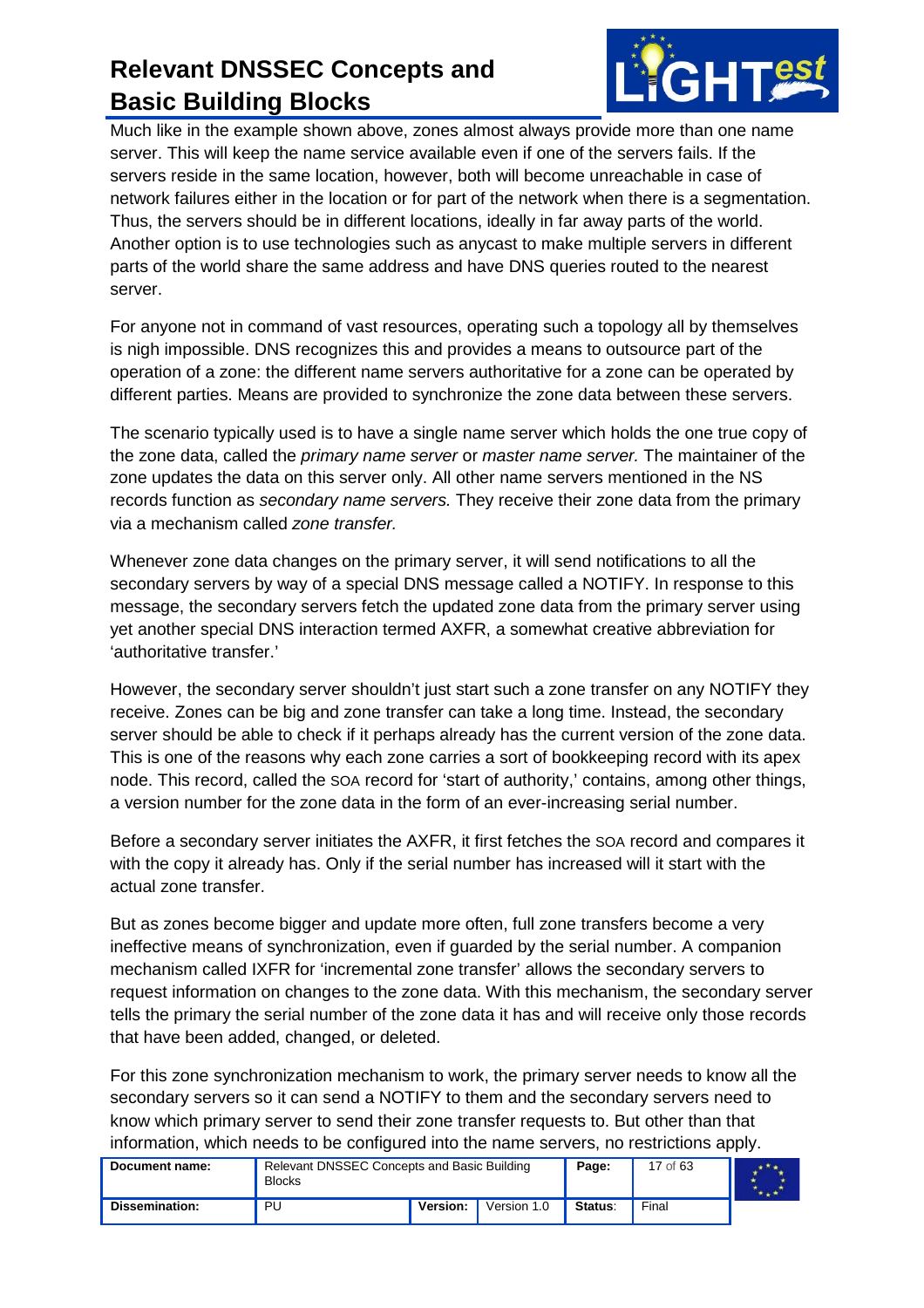

Pending an agreement, secondary name servers can be operated by anyone – which makes their task ideal to be outsourced to dedicated service providers.

But even operating the primary name server isn't something everyone is comfortable being responsible for. DNS is often used in distributed denial of service attacks, something that can overwhelm and cripple a small IT department. This is where a topology called *hidden primary* (or *hidden master)* comes into play. Here, the primary name server doesn't actually appear in the NS records of the zone, only the secondary servers are listed. Thus, the primary server will never receive normal DNS queries from the wider Internet. It only needs to be able to communicate with the secondary servers and can be secured accordingly.

#### <span id="page-17-0"></span>**5.6Management of Zone Data**

-

The primary server, regardless of whether it is hidden or public, needs to have access to the data of the zone: all the resource records for nodes that are part of the zone as well as delegation and glue records. The original specification suggested to use a simple text file for this format representing each of the records in a standardized format. Since these files contain the one true version of the zone data, they are called *master files* by the DNS specification and *zone files* in practice.

Their format is essentially the same as in the examples given above. Each line contains one resource record. It starts with the domain name of the record's owner. Since all such names have to be within the zone they end with the domain name of the zone's apex, called the *origin.* To save people a lot of time, the names can be given relative to this origin. If they end properly in a dot they are complete domain names and if they are not, the origin is appended to complete them. For instance, to include records for ‹alcor.example.com› as part of the zone ‹example.com› the domain name stated for these records could either be ‹alcor.example.com.› (note the trailing dot) or just ‹alcor›. If the previous record was for Alcor, too, the name can also be left out and the line be indented with a least one white-space character instead.

The domain name is followed by the TTL, the class, and the resource record type. The former is a number while the latter two are the mnemonics used for class and type. Since these mnemonics are taken from a single shared name space of only letters, the order of the three elements doesn't really matter. However, because TTL and class are optional, the type always needs to be last. If left out, both are replaced by the last explicitly stated value.

The record type is followed by a textual representation of the record data. This representation is specified for each record type. Thus, whoever reads the zone file needs to know of all the record types used in the file and their textual representation.<sup>[4](#page-17-1)</sup>

As with all formats, there is a number of additional rules for escaping special characters and violating the One Record Per Line rule for very long records.

<span id="page-17-1"></span><sup>4</sup> RFC 3597 [\[6\]](#page-59-6) extends the master file format to also allow representation of unknown class and record type values as well as the record data for unknown types.

| Document name: | Relevant DNSSEC Concepts and Basic Building<br><b>Blocks</b> |          |             | Page:   | 18 of 63 |  |
|----------------|--------------------------------------------------------------|----------|-------------|---------|----------|--|
| Dissemination: | PU                                                           | Version: | Version 1.0 | Status: | Final    |  |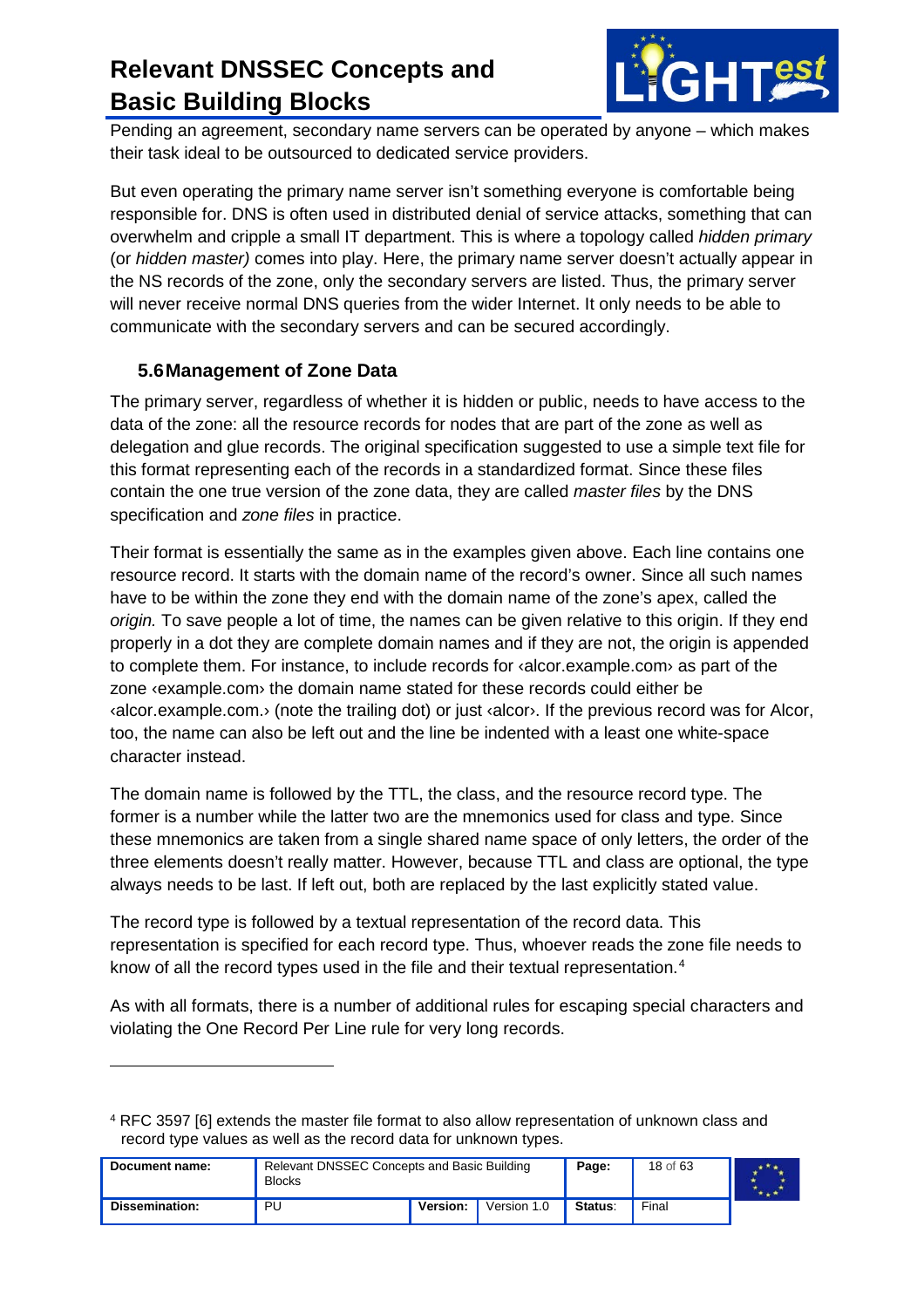

To illustrate how such a zone file looks in practice, here is a zone file for ‹example.com› as we have defined it so far:

| \$ORIGIN example.com. |       |                                                                                                                  |  |
|-----------------------|-------|------------------------------------------------------------------------------------------------------------------|--|
|                       |       | example.com. 86400 IN SOA ( nsa.example.com.<br>hostmaster.example.com.<br>2017062101<br>86400 3600 604800 300 ) |  |
|                       | 86400 | NS nsa.example.com.<br>NS nsb.example.com.                                                                       |  |
|                       | 86400 | MX 10 alcor.example.com.<br>MX 15 capella.example.com.<br>MX 15 deneb.example.com.                               |  |
| nsa                   | 86400 | 192.0.2.12<br>$\lambda$<br>AAAA 2001:0DB8::12                                                                    |  |
| nsb                   | 86400 | AAAA 2001:0DB8::13                                                                                               |  |
| alcor                 | 86400 | 192.0.2.81<br>A<br>AAAA 2001:0DB8::81                                                                            |  |
| capella               | 86400 | 192.0.2.42<br>A<br>AAAA 2001:0DB8::42                                                                            |  |
| deneb                 | 3600  | 192.0.2.43<br>$\mathbf{A}$<br>AAAA 2001:0DB8::43                                                                 |  |

The first line is a control directive and spell's out the zone's origin. All the other lines contain resource records: first, the SOA record and the two NS records necessary for bookkeeping, followed by three MX records that direct incoming e-mail for  $\alpha$  example.com $\alpha$ . Finally, there are address records for five hosts within the domain.

The greatest advantage of using zone files is that virtually all name servers understand and process it. As simple text files, they can be placed in a version control system or can be generated programmatically from other data.

However, as zones become more dynamic with content changing more often, managing these files can become difficult. If zones are managed through APIs – an example would be dynamic DNS services where customers can update the host address for their machines in automatically response to it changing – or if they are controlled via configuration management systems, creating the intermediary zone file format from other data can be burdensome.

This is why some name servers provide alternative approaches to storing zone data. This could be a relational database or a directory service. For instance, the DNS name server part of the Microsoft Windows operating system can use Active Directory for storing zone data. Since this is used throughout the system for management purposes already, DNS zone management is thus kept in line with how other parts of the system are controlled.

| Document name: | Relevant DNSSEC Concepts and Basic Building<br><b>Blocks</b> |          |             | Page:   | 19 of 63 |  |
|----------------|--------------------------------------------------------------|----------|-------------|---------|----------|--|
| Dissemination: | PU                                                           | Version: | Version 1.0 | Status: | Final    |  |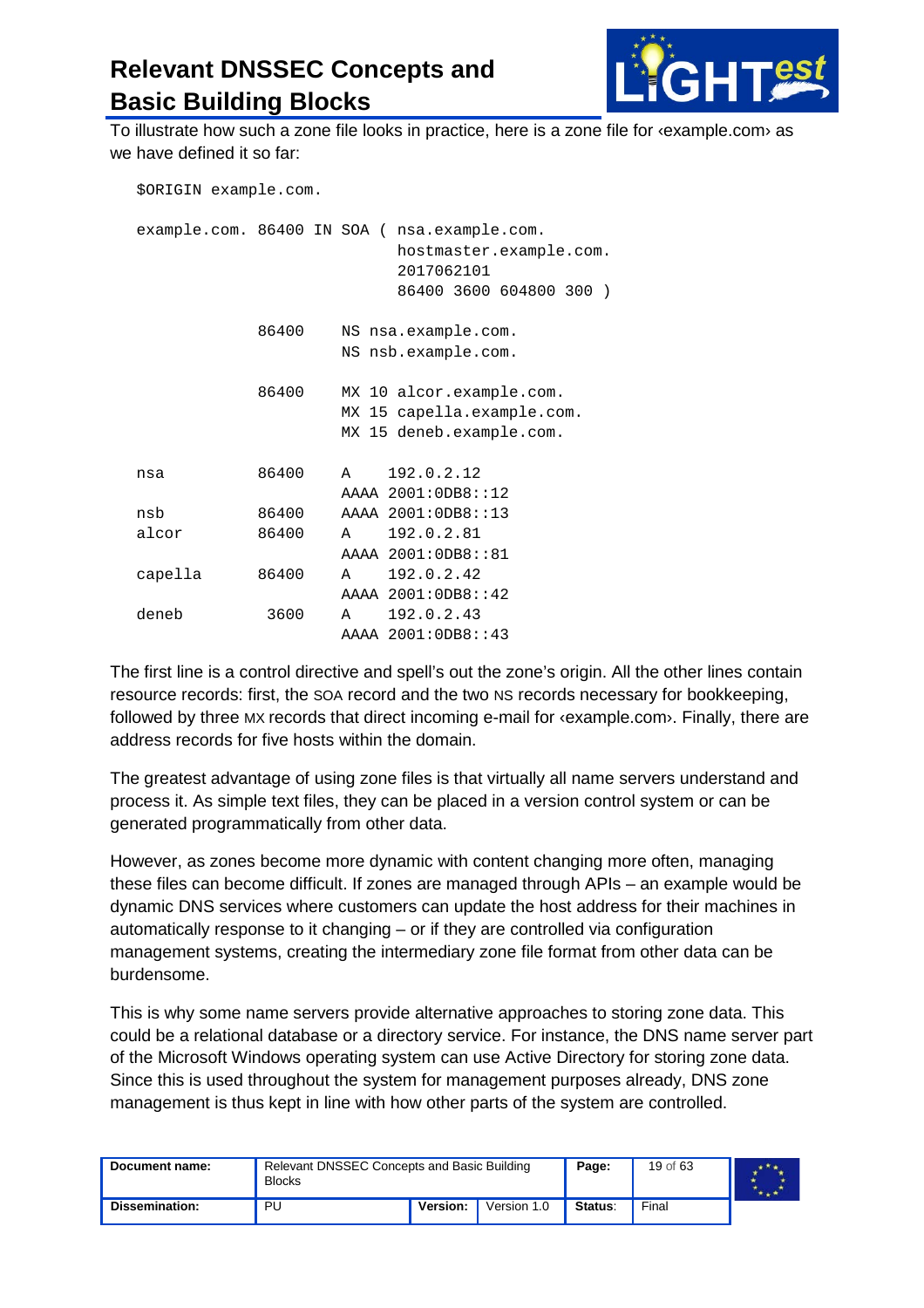

As an alternative to manipulating the zone files or whatever other database the server uses directly, a procedure exists to update zone data through means of DNS. This is called DNS UPDATE after the special type of DNS messages employed for it. [\[9\]](#page-59-7) In essence, the changes to be made to the data for a zone – records to be added, removed, or updated – as well as conditions that must be met in order for the update to be applied are collected into a DNS message and sent to the primary server. The conditions can be added to make sure that the manipulation isn't going to move the zone data into an unexpected state.

On many Unix systems, a command line tool named *nsupdate* exists that can be used to construct and send these messages. However, not all authoritative name servers support the update mechanism, so this isn't necessarily a portable way of modifying zone data.

#### <span id="page-19-0"></span>**5.7Querying the DNS**

The concept of delegation whereby the name servers maintaining the data for a zone can be discovered only from the parent zones means that someone querying for data potentially needs to query many name servers to eventually discover those authoritative for the zone that can deliver an answer. Many of these intermediary queries happen over and over. For instance, the root zone's servers need to be asked for the name servers for the ‹com› zone every time someone browses to a domain in this extremely popular TLD. Since these records change very rarely, they can be cached instead of being requested time and again. Moreover, as many systems in a local network will ask for records in the same zone – for instance, everyone is using the most popular search engine all the time –, it makes sense to provide this cache for the entire local network.

Such a cache is best provided in a transparent manner: Instead of being explicitly queried and filled by the local users, a better procedure is to proxy all DNS queries through this cache. If it already knows the answer, it can return it immediately. If it doesn't, it can retrieve the records from the wider Internet and both return and store them in the cache for later reuse.

This has an additional advantage: the users only need to ask one instance for answers instead of having to perform the rather complex search for a responsible name server themselves. The cache takes over the responsibility to recursively discover the records: it is a *recursive resolver* or simply a *recursor.*

All the other systems in the local network as well as all the applications running on these systems now only need to query the recursive resolver which means their logic can be a whole lot more simple. Since they are only formulating queries and processing the answers but don't do all the heavy lifting, they are called *stub resolvers.* Indeed each networking application comes with a stub resolver. It is typically part of the system library used by the application.

The recursive resolvers to be used need to be configured in the system. Since this is such a fundamental part of the network configuration – without DNS the system effectively wouldn't be able to do anything useful with its Internet connection –, discovery of the local DNS resolvers was added to the DHCP protocol for auto-discovering the network configuration,

| Document name: | Relevant DNSSEC Concepts and Basic Building<br><b>Blocks</b> |          |             | Page:   | 20 of 63 |  |
|----------------|--------------------------------------------------------------|----------|-------------|---------|----------|--|
| Dissemination: | PU                                                           | Version: | Version 1.0 | Status: | Final    |  |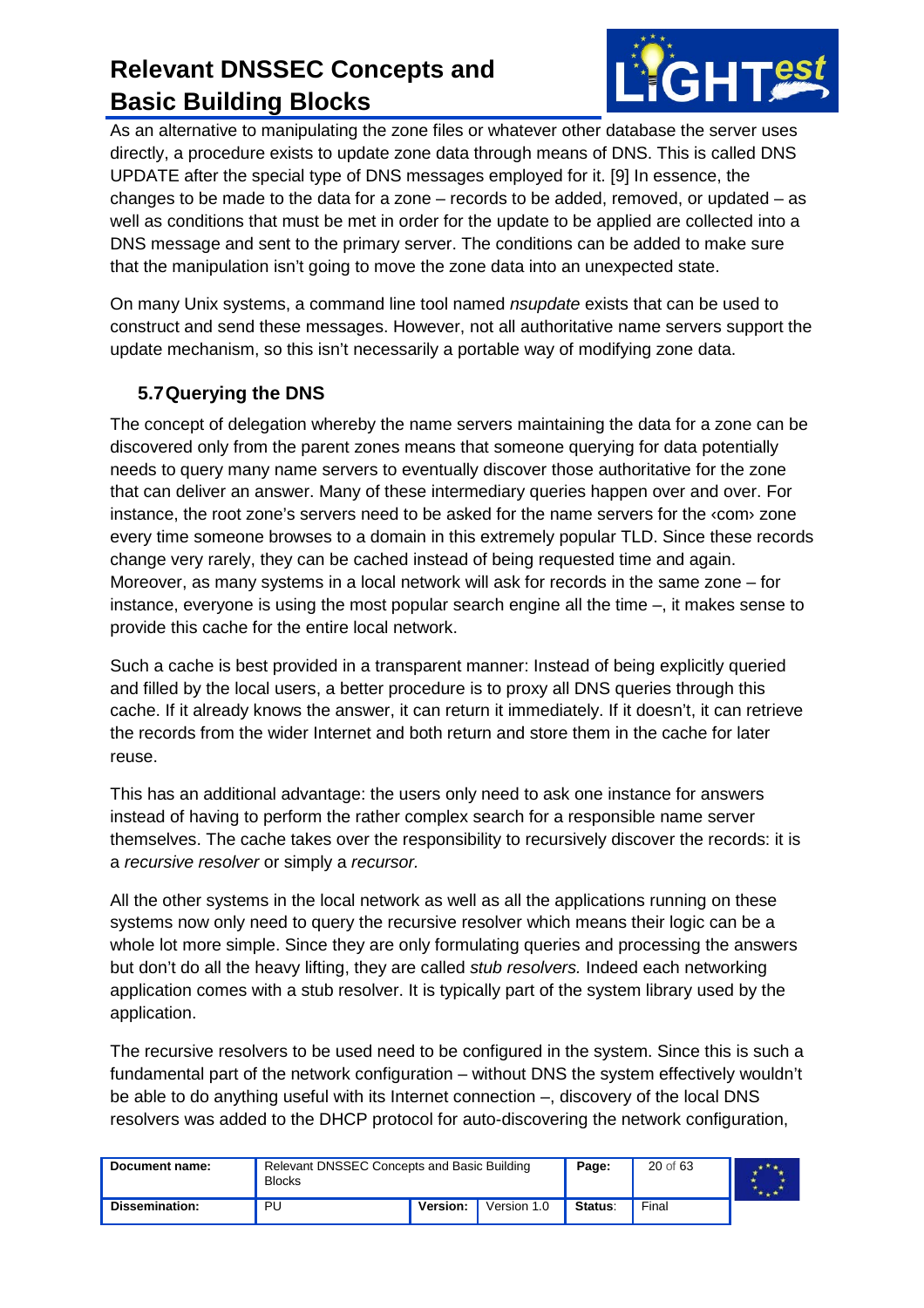

which is how most systems get their configuration and update it when switching to different networks.

In practice, there exists a hybrid form between a stub and recursive resolver. While being configured as a network's resolver receiving the queries from all local stub resolvers, it in turn redirects all of them to a fixed set of upstream resolvers while caching the answers. These hybrids, called *forwarders* or *caches,* often appear in home routers to improve response times for often asked queries by omitting the round trip to the ISP's recursors.

In complex network topologies, elaborate combinations of recursors and forwarders are used to provide an efficient and reliable DNS service to all systems.

#### <span id="page-20-0"></span>**5.8Down to the Wire**

Communication between all the components, resolvers, both stub and recursive, and name servers and even the special procedures like zone transfer or update, use the same wire protocol. The protocol follows a request/response pattern where someone creates and sends out a request that eventually will be processed by someone else who returns a response with either the results if processing succeeded or an error message. Furthermore, both requests and responses use the exact same message format.

Messages consist of a fixed-length header with bookkeeping information, such as whether the message is a request or response, what type of operation was requested, etc. The header is followed by the question section which describes the information requested. It is a list of questions, each consisting of a domain name, class, and record type. Finally, there are three sections each containing a (potentially empty) list of resource records. These sections are the *answer section* for records that answer the question asked, the *authority section* for records describing who is authoritative for the answer, and the *additional section* for records that help with or are necessary for making sense of the answer.

In a regular query the client wants to get all the resource records identified by a triple of a domain name, class, and record type. Not incidentally, that is exactly what a question is. Thus, the request for a regular query contains exactly one question in the question section and leaves all the record sections empty.

In the normal topology, this request message is sent by the stub resolver to its upstream resolvers. Upstream will check whether it can answer the request from its cache. For this to be possible, it needs to hold the answer in its cache and that answer mustn't have expired yet. To check this, less time must have passed since it inserted the answer than the smallest TTL of any of the records that are part of the answer. This is because an answer has to be complete – the resolver can't just drop expired records and return the rest.

If the cache entry is valid, the resolver can simply take it and construct a response message to be returned to the stub resolver. The TTL of all the records included in that message needs to reflect the time that has passed since the records were added to the cache. As a result, the TTL in a response is often lower than the one given in the original zone file: it shows the time left until an upstream resolver will have to fetch the response anew. If records have been modified upstream, it will also take this time until both the upstream resolver and,

| Document name: | Relevant DNSSEC Concepts and Basic Building<br><b>Blocks</b> |          |             | Page:   | 21 of 63 |  |
|----------------|--------------------------------------------------------------|----------|-------------|---------|----------|--|
| Dissemination: | PU                                                           | Version: | Version 1.0 | Status: | Final    |  |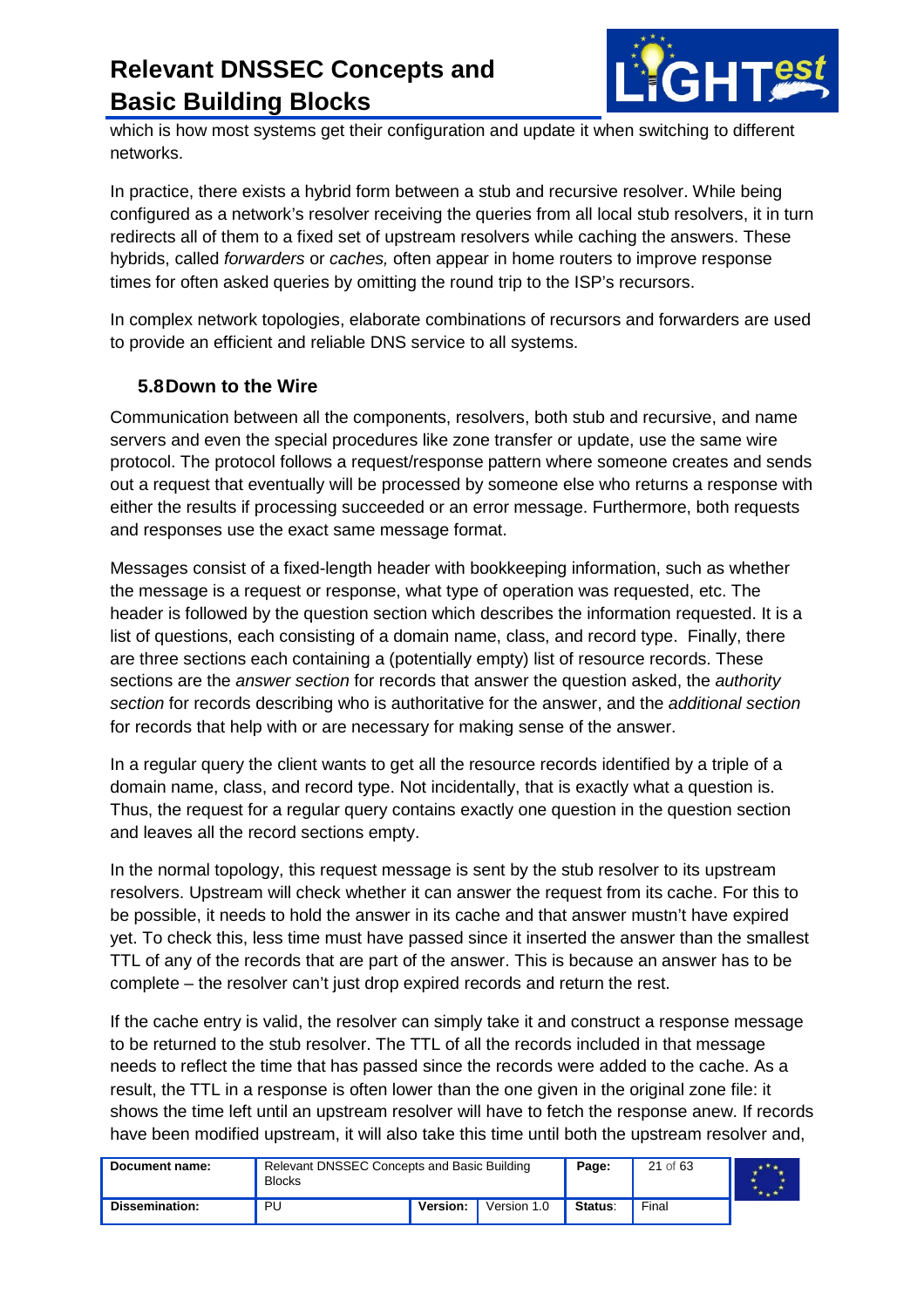

transitively, the stub resolver will realize the fact. This explains the delay experienced between updating records in the zone and clients actually picking up the changes. The delay depends on the TTL of the records in the zone. If it is set to 86400 seconds, as is often the case, it can take up to a day for clients to catch up, depending on when exactly they asked for a record last before it was changed.

Choosing a good value for the TTL is therefore an important decision when crafting zone content. Cached responses arrive more quickly at a client's improving overall response time, for instance when opening a web page. A large TTL makes it more likely that a client will receive such a cached response. On the other hand, large TTLs make it more difficult to change values, which make operational changes more difficult as long transitional phases become necessary and disaster recovery more complicated.

If a response isn't available from its cache, the upstream resolver will have to forward the request somewhere. A simple forward can just send it to one of its upstream resolvers, pushing away the work.

Eventually, a recursive resolver will have to determine the name servers authoritative for the zone the requested records are part of. It needs to start somewhere, so it needs to know of at least one name server that can be used to bootstrap the process. Because of the tree structure of the domain name space and delegation from there into sub-trees, name servers for the root zone can be used to discover any zone.

Thus, the resolver forwards the request to one of the root servers. Apart from its exposed location, this server is no different than any other name server. When it processes the request, it looks at the domain name in the question first. There is one of four things that can happen. If it has at least one record (of whatever record type) for the name, the name exists and is part of a zone the server is authoritative for. This means that it can assemble the response and return it. If there are records of the type asked for, it will add these to the answer. Otherwise, it will return an empty answer as part of the otherwise successful response.

If the server doesn't have records for the domain name, it might at least have delegation records for a suffix of the name. This would mean that some other name server is responsible for the sub-tree the domain name lies in and the server can direct the requestor to a name server that brings it closer to the requested domain name.

If there are no records for the name and no delegation towards the domain name but the server is authoritative for a zone whose apex is a suffix of the requested domain name, the server is authoritative for the requested domain name but knows of no records owned by it. In this case the server can authoritatively say that the name does not exist, an error message known as NXDOMAIN.

Finally, if the requested domain name isn't below the apex of any of the zones known to the server, it can't really make any statement and will refuse to process the request.

For the request towards the root server, the delegation case will happen if the requested name is an existing TLD. If, as in the initial example, the request is for the MX records for

| Document name: | Relevant DNSSEC Concepts and Basic Building<br><b>Blocks</b> |          |             | Page:   | 22 of 63 |  |
|----------------|--------------------------------------------------------------|----------|-------------|---------|----------|--|
| Dissemination: | PU                                                           | Version: | Version 1.0 | Status: | Final    |  |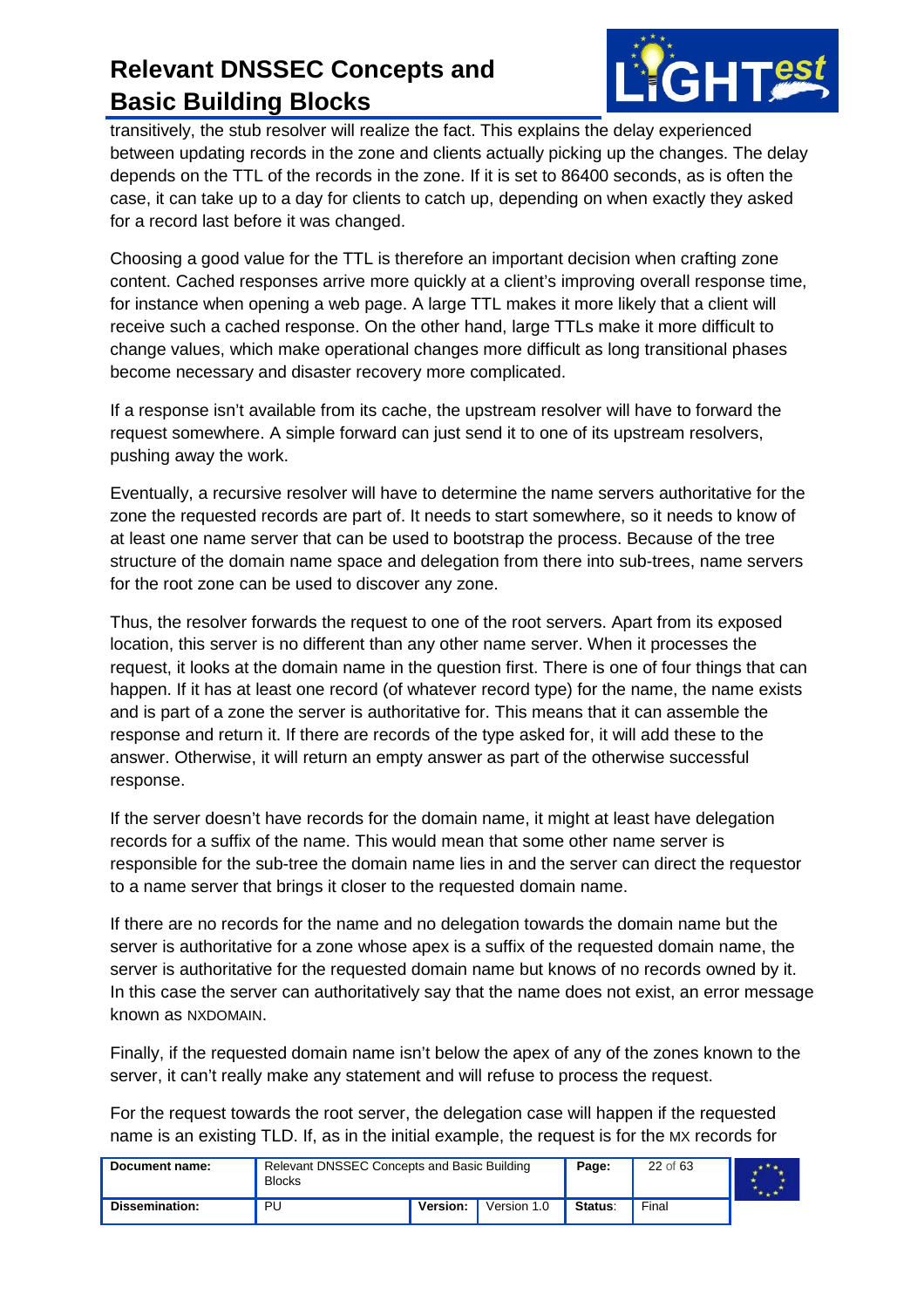

‹example.com›, the root server should produce a response pointing the resolver to the name servers that are authoritative for the «com» zone. Using the format used by the Unix tool DIG for displaying DNS messages, its request would look something like this:<sup>[5](#page-22-0)</sup>

| :: QUESTION SECTION:             |        |    |      |                     |
|----------------------------------|--------|----|------|---------------------|
| ;example.com.                    |        | ΙN | МX   |                     |
|                                  |        |    |      |                     |
| :: ANSWER SECTION:               |        |    |      |                     |
|                                  |        |    |      |                     |
| AUTHORITY SECTION:<br>$\ddot{i}$ |        |    |      |                     |
| com.                             | 172800 | ΙN | ΝS   | b.gtld-servers.net. |
| com.                             | 172800 | ΙN | ΝS   | a.gtld-servers.net. |
| com.                             | 172800 | ΙN | ΝS   | c.gtld-servers.net. |
|                                  |        |    |      |                     |
| :: ADDITIONAL SECTION:           |        |    |      |                     |
| b.gtld-servers.net.              | 172800 | ΙN | A    | 192.33.14.30        |
| b.gtld-servers.net.              | 172800 | ΙN | AAAA | 2001:503:231d::2:30 |
| a.gtld-servers.net.              | 172800 | ΙN | A    | 192.5.6.30          |

The answer section is empty because the name server doesn't have any records that answer the request. The authority section contains the delegation records of the zone the server thinks is responsible for the requested domain name, that is, its NS records. The additional section contains the glue records: all address records for the name servers of the delegated zone that the server knows of. In this example, the root server only has been told address records for two of the three servers returned.

When the recursor receives this response, it can try its request again at a name server closer to the requested name. It will pick one of the name servers, possibly start another query for its address records if they aren't included in the additional section, and repeat the request there. For the example, this will, once again result in a response with an empty answer, this time pointing to the name servers for ‹example.com›. Another step is necessary – the request needs to be sent to one of these servers.

Here, finally, records are available. The server might respond like so:

-

| OUESTION SECTION:<br>$\cdots$       |       |    |    |                         |
|-------------------------------------|-------|----|----|-------------------------|
| example.com.<br>$\mathcal{L}$       |       | ΙN | МX |                         |
|                                     |       |    |    |                         |
| :: ANSWER SECTION:                  |       |    |    |                         |
| example.com.                        | 86400 | ΙN | MX | 10 alcor.example.com.   |
| example.com.                        | 86400 | ΙN | МX | 15 capella.example.com. |
| example.com.                        | 86400 | ΙN | МX | 15 deneb.example.com.   |
|                                     |       |    |    |                         |
| AUTHORITY<br>$\ddot{i}$<br>SECTION: |       |    |    |                         |
| example.com.                        | 86400 | ΙN | ΝS | nsa.example.com.        |
|                                     |       |    |    |                         |

<span id="page-22-0"></span><sup>&</sup>lt;sup>5</sup> The real response will contain more records. The *s*com<sup>3</sup> zone actually has thirteen name server entries.

| Document name: | Relevant DNSSEC Concepts and Basic Building<br><b>Blocks</b> |          |             | Page:   | 23 of 63 |  |
|----------------|--------------------------------------------------------------|----------|-------------|---------|----------|--|
| Dissemination: | PU                                                           | Version: | Version 1.0 | Status: | Final    |  |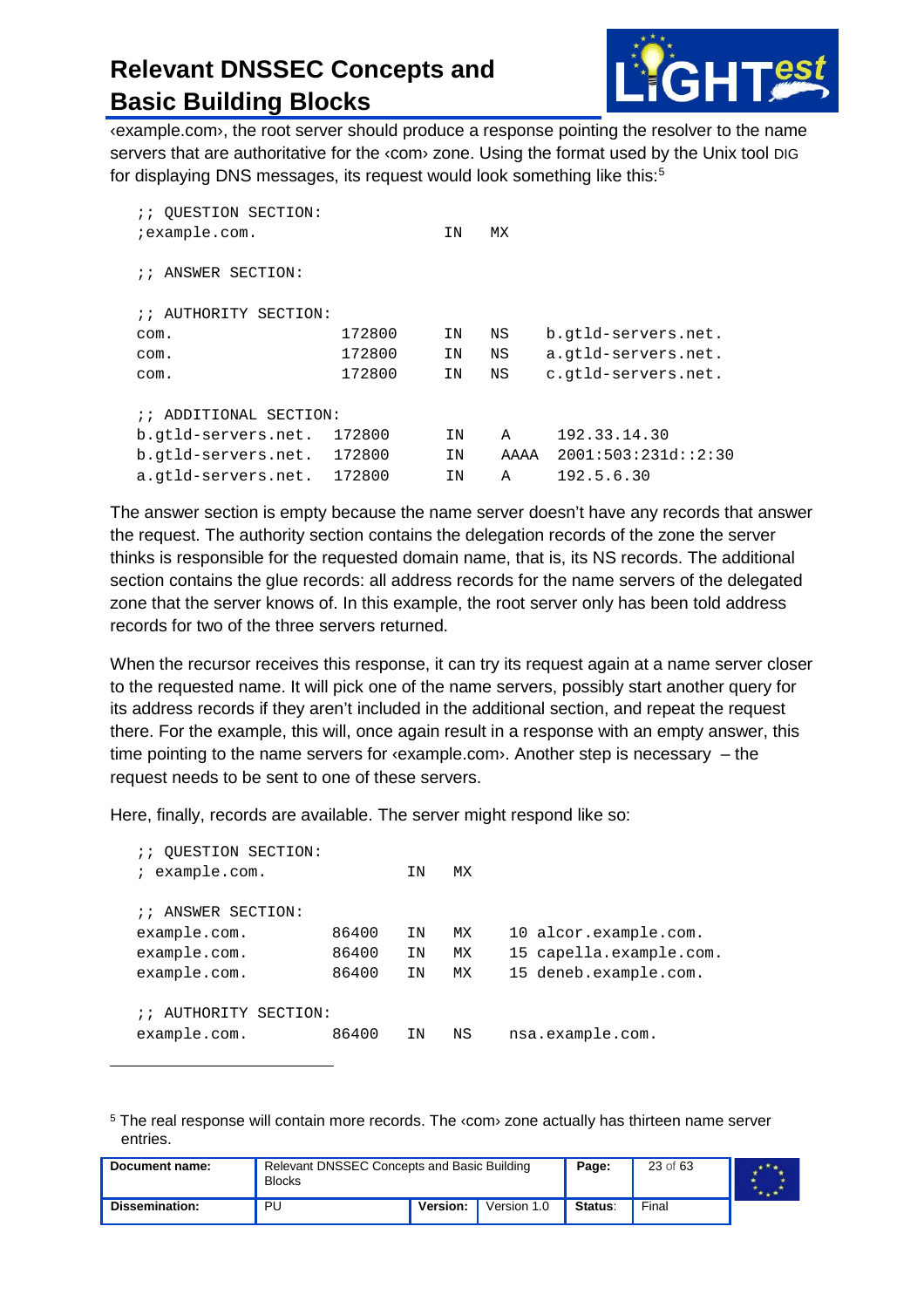

| example.com.           | 86400 | ΙN | ΝS   | nsb.example.com. |
|------------------------|-------|----|------|------------------|
|                        |       |    |      |                  |
|                        |       |    |      |                  |
| :: ADDITIONAL SECTION: |       |    |      |                  |
| alcor.example.com.     | 86400 | ΙN | A    | 192.0.2.81       |
| alcor.example.com.     | 86400 | ΙN | AAAA | 2001:0DB8::81    |
| capella.example.com.   | 86400 | ΙN | Α    | 192.0.2.42       |
| capella.example.com.   | 86400 | ΙN | AAAA | 2001:0DB8: : 42  |
| deneb.example.com.     | 3600  | ΙN | Α    | 192.0.2.43       |
| debeb.example.com.     | 3600  | ΙN | AAAA | 2001:0DB8: : 43  |
| nsa.example.com.       | 86400 | ΙN | Α    | 192.0.2.12       |
| nsa.example.com.       | 86400 | ΙN | AAAA | 2001:0DB8:12     |
| nsb.example.com.       | 86400 | ΙN | AAAA | 2001:0DB8:13     |
|                        |       |    |      |                  |

There now are records in the answer section! Much like in the delegation case, the authority section lists the name servers for the zone. The additional section now is larger. It lists all the address records, both IPv4 and IPv6, for the mail servers mentioned in the MX records and the name servers from the NS records.

#### <span id="page-23-0"></span>**5.9Message Size Limits**

-

Recursive discovery of name servers requires a recursor to rapidly fire off requests to a number of different servers. This process needs to be fast if it shouldn't incur a large delay in an application. A connection-oriented transport protocol such as TCP requires a number of round-trips just to establish a connection before any payload data can be exchanged. On the other hand, most connection-less protocol such as UDP don't guarantee packet delivery. The only way to deal with packet loss is to stop waiting for a response after a certain time and declare a packet lost. Favoring the faster response time for the much more common 'happy path,' DNS uses UDP.

This, however, has one additional drawback: When using UDP, DNS messages need to fit into a single IP packet. $6$  The initial DNS specification therefore limited the size of DNS messages when using UDP to a conservative 512 bytes. An extension mechanism has since allowed to increase the size where knowledge of the underlying network topology allows. In practice, the limit is 1280 bytes.

This still isn't an awful lot and needs to be considered when designing applications and extensions for DNS. Data sets that can become large cannot be stored in DNS directly. Instead, a better strategy is to only store pointers in DNS describing how data sets can be retrieved using other protocols. Uniform Resource Identifiers (URIs), a standard mechanism describing both the protocol to be used and the location of resources, are a prime candidate for such a pointer. The data LIGHTest is making available via DNS – trust lists, trust translation and trust delegation declarations – is data that can become quite large. Because of that, chapter 8 will explore this option in detail.

<span id="page-23-1"></span><sup>6</sup> Technically, IP fragmentation would allow to split a UDP packet into several IP packets, however, this often breaks in the presence of firewalls or NAT devices.

| Document name: | Relevant DNSSEC Concepts and Basic Building<br><b>Blocks</b> |          |             | Page:   | 24 of 63 |  |
|----------------|--------------------------------------------------------------|----------|-------------|---------|----------|--|
| Dissemination: | PU                                                           | Version: | Version 1.0 | Status: | Final    |  |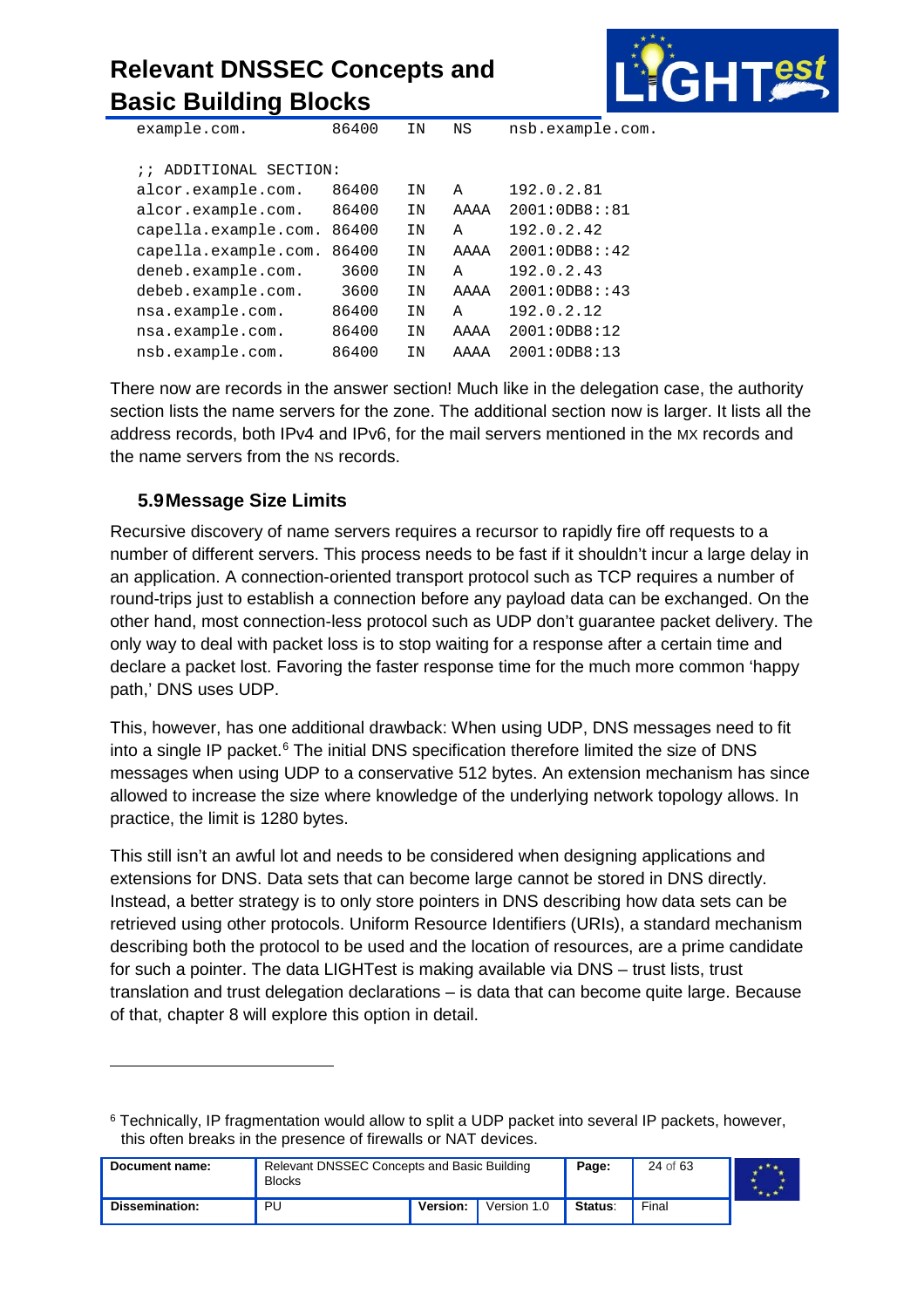

Another case benefitting from this strategy is often changing data. As described above, the caches used by the various resolvers all introduce a potential delay for propagation of updated DNS data. Data retrieved from, say, an HTTP server, however, can be updated as often as needed or even generated dynamically for each request.

If data doesn't change very often and DNS is merely used to verify that information retrieved in some other way is indeed correct, another strategy is to store a hash over the data in DNS. Chapter 7 will show how this is used by DANE to store the fingerprint of a certificate in DNS instead of the actual certificate.

Yet however small the records are, there will always be cases where a response won't fit into a single packet. One example are zone transfers where all the records of an entire zone are to be included in the response. Only the smallest of zones will fit into one UDP packet. This is why a server can indicate that it had to truncate the message when constructing the response and why DNS can also use TCP as its transport protocol. Originally, TCP support was optional but the added data from DNSSEC as explained in the next chapter has made it more common that messages grow too big and TCP is now mandatory. [\[8\]](#page-59-8)

But even with TCP there still is a size limit. When using this transport protocol, all DNS messages are prefaced with their length expressed as a sixteen bit value, meaning that a message can be at most 65536 bytes long. For transferring large zones, even this may not be enough. The mechanism therefore allows splitting the data over several DNS messages.

#### <span id="page-24-0"></span>**5.10 Extending DNS**

 $\ddot{\phantom{a}}$ 

Like many Internet protocols, the ability to be extended to new use cases nobody could even think of during design is part of DNS's DNA. Indeed, as the curious case of the class attribute shows, the specification provides more options for extension than is actually needed.

Of course, being extendable doesn't necessarily mean that a protocol is the best tool for a given problem. The original design choices inform a set of limitations. If these collide with the problem, one can try to work around them or look elsewhere.

For DNS one such limitation is that it has been conceived as a public database. All the data stored is always available to everyone who asks. There is no method of authorization for regular queries.<sup>[7](#page-24-1)</sup> While it is possible to work around this and make zones only available based on the source address of the requestor, this isn't intended and has a tendency to break in unexpected ways. Use cases that require authorization for accessing information are better off using a different protocol or employ a hybrid strategy where DNS is only used to discover the location of the data and transport protocol for access.

Another point to consider is that the only input when searching for data is the domain name. This is often quite useful, since a domain name is guaranteed to be under the control of a

<span id="page-24-1"></span><sup>7</sup> For operational queries, such as zone transfers or UPDATEs, a mechanism called *transaction signatures* or TSIG allows the receiving party to verify authorization of the sender and correctness of the data. However, this mechanism requires bilateral, administrative agreements.

| Document name: | Relevant DNSSEC Concepts and Basic Building<br><b>Blocks</b> |          |             | Page:   | 25 of 63 |  |
|----------------|--------------------------------------------------------------|----------|-------------|---------|----------|--|
| Dissemination: | PU                                                           | Version: | Version 1.0 | Status: | Final    |  |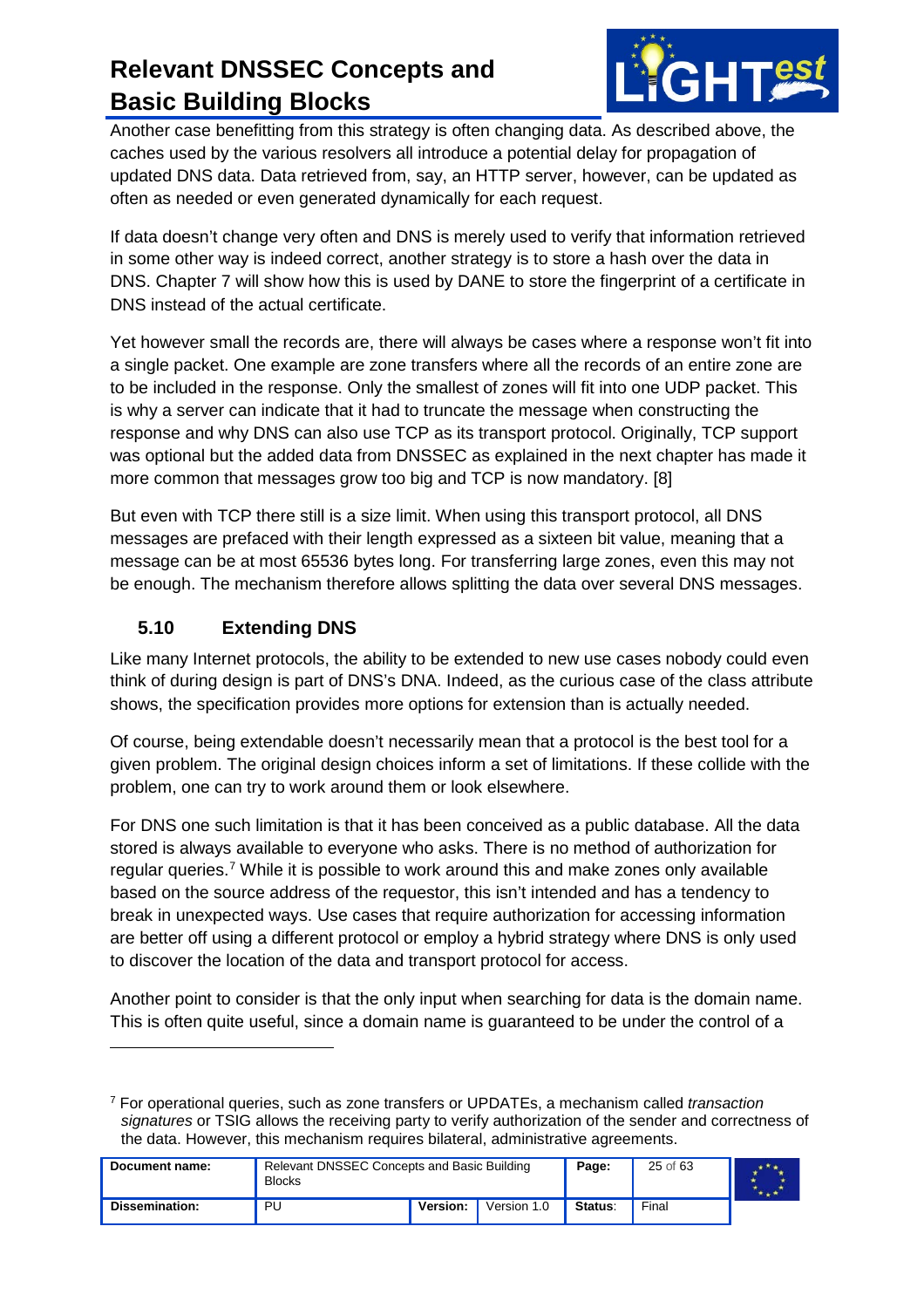

single party limiting the chance of an accidental name collision. That is, domain names are well suited as unique identifiers. If searches are based on such identifiers, then DNS is a good choice for a database, particularly, if the identifiers can be chosen freely to conform with the domain structure.

Existing unique identifiers can be converted into domain names. For instance, for reverse pointer lookups – queries to identify the host name associated with a given IP address –, IP addresses are converted into domain names by using the decimal representation of the address components, bytes for IPv4 addresses or segments for IPv6, as labels. The resulting sequence of labels is then anchored somewhere well-defined in the DNS name space. For IPv4 reverse lookups, this is ‹in-addr.arpa›, so that the address 192.0.2.88 turns into the domain name ‹88.2.0.192.in-addr.arpa›. If the sequence of labels cannot be modeled in accordance with the ownership of individual identifiers, zone delegation cannot follow this ownership requiring administrative overhead for coordinating updates of zone data between owners of identifiers and owners of the respective zones.

If search input isn't based on identifiers at all but rather on a set of specific values, DNS is probably not a good choice. A borderline case with a feasible workaround is when a unique identifier is combined with a small set of specific values. For instance, the SRV mechanism allows to discover the hosts and port numbers where a certain network service is provided for a domain. Here, the domain is the unique identifier whereas the service is additional input. This input is provided as a series of prefix labels to the domain name, each with a concrete meaning. In case of SRV, the prefixes are first the name of the service, followed by the transport protocol since the protocols for some service can used both atop TCP and UDP. To avoid collisions with actual domain names, these prefix labels are formed by including characters that are illegal for host names, specifically, they start with an underscore. So, when searching for the host names that provide the HTTP service for ‹www.example.com›, one would query for the SRV records for ‹\_http.\_tcp.www.example.com›.

The alternative option would have been to include this information – transport protocol and service – in the record data of the individual SRV records. But since a query can only be for all the records of a given type under a given domain name, each query would return the records for all the services provided for this domain. This is both a waste of bandwidth and a potential security issue as it would allow to enumerate the services provided. The 'underscore prefix labels,' as cumbersome as they appear at first, neatly sidestep these issues.

| Document name: | <b>Blocks</b> | Relevant DNSSEC Concepts and Basic Building<br>Page: |             |         | 26 of 63 |  |
|----------------|---------------|------------------------------------------------------|-------------|---------|----------|--|
| Dissemination: | PU            | Version:                                             | Version 1.0 | Status: | Final    |  |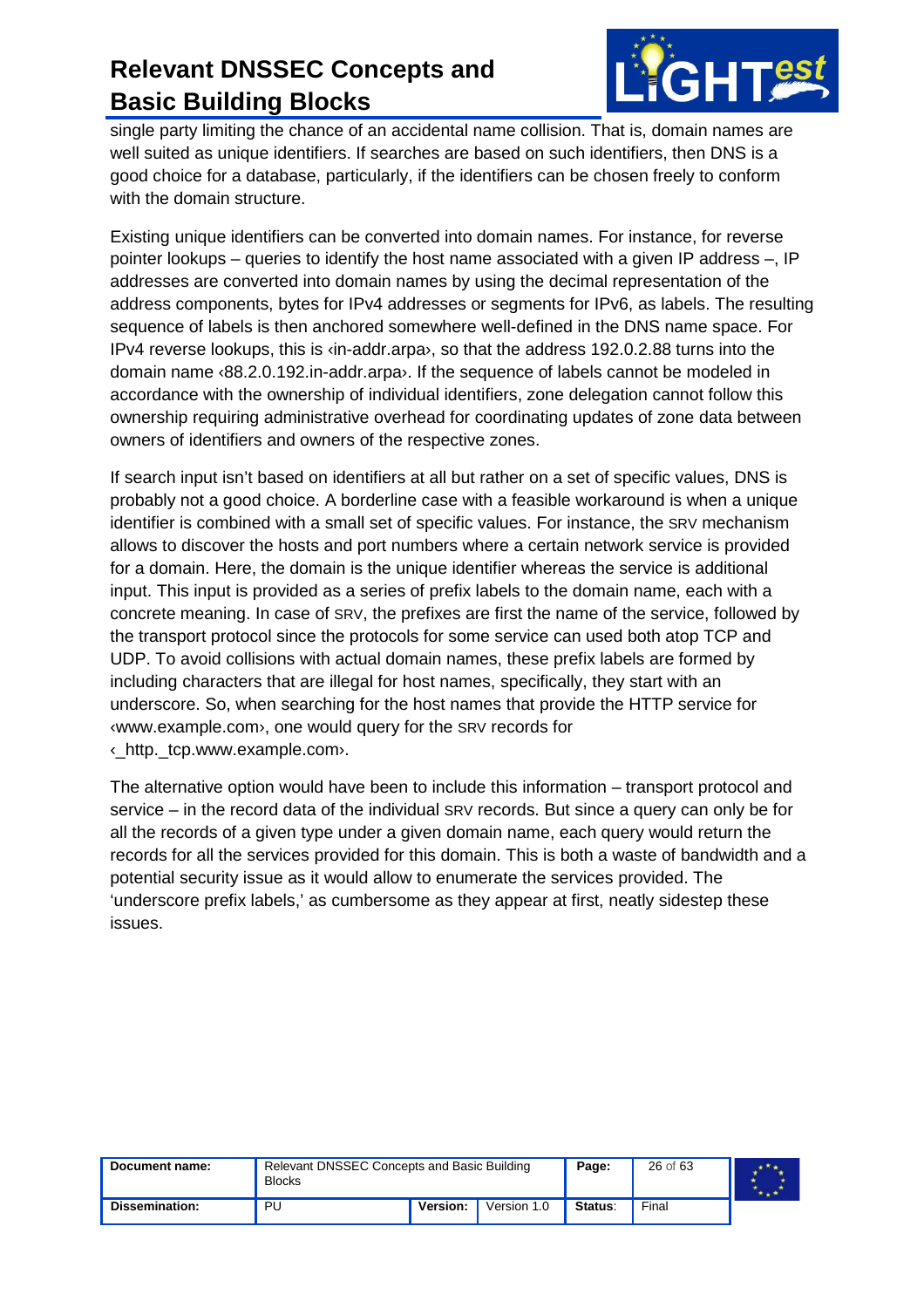

#### <span id="page-26-0"></span>**6. DNSSEC**

#### <span id="page-26-1"></span>**6.1Threats to DNS**

To have a better understanding on how DNSSEC provides solutions, it is necessary to know the existing problems. Even while there are several different classes of threats to the DNS, few of them are specific to singularities of the DNS protocol itself.

#### 6.1.1 Man or Monkey in the Middle (MITM) Attacks

<span id="page-26-2"></span>The well-named man (or monkey) in the middle attack is one of the principal techniques most often employed in computer-based hacking. Basically, it consists of being in the middle of the conversation secretly, with the possibility to modify the communication between the two hosts who believe they are communicating with each other directly.

Regarding the DNS protocol, the hacker can simply tell either party, commonly the resolver, whatever it wants that party to receive. The receiver of data from a DNS name server cannot know the authenticity of its origin or verify its integrity. This is because DNS does not detail a procedure for servers to give any authentication detail for the data they will push down to clients. In case of a resolver, there is no mechanism to check the integrity and authenticity of the data sent by name servers. In addition, the resolver can only verify the authenticity of the origin of a DNS response data packet using the source IP address of the DNS server, destination and source port numbers and DNS transaction ID. The attacker can fabricate in an easy way a DNS server's response packet to answer properly using the same parameters. The receiver of this new answer has to trust as reliable the data provided by the attacker. The attacker might even choose to return an unaltered answer of a reply message while using other parts of the message to modify it.

Even more, with the ceaselessly growing usage of wireless networks, the access to nonsecure networks is more common allowing new types of man-in-the-middle attacks

#### 6.1.2 DNS Spoofing

<span id="page-26-3"></span>In the situation where a DNS server cannot resolve a given query, it forwards the query to a second DNS server higher up in the tree of server. Here ends the communication between DNS client and first contacted DNS server for that particular request. This mechanism is called DNS forwarding.

One kind of man-in-the-middle attack is trying to replace the mentioned higher DNS server during DNS forwarding. The DNS client is fooled into thinking that it is receiving a response from a trusted DNS server when, in fact, it is being *spoofed*. Each DNS packet has an associated Transaction ID, a16-bit field that DNS servers use to determine what the original query was. This attack can be performed by means of guessing what the next DNS response transaction ID will be and sending a reply with the guessed sequence number to a DNS client. Due to its small amount of bits and the server UDP port associated with DNS is a wellknown value, there are only  $2^{32}$  possible combinations of ID and client UDP port for a given client and server. It implies a security breach against brute force attacks to know this

| Document name: | Relevant DNSSEC Concepts and Basic Building<br><b>Blocks</b> |          |             | Page:   | 27 of 63 |  |
|----------------|--------------------------------------------------------------|----------|-------------|---------|----------|--|
| Dissemination: | PU                                                           | Version: | Version 1.0 | Status: | Final    |  |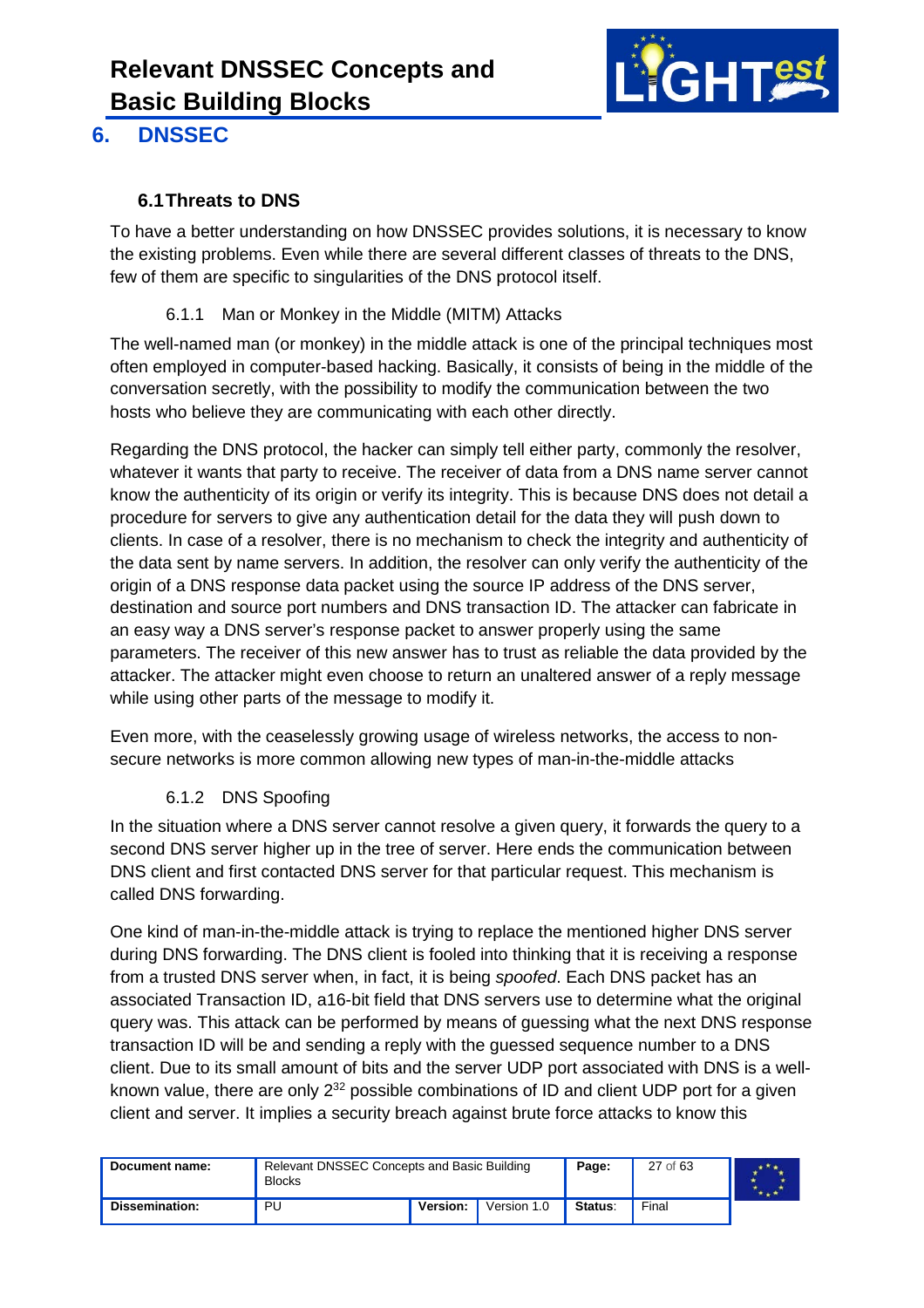

combination. Because of the mechanism used by this technique, this type of attack is known as 'ID guessing.'

#### 6.1.3 Cache poisoning

<span id="page-27-0"></span>A primary component of the DNS architecture is the ability to cache responses to queries in order to reduce the access times associated with the DNS service. DNS servers cache all information for all zones the DNS server is authoritative for and the results of all recursive queries performed since their last start up to save time in case they receive a similar query again. As it could be imagined, the DNS cache poisoning involves replacing the information stored in the cache records. The next time the DNS server is queried, it will reply with the incorrect information.

There are some variations on this kind of attack, but what they all have in common is the records infected, the resource records.

#### 6.1.4 Name Chaining

<span id="page-27-1"></span>This variation of cache poisoning is achieved by means of resource records whose record data includes a domain name which can be used as a place where an attacker puts wrong data into a target's cache. The most affected in this class of records are CNAME, NS, and DNAME. False information, associated with these names, can be injected into the victim's cache using the additional section of the response. An attacker can introduce arbitrary DNS names of the attacker's choosing, and provide further information that is claimed to be associated with those names. [\[9\]](#page-59-7)

#### 6.1.5 Hijacking

<span id="page-27-2"></span>This kind of attacks tries to take advantage of a weakness in the administrative side of domain name services rather than technically attack the infrastructures or DNS servers.

Also known as name-jacking, this attack consists of appropriating the domain name or taking control by technical means to divert traffic to a rogue domain under the control of the attacker, such as by modifying the name servers hosting the site, or modifying the behavior of a trusted DNS server. In the case the integrity of DNS has been compromised, anyone who attempts to reach a website could connect to the attacker's websites without knowing it. Once there, they may be tricked into exposing any kind of sensitive information.

The common use of the term encompasses a number of attacks and incidents including [\[10\]:](#page-59-9)

- impersonation of a domain name registrant in correspondence with a domain name registrar,
- forgery of a registrants account information maintained by a registrar,
- forgery of a transfer authorization communication from a registrant to a registrar,
- impersonation or another fraudulent act that leads to the unauthorized transfer of a domain from a rightful name holder to another party,
- unauthorized DNS configuration changes that disrupt or damage services operated under a domain name, including web site defacement, mail service disruption, pharming and phishing attacks.

| Document name: | Relevant DNSSEC Concepts and Basic Building<br><b>Blocks</b> |          |             | Page:   | 28 of 63 |  |
|----------------|--------------------------------------------------------------|----------|-------------|---------|----------|--|
| Dissemination: | PU                                                           | Version: | Version 1.0 | Status: | Final    |  |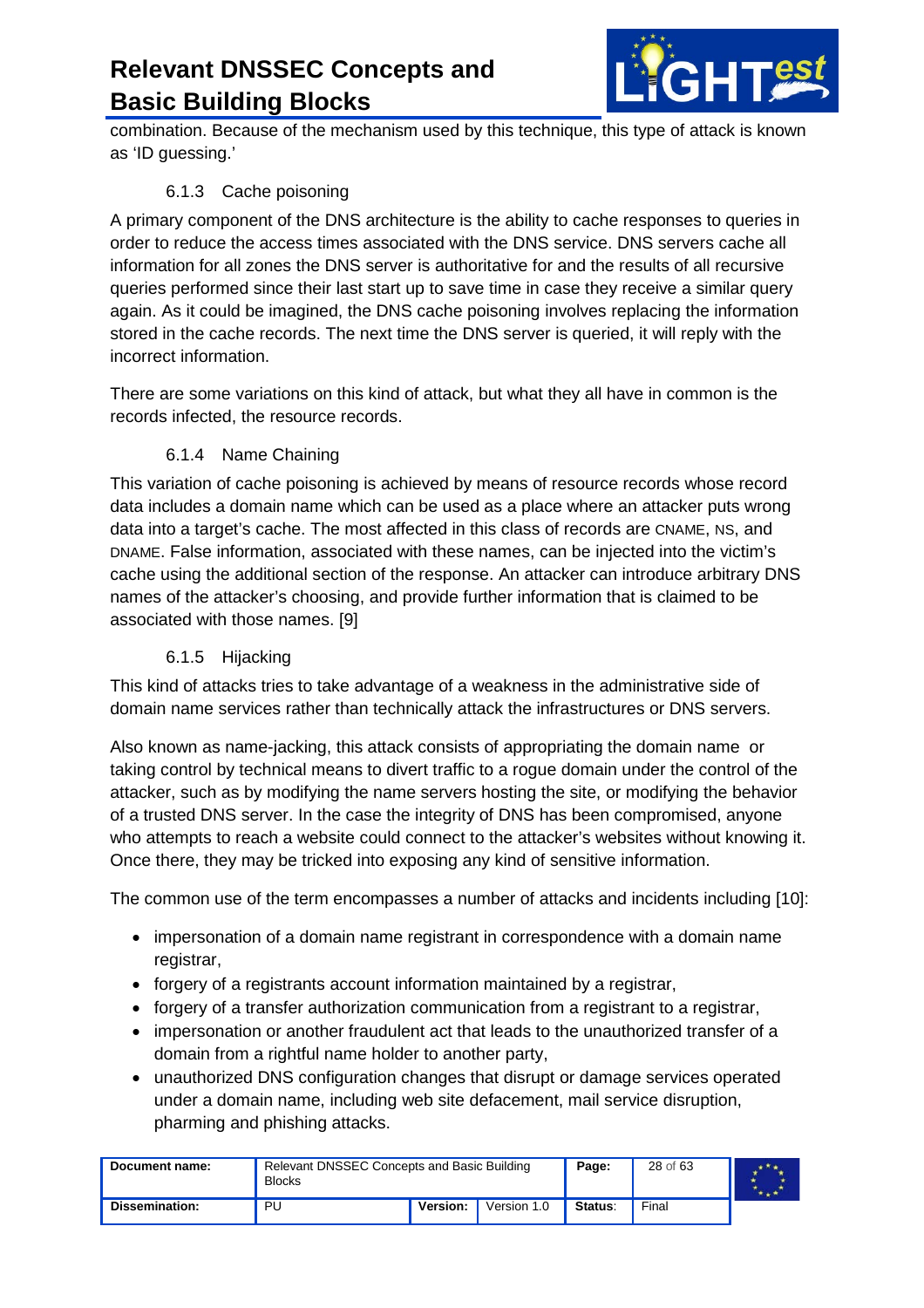

6.1.6 Denial of Service (DoS)

<span id="page-28-0"></span>An understandable definition could be that an attacker attempts to prevent users from accessing all or part of the information or services hosted in a system by targeting the host and its network connection. The most common type of DoS attack occurs when an attacker overflows a network with useless information, also known as flooding the network. These attacks could be targeted at a specific service like DNS, usually to the specific root servers DNS relies on.

It is important to highlight the risk that DNS servers that are not broken down by the DoS attack but manage to process the incoming flood of request can then be used as a springboard for an amplification attack against other target servers. Since DNS responses are significantly larger than the requests, a DoS attack with much higher bandwidth can be produced by spoofing the source addresses of the request as those of the target servers.

As mentioned before, these attacks could be aimed to the DNS servers or the network infrastructure. Using the reference of OSI levels, it is possible to find DoS attacks on the network infrastructure between the clients and the servers in all layers of the network infrastructure [\[11\].](#page-59-10) It could mean that if the whole network gets down that it cannot be expected that DNS continues to work but possible DNS local services can be run as a backup.

This category includes the reflection attack which occurs when thousands of requests are sent using the name of the victim as the source address. When recipients answer, it means all responses will converge on the official sender, whose infrastructure is then affected.

DoS attacks are hard to prevent because it is very difficult to distinguish a DoS attack from a normal peak in the visits to a large website. Using authentication could allow to make the distinction by identifying the single origin of a DoS attack by looking at the distribution of packets over IP addresses.

#### 6.1.7 Distributed Denial of Service (DDoS)

<span id="page-28-1"></span>Distributed attacks are a more elaborate way of a DoS that involves a huge amount of attackers, generally, launched simultaneously by a large number of systems. It is almost impossible to detect such an attack if multiple hosts run the attack in a coordinated way against their target. This type often involves so called *botnets*, which consist of thousand machines controlled using various tools by the attacker so that the combined bandwidth exhausts the available bandwidth of most victim's systems.

Commonly used forms of DDoS attacks, both past and present:

• Transport layer SYN flood: the requester first sends a SYN message to initiate a TCP conversation with a host, that responds with a SYN-ACK message and its corresponding receipt confirmation. In case of the attack, the requester sends multiple SYN messages to the targeted server, but does not transmit any confirmation ACK messages. The requester can also dispatch spoofed SYN messages, causing the server to send SYN-ACK responses to a falsified IP address.

| Document name: | Relevant DNSSEC Concepts and Basic Building<br><b>Blocks</b> |          |             | Page:   | 29 of 63 |  |
|----------------|--------------------------------------------------------------|----------|-------------|---------|----------|--|
| Dissemination: | PU                                                           | Version: | Version 1.0 | Status: | Final    |  |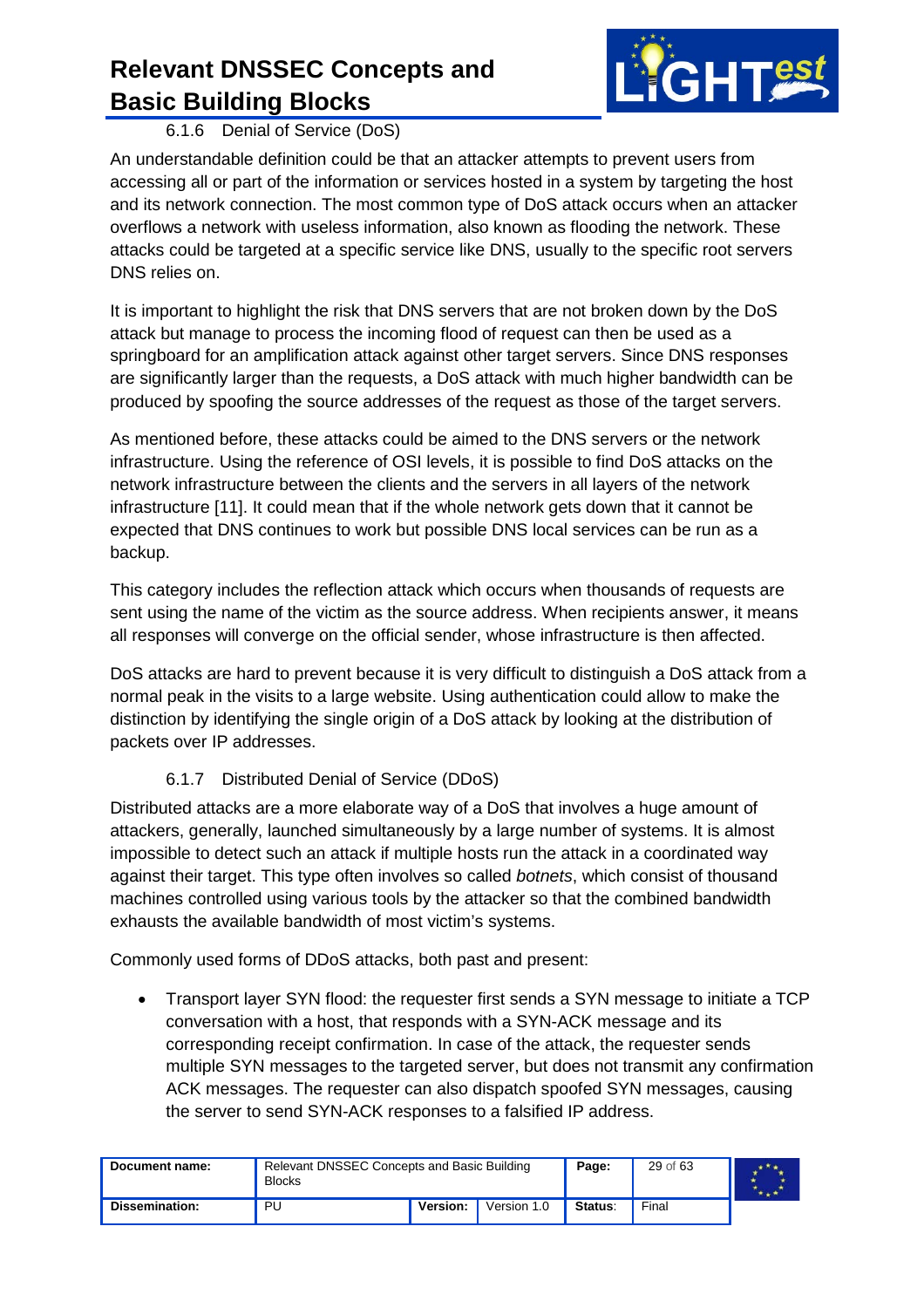

- Ping of Death: where the attacker manipulates IP protocol by sending packets larger than the maximum byte allowance divided in fragments. Once reassembled the fragments it creates a packet larger than allowed, causing servers to reboot or crash.
- ICMP Flood (also known as *Nuke)*: This attack occurs as a result of sending corrupt and fragmented ICMP packets that overload the targeted network's bandwidth and impose extra load on the firewall. This attack relies on compromising user networks and is an old distributed denial of service attack.

#### 6.1.8 Denial of Existence

<span id="page-29-0"></span>Denial of existence is a mechanism that informs a resolver that a certain domain name does not exist. It is also used to signal that a domain name exists but does not have records of a specific type[.\[12\]](#page-59-11) The threat appears when the resolver is unable to detect whether an attacker removes resource records from a response. Depending on the nature of record types the non-existence may cause an immediate failure. Authenticated denial of existence uses cryptography to sign the negative response.

#### <span id="page-29-1"></span>**6.2Digital Signatures for DNS Records**

In order to be able to respond to these threats, a resolver needs to be provided with a way to verify the authenticity of the resource records it receives as answers to queries. A common strategy for verifying the authenticity of data is to use public-key cryptography to provide signatures of the data.

Instead of using a single key for both encrypting and decrypting data, public-key algorithms employ separate keys for the two steps. This pair of keys is chosen in such a way that whatever is encrypted using one key only be decrypted with the other. If the owner of the key pair openly publishes one of the keys, the *public key,* and keeps the other one, the *private key,* thoroughly under lock, everyone can use the public key to encrypt a message that only the owner can decrypt again.

But the keys could also be used the other way around: If the encryption key is kept private and the decryption key made public, the key pair's owner can encrypt a message using the private key which everyone can decrypt with the public key. While this seems a bit pointless at first, it is worth noting that the original data and the decrypted data will only match if the matching pair of keys was used  $-$  i.e., if data indeed came from the owner  $-$  and if the encrypted data hasn't been tampered with. If the original data itself is included in the message, it can be compared with the decrypted data. If they match, this application proves that the original data is indeed from the owner of the private key and that neither the original data nor the encrypted data have been changed. In turn, if they don't match, one of these wasn't true. It isn't possible to say which, but at least it is clear that the data shouldn't be used.

Sending both the original and encrypted data side-by-side isn't very efficient. The encrypted data doesn't really need to contain all the information to recreate the original data. Instead, a more compact representation of the original data could be encrypted and sent along, provided that it is not possible (or at least very expensive) to create alternative original data

| Document name: | Relevant DNSSEC Concepts and Basic Building<br><b>Blocks</b> |          |             | Page:   | 30 of 63 |  |
|----------------|--------------------------------------------------------------|----------|-------------|---------|----------|--|
| Dissemination: | PU                                                           | Version: | Version 1.0 | Status: | Final    |  |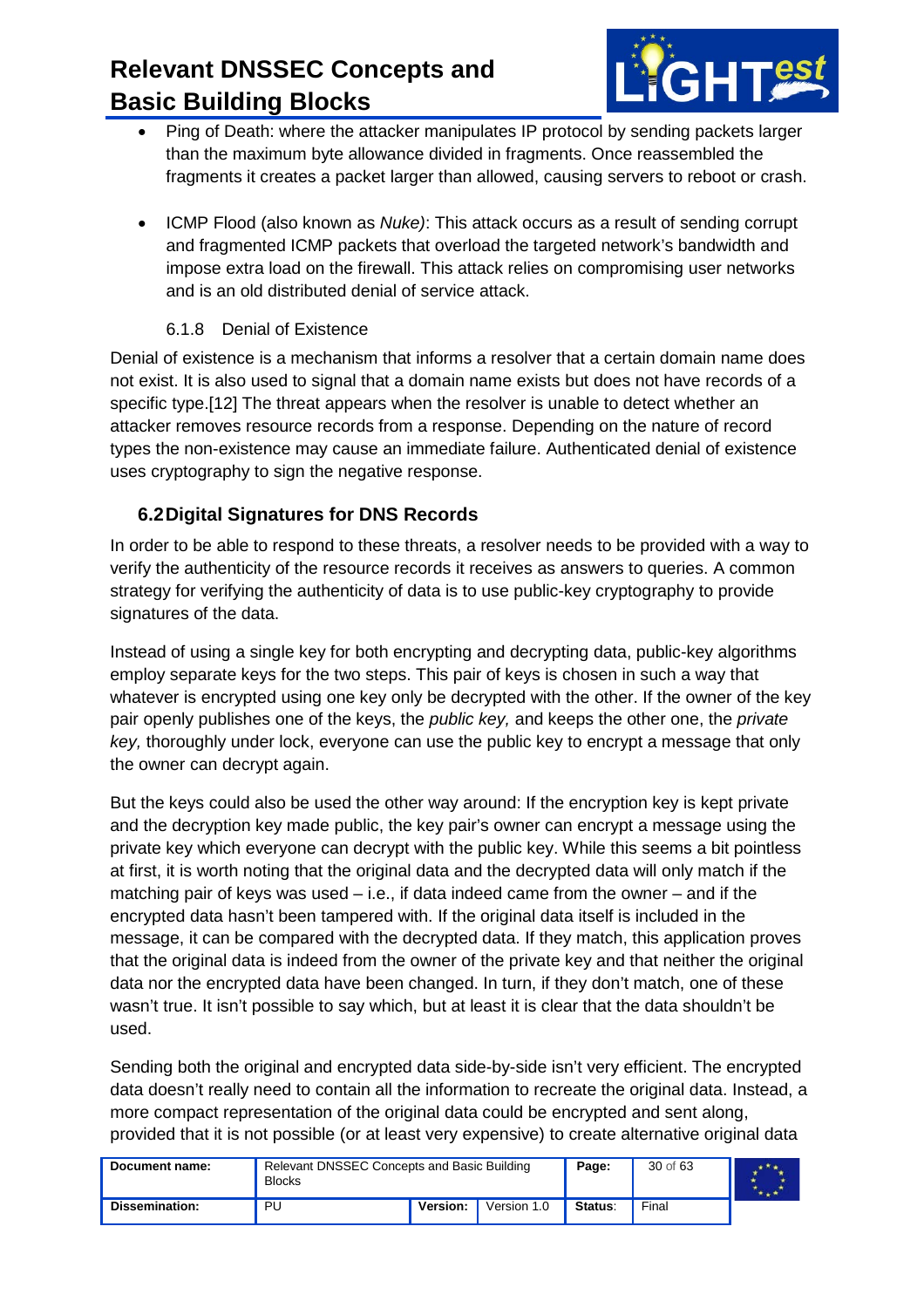

that would result in the same compact representation – resulting in verification incorrectly succeeding. Cryptography provides so called *hash functions* that provide exactly this property. They create a short *message digest* from input data of any length that fulfills these conditions. If this digest is encrypted using a private key, it becomes a *digital signature.* The process of creating a digital signature and adding it to the data before sending it out is called *signing a message.*

When verifying some data accompanied by a digital signature, a receiver first decrypts the digital signature into the message digest using the public key published by the sender. It then calculates the digest of the received data and compares it to the decrypted signature. The data verifies as authentic if and only if the two match.

In the case of the DNS, a network user wishes to verify that the data received in response to some query is authentic. The data to be signed is the DNS message answering the query. It needs to be signed by whoever assembled it – and the user needs access to the public key of that party.

In the case of a stub resolver this is relatively straightforward. The upstream resolvers have to be configured somehow, anyway, so the public keys used by them can be installed as part of that configuration. A recursive resolver, however, has to talk to a wide variety of name servers, potentially each and every name server on the whole Internet. Manually installing and maintaining all the public keys used by all of these servers is impossible.

But what is the answer, exactly? It consists of all the resource records of a given type for a given domain name and class. No matter who requests this answer, it will always be the same so long as this set of records doesn't change at the primary name server authoritative for the zone covering the domain name. If the digital signature were created by that primary name server and passed along when transferred to the secondary servers of the zone and when answering queries, then it could just be forwarded and cached by resolvers.

This is exactly what DNSSEC does: when updating a zone's data, all the resource records for the same domain name, class, and record type are collected into a *resource record set* – written and even pronounced as *RRset.* A digital signature is then created for this RRset. Before that happens the records are sorted into a well-defined order, though, so that a client can do the same when later re-creating the digest for verification.

This signature needs to be published. Yet the existing DNS protocol shouldn't be changed in any way disturbing operation of clients and resolvers that aren't aware of DNSSEC. Which means that the message format needs to remain the same. Luckily, the DNS provides means for extension, one of which is additional resource record types. Enter the RRSIG record: one such record will be added for each RRset of the zone. It will be stored under the same domain name and class as those of the RRset and contains the record type and signature as well as some additional bookkeeping information as the record data.

#### <span id="page-30-0"></span>**6.3A Chain of Keys**

Which leaves the question of the keys. Which key pair should be used when creating these signatures and how will the clients make sure they have the correct public key when trying to

| Document name: | Relevant DNSSEC Concepts and Basic Building<br><b>Blocks</b> |          |             | Page:   | 31 of 63 |  |
|----------------|--------------------------------------------------------------|----------|-------------|---------|----------|--|
| Dissemination: | PU                                                           | Version: | Version 1.0 | Status: | Final    |  |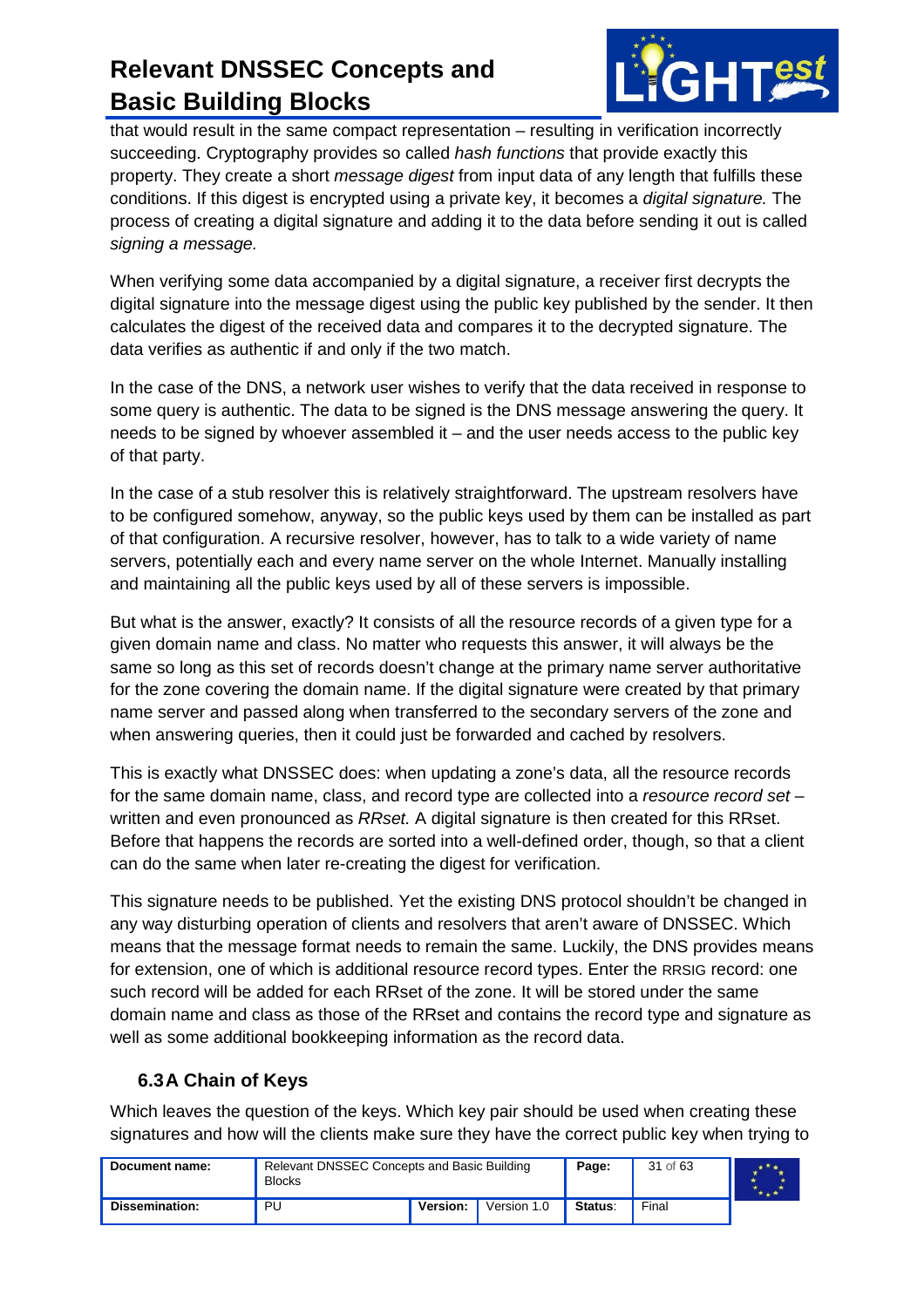

verify the signatures. The latter point is quite important. Imagine an adversary is in the position to intercept and manipulate communication from and to a resolver. It can now generate a key pair and use the private key to create signatures for forged upstream answers. The resolver will verify these answers as authentic if the adversary somehow manages to convince it to accept the public key of the adversary's key pair. This is the classic case of a man-in-the-middle attack. All public-key cryptography is susceptible to this attack and requires measures to allow verification of public keys.

At this point the scheme to allow verification of the authenticity of data relies on the verification of the authenticity of the public keys. The latter can be achieved by using the scheme itself and signing the key; adding a signature to it using some other key pair. Granted, this only delays the inevitable: at some point there needs to be a key that is known to be correct. This is called the *trust anchor.* It needs to be made known to the system somehow. If a chain of digital signatures leads from the public key used to sign the data to this trust anchor then a key is legitimate.

Or, almost: a key needs not only to be legitimate in general but it needs to be authorized to sign the particular data, i.e., the particular RRset. It makes sense to tie that authorization to the authorization to manipulate the RRset in the first place: the zone. If the entire zone uses the same key, it can be published as part of the zone data much in the same way as the authoritative name servers are published. What's more, in the same way that those name servers are legitimized by being made part of the parent zone as delegation records, the key can be legitimized, too.

This is exactly what happens: the key, or rather keys – a zone is allowed to use more than one key at any time –, are published in the form of DNSKEY records under the domain name of the apex of the zone. A digest of these keys, called (in a case of mixed analogies) a *fingerprint*, is published in DS records as part of the delegation records in the parent zone. The parent zone uses its own keys to sign these DS records, i.e., to create an RRSIG record for it. By doing so, the parent zone signs the keys transitively by signing their fingerprints and confirms that these keys are legitimately used to sign the child zone.

[Figure 3](#page-32-0) shows the relationships between the resource records and the corresponding RRSIG records, their signing keys referenced in the the DNSKEY record and the secured delegation through the DS records signed in the parent zone.

| Document name: | Relevant DNSSEC Concepts and Basic Building<br><b>Blocks</b> |          |             | Page:   | 32 of 63 |  |
|----------------|--------------------------------------------------------------|----------|-------------|---------|----------|--|
| Dissemination: | PU                                                           | Version: | Version 1.0 | Status: | Final    |  |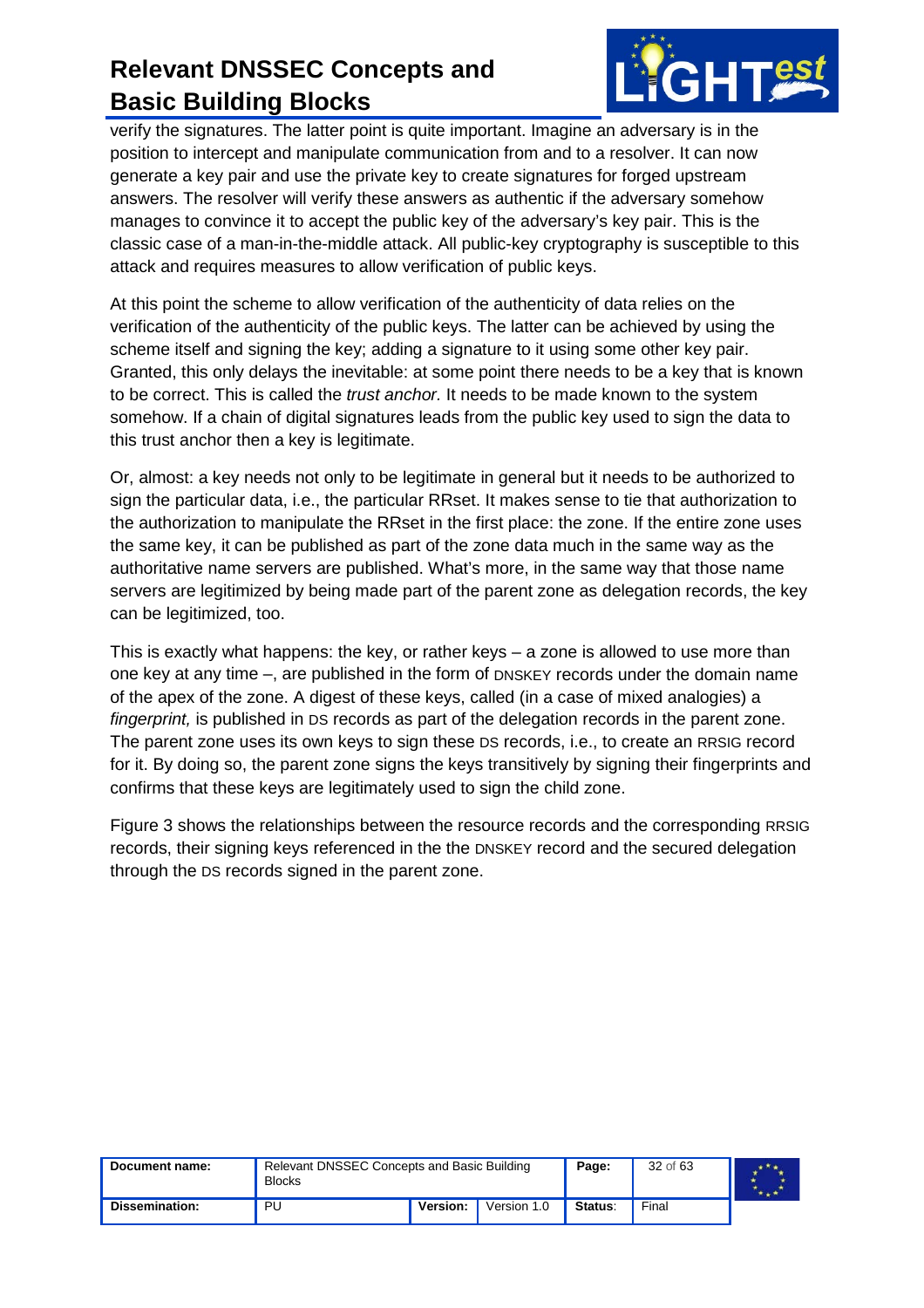

**GHTest** 

<span id="page-32-0"></span>*Figure 3. Delegation from ‹com› to ‹example.com› with DNSSEC. The figure shows how the DS record in the parent zone relates to the DNSKEY records in the child zone. It also shows the RRSIG records in both zones.*

Ⓖ

The same is done for the keys of the parent zone by its parent zone and onwards all the way to the root zone. Finally, the keys of the root zone serve as the trust anchor and need to be known to a resolver that wishes to verify DNS data. Using these configured root keys, the resolver can follow the chain all the way down to the individual RRset.

Relying on the chain of keys for verification has a few important consequences. For one, just providing the DNSSEC-related resource records for an individual zone is not enough to allow verification for it. In order to be able to use these records, the zone's parents all the way up to the root need to be signed, too. If only one zone isn't signed in this way, the chain is broken and verification is impossible.

While the root zone itself has been signed since 2010, still not all TLD zones are signed or allow their delegate zones to provide them with DS records to be installed as part of delegation. When relying on DNSSEC, it is thus important to choose a TLD that does provide DNSSEC and make sure that all zones between that TLD and the zone holding the intended records are signed and properly delegate DNSSEC information, too.

What's more, one has to trust that all the parent zones remain true and honest. Nothing really stops the parent domain from changing delegation records or entirely taking over a child zone. It is therefore somewhat important to keep the number of zones towards the root not under one's own control small. In addition, care should be taken when deciding on a TLD to place the zone under, choosing a TLD run by a trustworthy organization instead of, for instance, picking a TLD solely on the sound of the resulting domain name.

| Document name: | Relevant DNSSEC Concepts and Basic Building<br><b>Blocks</b> |          |             | Page:   | 33 of 63 |  |
|----------------|--------------------------------------------------------------|----------|-------------|---------|----------|--|
| Dissemination: | PU                                                           | Version: | Version 1.0 | Status: | Final    |  |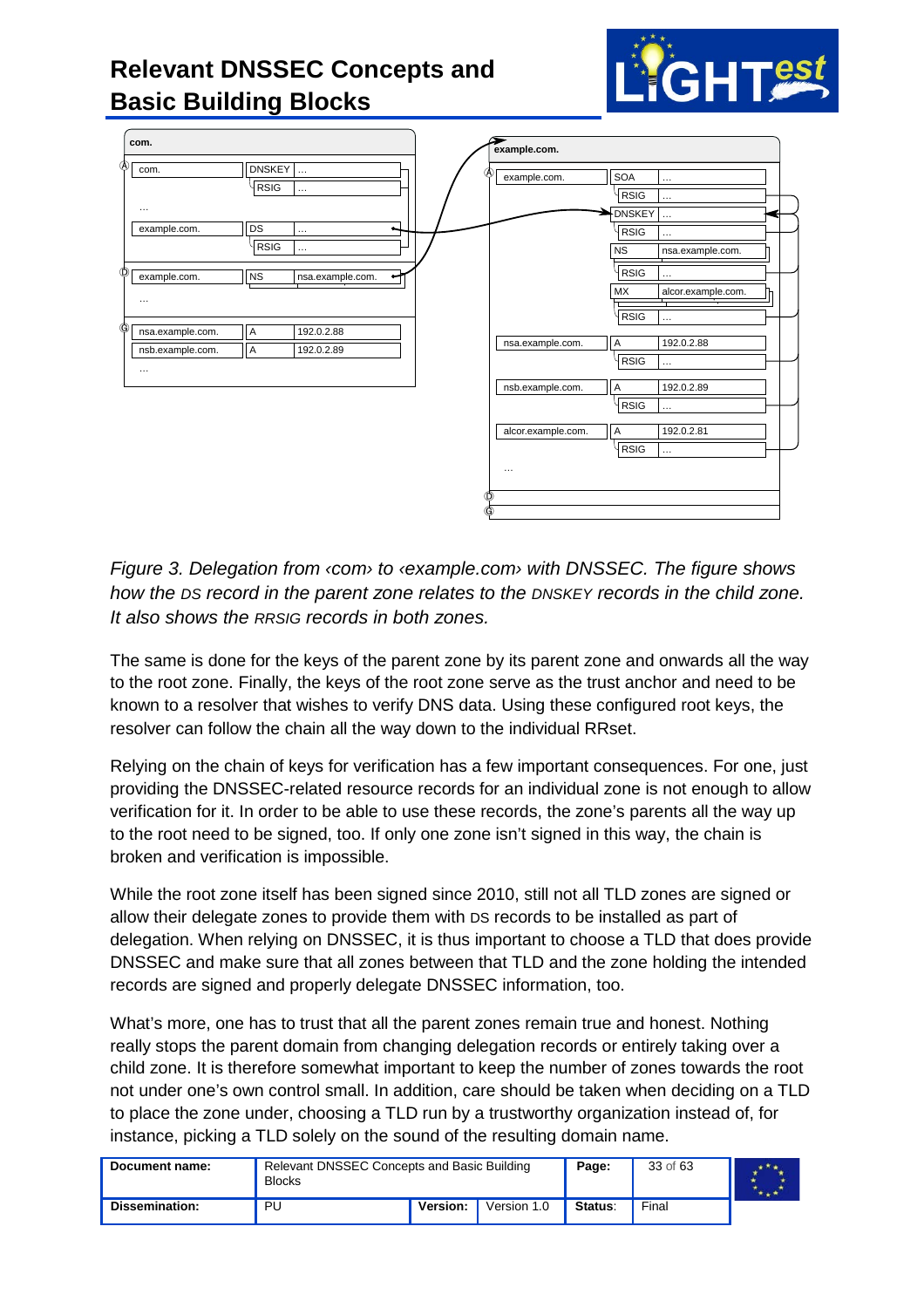

#### <span id="page-33-0"></span>**6.4Operating DNSSEC-aware Zones**

Manually providing all the additional resource records necessary to allow a zone to be verified via DNSSEC is not very practical at best and, for larger zones, nigh impossible. This task is therefore given to software. Either the primary name server of the zone is aware of DNSSEC and can take over the task of re-signing the zone every time the zone data is updated or special dedicated software is being deployed which signs the zone before passing it on to the primary name server. The latter case is similar to the concept of a hidden primary introduced in chapter 5, an arrangement that should also be considered if the former case is chosen.

One of the reasons for this is the matter of key management. The integrity of DNSSEC relies entirely on the integrity of the private keys used for zone signing: securing the key against loss or misuse is an important operational consideration. Since the system performing the key signing needs to have access to the private key, securing this system is vital.

This is all the more important because delegation makes it more difficult to exchange a compromised key. For this to happen, the DS records of the parent zone need to be changed, which may require manual intervention and incur delays.

To mitigate this problem, DNSSEC allows for a kind of layered key management. Instead of using the keys registered with the parent zone directly, they are only used to sign the DNSKEY RRset. This RRset contains a number of additional keys that are actually used for signing all the other records of the zone. According to their use, the keys found in the DS records is called *key signing keys* (KSK), the additional ones are *zone signing keys* (ZSK). Because only the zone signing keys are needed when zone data is updated, only they need to be kept online. The key signing keys are only required when the DNSKEY RRset is updated. Since that happens relatively rarely, they can be stored away safely offline.

In this scenario, if a zone signing key is compromised and needs to be removed, only its DNSKEY records need to be removed and the DNSKEY RRset resigned with the key signing keys. The operator of the parent zone does not need to be involved at all.

#### <span id="page-33-1"></span>**6.5Verifying DNS Records**

Once the DNSSEC resource records are part of the zone data, users can start validating the answers they receive. This consists of two steps: verifying that any RRset provided in the answer matches the signature provided in the corresponding RRSIG record and verify that for the key used to generate the signature exists an unbroken chain of signatures tracing all the way to the trust anchors.

Especially the second part might require a lot of records to be gathered from various name servers and then their signatures verified. Many of these records will be used again and again for subsequent queries. For instance, each query for any record in a .com domain will require the DS and DNSKEY record sets for ‹com›. The caching provided of the existing DNS model already helps with retrieval of all these records. It makes sense to extend caching to also include the verification result for the records instead of having every stub resolver – which is part of each individual application process – redo all the checks. However, such an

| Document name: | Relevant DNSSEC Concepts and Basic Building<br><b>Blocks</b> |          |             | Page:   | 34 of 63 |  |
|----------------|--------------------------------------------------------------|----------|-------------|---------|----------|--|
| Dissemination: | PU                                                           | Version: | Version 1.0 | Status: | Final    |  |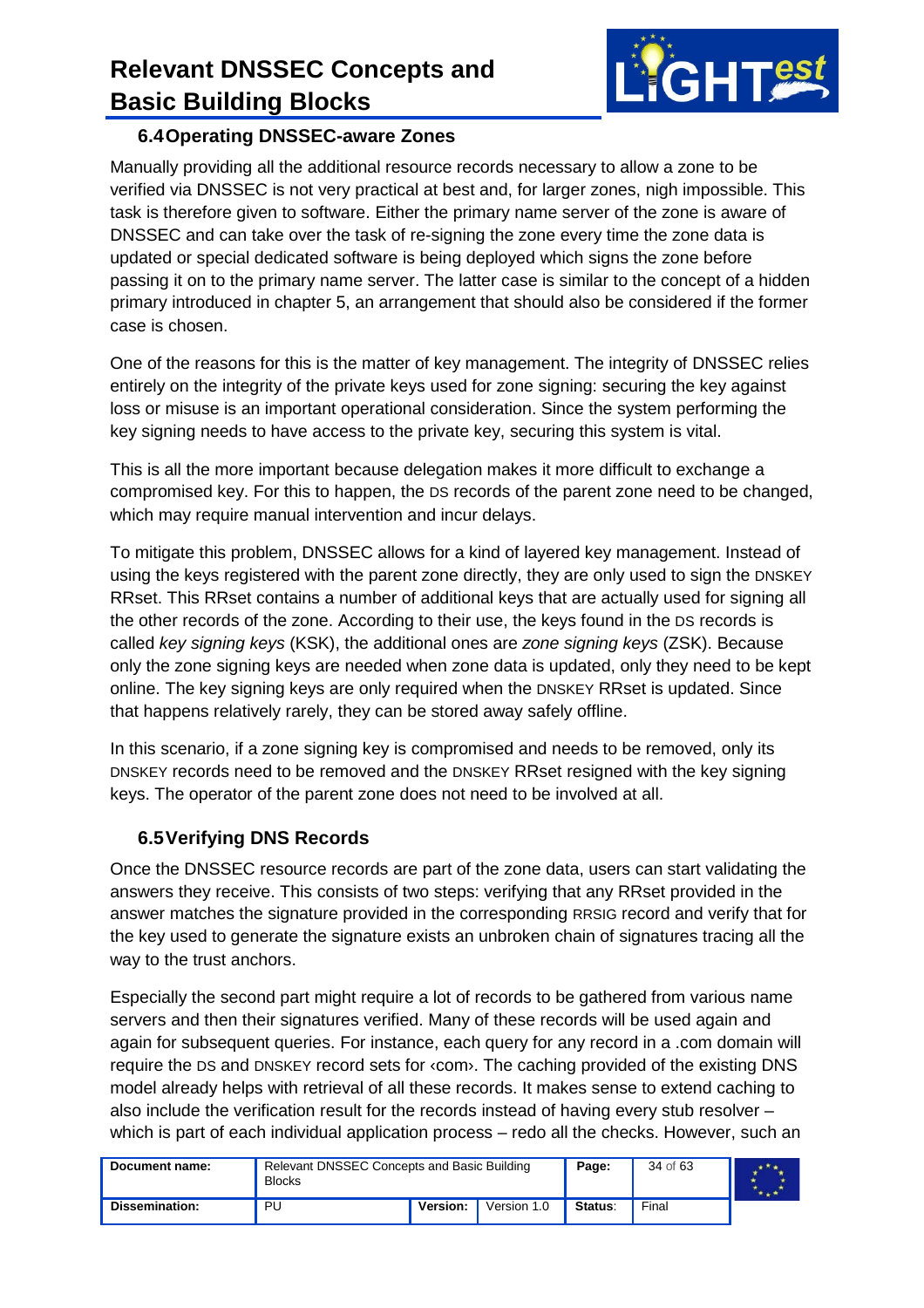

extended cache needs to be trustworthy. A typical way to achieve this is to operate a verifying forwarding or recursive resolver as part of the local system and have stub resolvers use this resolver instead of the one provided as part of the local network.

The result of this process can be one of three things. In the best case, everything pans out: the record set is signed with an unbroken chain of keys. If the record set isn't signed at all or if the chain of keys is broken at some point, no assertion can be made regarding the authenticity of the records; they are said to be *insecure.* This isn't necessarily bad, the fact just needs to be considered.

If, however, verification of any of the signatures involved fails, verification fails. It doesn't matter whether this happens for the signature of the RRset itself or of any of the DNSKEY or DS sets along the chain. The records are said to be *bogus* and must not be used. While the most likely reason is that a misconfiguration happened on a system along the way, it is also possible that someone has tampered with the records – the very threat DNSSEC has been designed to deal with.

The difference between insecure and bogus is subtle but important. If an answer is insecure, verification couldn't be completed because of lack of DNSSEC support in some zone along the way to the root. The response is as good as if there hadn't been any DNSSEC at all. Bogus, on the other hand, means that something is wrong with the records and they mustn't be used.<sup>[8](#page-34-1)</sup>

A centralized verifying resolver will therefore report a server failure instead of relaying bogus records. A user can circumvent this through a special flag in the query, called the CD bit for 'checking disabled.' It instructs the resolver to just do that: not to verify any records and just pass them along.

Another flag, the AD bit for 'authentic data,' is used by a verifying resolver to signal whether the resource records contained in the response could be verified. If the resolver determines one or all of the records to be insecure, it will still return the records but signal their status by not setting the AD bit in the response.

#### <span id="page-34-0"></span>**6.6Limits of DNSSEC**

-

As a result of using DNSSEC, a client can only say whether the records received as an answer to a query are authentic: whether they have been made available with the content delivered by whoever de facto controls the DNS domain they are part of. While that is exactly what DNSSEC set out to provide, it might be worthwhile to keep in mind what DNSSEC does not provide.

Perhaps most importantly, it does not provide for confidentiality. Queries and responses are still sent in plain text over the network, entirely open to any eavesdropper. It also doesn't change the original model of directing queries to intermediary resolvers. These resolvers will

<span id="page-34-1"></span><sup>&</sup>lt;sup>8</sup> The choice of terms may be a bit unfortunate. Bogus sounds less dangerous than insecure when in fact, the meaning is exactly the other way around.

| Document name: | Relevant DNSSEC Concepts and Basic Building<br><b>Blocks</b> |          |             | Page:   | 35 of 63 |  |
|----------------|--------------------------------------------------------------|----------|-------------|---------|----------|--|
| Dissemination: | PU                                                           | Version: | Version 1.0 | Status: | Final    |  |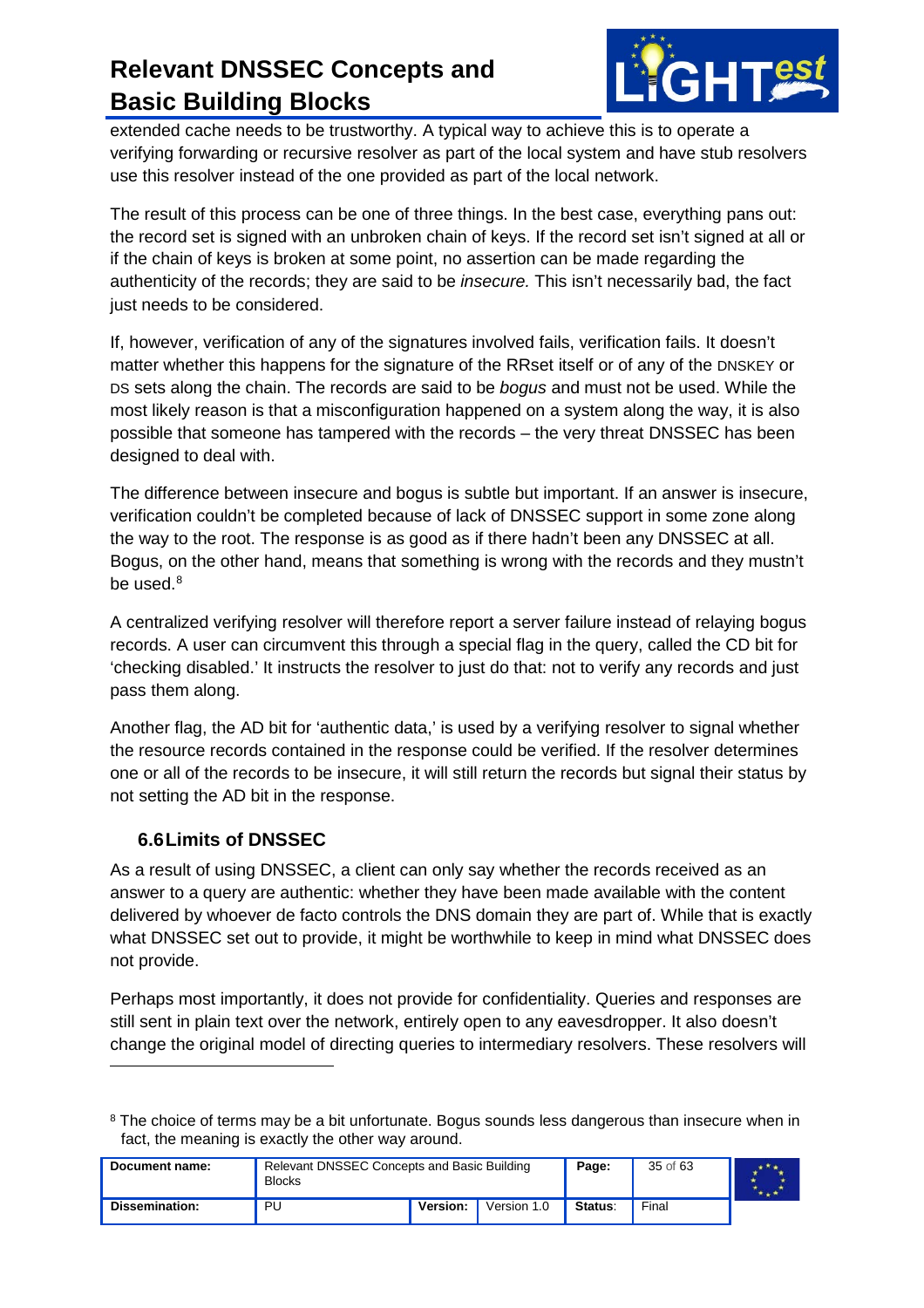

still be able to gather data about queries made by their respective users and, based on that data, profile their behavior.

Recent work in IETF has tried to deal with these issues. The DPRIVE working group has developed standards for sending DNS communication through encrypted channels using TLS and DTLS. [\[13\]](#page-59-12) [\[14\]](#page-59-13) As relatively recent developments, practical deployment experience is currently gathered.

Even with transport encryption and the options of authentication TLS provides, DNS remains a public database.

| Document name: | Relevant DNSSEC Concepts and Basic Building<br><b>Blocks</b> |          |             | Page:   | 36 of 63 |  |
|----------------|--------------------------------------------------------------|----------|-------------|---------|----------|--|
| Dissemination: | PU                                                           | Version: | Version 1.0 | Status: | Final    |  |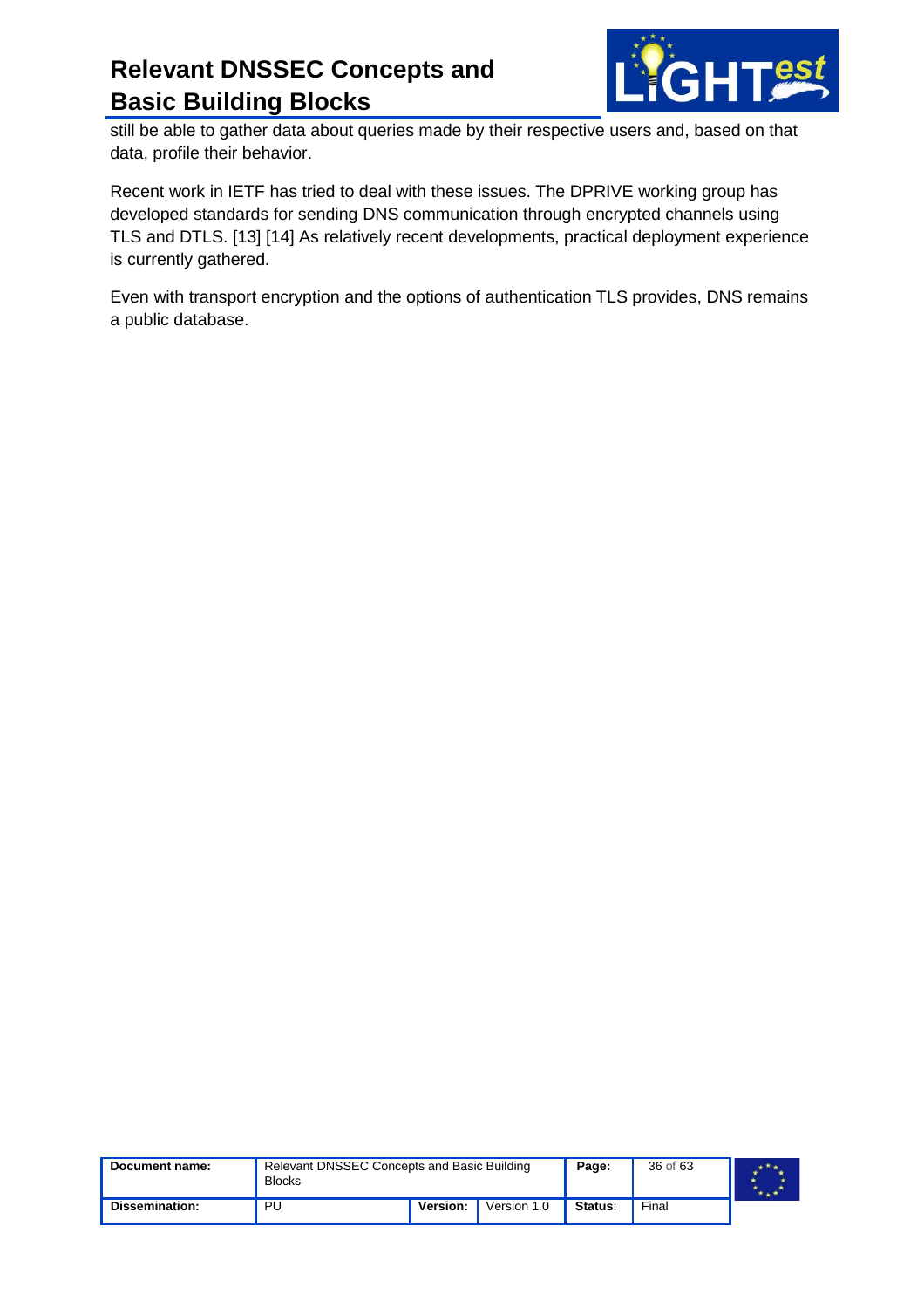

#### <span id="page-36-0"></span>**7. Verifying Identity with DNS**

A decision about whether to trust someone for a specific transaction has to be founded on reliably establishing the identity of that someone – before being able to trust someone, we need to be sure to know who they are. While often difficult in the world of personal interactions, this becomes more challenging still with telecommunication. Here, an entity can only be represented by data, a unique token standing in for the entity – not entirely unlike a person's name and date of birth together represent the person in a legal document.

#### <span id="page-36-1"></span>**7.1The System of Certificate Authorities**

Verifying identity involves making certain that the entity is indeed authorized to use the token. The method for doing this has already been introduced in the last chapter. In DNSSEC, the authorization of someone to update DNS records needs to be verified. This was achieved by employing digital signatures as a proof that the entity updating the records was in possession of a secret key representing their authorization. Similarly, a digital signature over the token can be used to prove the possession of the secret key authorizing the use of the token.

As in DNSSEC this authorization is normally confirmed transitively starting at some trusted anchor point. While in DNSSEC this chain could follow zone delegation, no such natural relationship exists in the more general case. Instead, the chain is established through socalled *certificates.* Each certificate states that a certain key pair is authorized to be used for a certain identifying token, that is, for a certain entity. Crucially, it also carries a digital signature attached to it by some entity called the *certificate issuer.* As a result, the certificate states that the issuer confirms the key pair's authorization to represent the entity. An entity issuing certificates for other entities is called a *certificate authority* or CA.

Each CA in turn has at least one certificate authorizing their key pair to be used to issue certificates for this CA. Such a certificate could have been issued by some other CA. It could also be issued by the CA itself. This is called a *self-signed certificate*. Because it is selfaffirming, no authority can be derived from it; it has to be verified by other means. This happens in the same way as with the root keys in DNSSEC in that they are installed as trustworthy on the system doing the verification. In fact these certificates – which can be normal certificates signed by other entities – have a similar name: *root certificates.*

The root certificates act as an anchor for certificate verification. When trying to verify an as yet unknown certificate, a chain needs to be built from the certificate via the CA certificate of its issuer and, recursively, their issuers to at least one of the root certificates of the verifier. Only if such a chain exists can the certificate be accepted as verified.

This system of transitive verification based on a number of well-known and trusted CAs forms the basis how identities are verified on the Internet currently. Most systems include a regularly updated list of root certificates. One commonly used list is the Mozilla CA Certificate Store [\[15\].](#page-59-14) At the time of writing, this list included 182 entries, each of which is typically used to issue certificates for a CA that then provides certificates used by Internet services.

| Document name: | Relevant DNSSEC Concepts and Basic Building<br><b>Blocks</b> |          |             | Page:   | 37 of 63 |  |
|----------------|--------------------------------------------------------------|----------|-------------|---------|----------|--|
| Dissemination: | PU                                                           | Version: | Version 1.0 | Status: | Final    |  |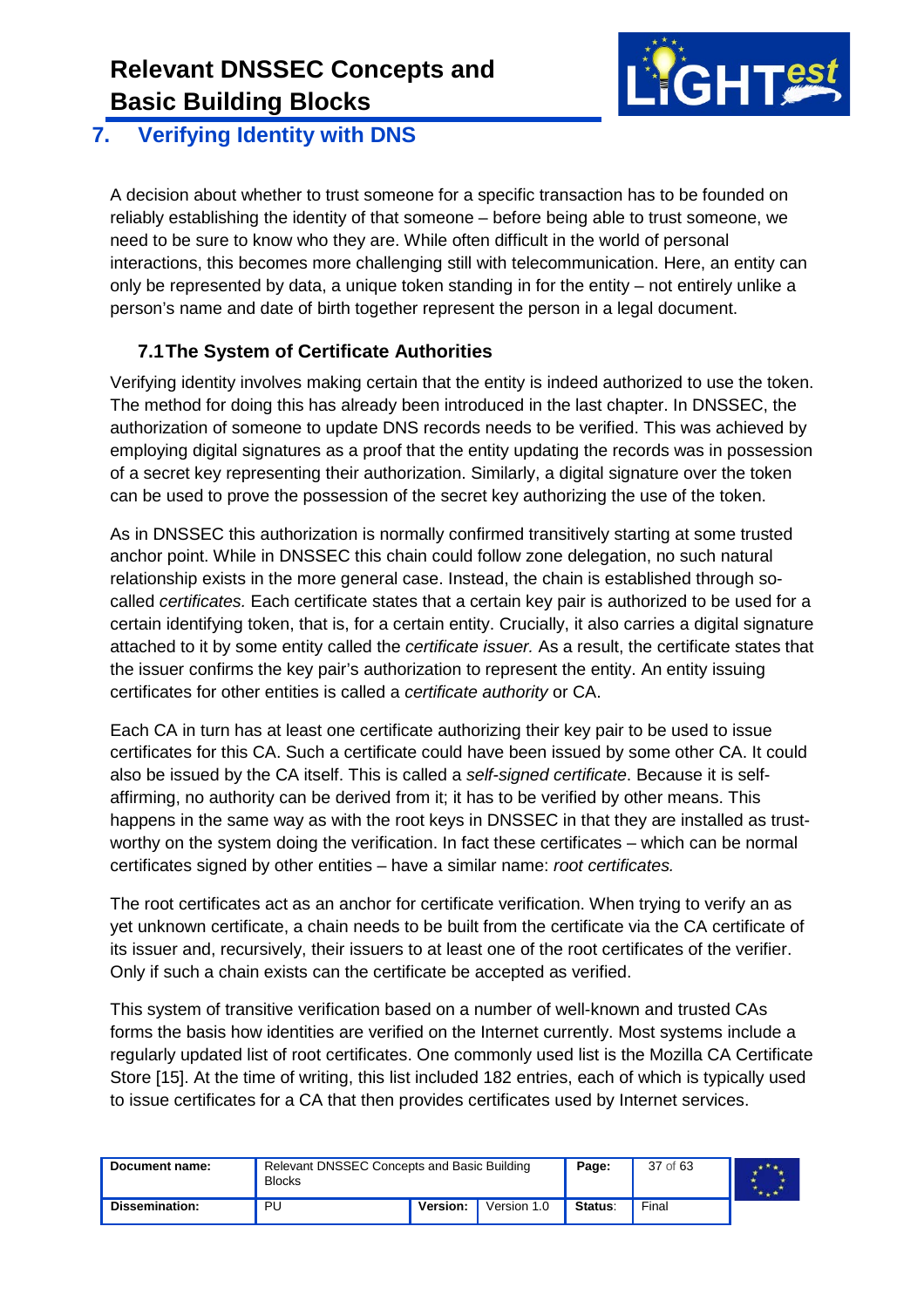

This results in a rather large number of CAs. Each of these CAs is allowed to issue certificates for any service. In DNSSEC, because the keys are tied to the hierarchical structure of the domain name tree, a key can only be used for domain names part of the subtree under its apex. No such limitation exists for the CA system.

An adversary only needs to gain control over one of these CAs to be able to issue to certificates for any service – or their false impersonation of it. This isn't a very good system to build an infrastructure for trust verification on.

#### <span id="page-37-0"></span>**7.2Storing Certificates in DNS**

A solution of the issue of any CA being able to issue a valid certificate for a service could be to store the real certificate in DNS. A user of the service could perform a DNS query and compare the certificate stored there with the one offered by the service for its communication. With DNSSEC, this solution becomes realistic, since records stored in DNS can now be verified for authenticity, too.

Over the years, a number of protocols have been proposed to do just that. RFC 2538 provides a resource record type for storing certificates or OpenPGP keys<sup>[9](#page-37-2)</sup>, the CERT record. Additionally, it defines the domain names for looking up these records for a small number of services, such as for e-mail addresses or the host names for Internet services using the TLS protocol for providing encryption for their protocols.

A similar record type has been defined for SSH, a protocol for terminal communication, which uses public keys for identifying both users and servers. It normally presents a fingerprint to users allowing them perform a manual check. The SSHFP resource record defined by RFC 4255 [\[17\]](#page-59-15) allows the key associated with a server to be published in DNS, allowing automated checks, for instance if SSH is used in machine-to-machine communication.

IPSEC, the security extensions for the low-level IP protocol – used for instance in VPNs –, similarly uses server keys that can be published with the IPSECKEY record type defined in RFC 4025. [\[18\]](#page-59-16)

Ultimately, none of these methods are used widely. Learning from the experience gained with them, however, has led to a new attempt by IETF to provide a framework for storing certificate information in DNS.

#### <span id="page-37-1"></span>**7.3DANE**

 $\ddot{\phantom{a}}$ 

*"DANE is a set of mechanisms and techniques that allow Internet applications to establish cryptographically secured communications by using information made available in DNS. By binding the key information to a domain name and protecting that binding with DNSSEC, applications can easily discover authenticated keys for services." — WG charter*

<span id="page-37-2"></span><sup>9</sup> OpenPGP is a system for public key cryptography providing encryption and digital signatures. It does not use certificates but rather raw public keys that are verified via the "web of trust," i.e., by mutually verifying the validity of a key – which really is just a sort of ad-hoc certificate.

| Document name: | Relevant DNSSEC Concepts and Basic Building<br><b>Blocks</b> |          |             | Page:   | 38 of 63 |  |
|----------------|--------------------------------------------------------------|----------|-------------|---------|----------|--|
| Dissemination: | PU                                                           | Version: | Version 1.0 | Status: | Final    |  |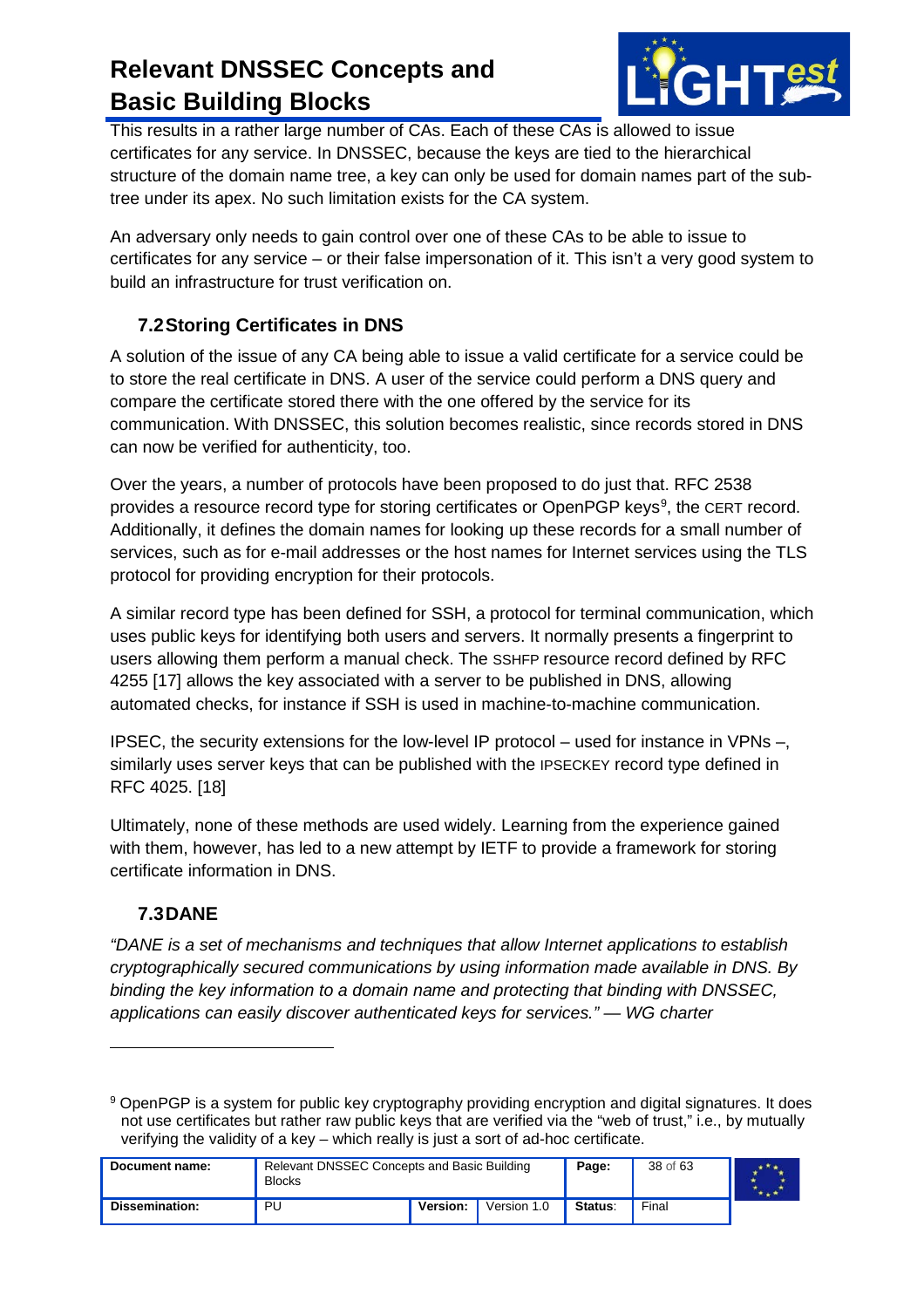

DANE stands for 'DNS-based Authentication of Named Entities.' It is used to authenticate TLS client and server entities while taking out the intermediary, i.e., Certification Authorities (CA). Initially, TLS used CAs to provide assurance that the client is speaking to the right server. However, a major challenge is that CAs introduce a single point of failure. If an attacker compromises a CA, the attacker can generate fake certificates for popular domains. One notable such case occurred in 2011, when DigiNotar, among other things responsible for the certificates of the Dutch government, issued fraudulent certificates after a security break. [\[31\]](#page-60-0) This is the reason why it is better to rely on the network itself using the DNSSEC features rather than relying on CAs.

DANE is a standard that uses DNS and DNSSEC to provide secure authentication for any internet host and it provides a mechanism to specify that a host supports, and actually requests, TLS-encrypted communication. DANE allows a domain holder to determine which CA is allowed to issue certificates for the domain and this solves the problem that any CA could issue certificate for the domain.

7.3.1 TLSA

-

<span id="page-38-0"></span>In order for clients to query the DNS-server for DANE entries, a new DNS resource record was introduced, which is called <code>TLSA. $^{\rm 10}$  $^{\rm 10}$  $^{\rm 10}$  It</code> was first defined in <code>RFC6698</code> [\[19\]](#page-60-1) and extended in RFC7218 [\[20\]](#page-60-2) with acronyms. This new resource record limits the trust anchors used to verify the domain.

A TLSA resource record contains four fields named, respectively, *Certificate Usage, Selector, Matching Type,* and *Certificate Association Data.*

Within a TLSA record, the administrator of the DNS zone can specify one of four different ways to verify a certificate using the Certificate Usage field. The four possibilities are:

- A *CA Constraint* is indicated in the Certificate Usage field when the field is set to 0. It specifies a CA certificate or public key of a certificate which the client must find in the validation path of the certificate given by the server in TLS. Since the particular certificate must be found in the path of the certificate presented by the server, only certificates from the indicated CA are accepted. This effectively limits the CAs that can issue certificates for the particular service on a host.
- A *Service Certificate Constraint* is indicated in the Certificate Usage field when the field is set to 1. This specifies the certificate or the certificate's public key that must match the certificate given by a particular service on a host. It effectively limits which certificate can be used by a particular service.
- A *Trust Anchor Assertion* is indicated in the Certificate Usage field when the field is set to 2. This specifies the certificate or the certificate's public key that must be used as a trust anchor when validating the certificate presented by the server in TLS. This is especially useful for a domain issuing certificates with its own CA that might not be in the end-user's list of trust anchors.

<span id="page-38-1"></span>

| Document name:        | <b>Blocks</b> | Relevant DNSSEC Concepts and Basic Building |             |         | 39 of 63 |  |
|-----------------------|---------------|---------------------------------------------|-------------|---------|----------|--|
| <b>Dissemination:</b> | PU            | <b>Version:</b>                             | Version 1.0 | Status: | Final    |  |

<sup>10</sup> TLSA a merely the record name. It doesn't stand for anything.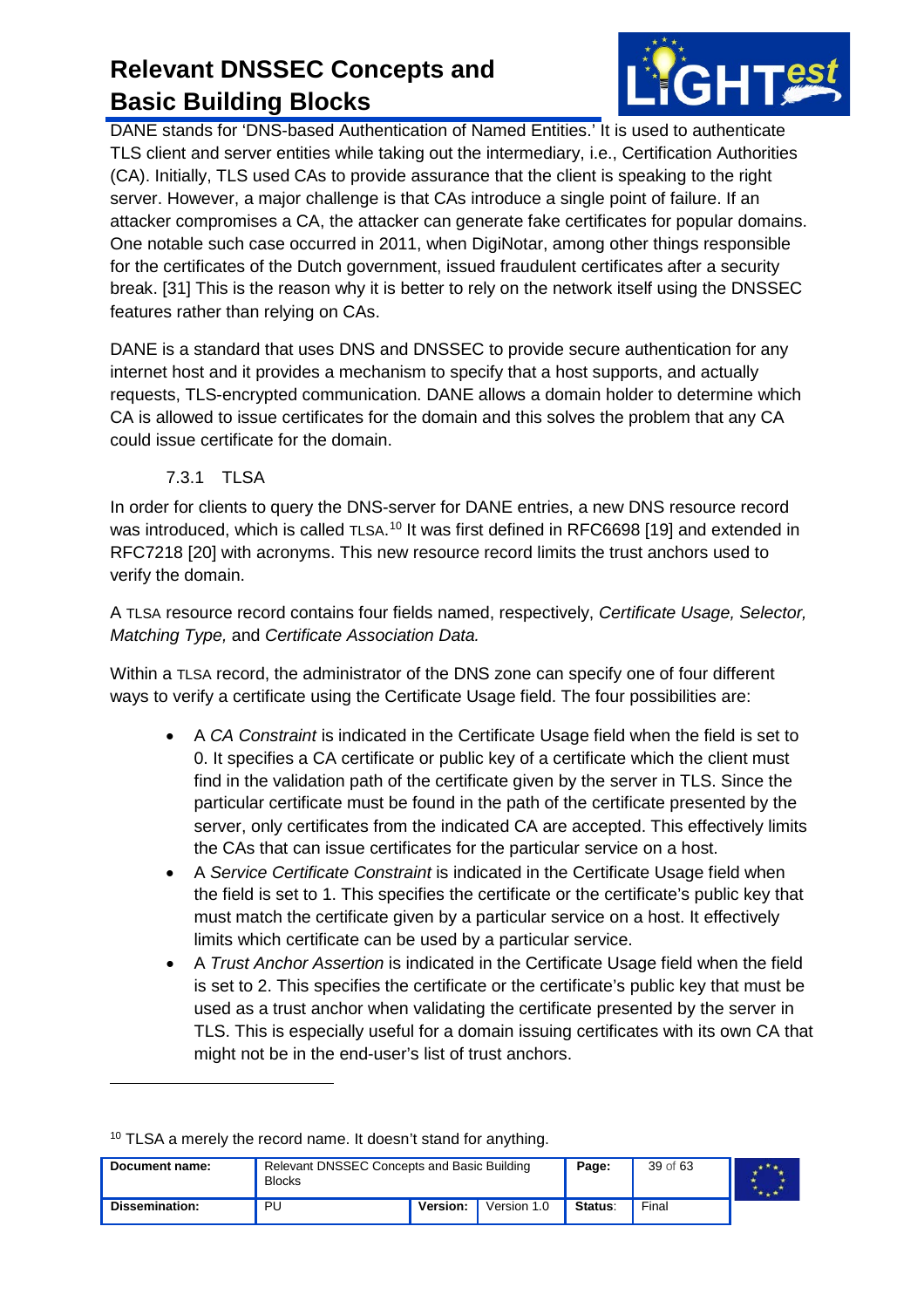

• A *Domain-issued Certificate* is indicated in the Certificate Usage field when the field is set to 3. This specifies the certificate or the certificate's public key that must match the certificate given by a particular service on a host. It effectively limits which certificate can be used by a particular service. Note that the difference between this and Service Certificate Constraint is that Service Certificate Constraint must pass the PKIX validation while the PKIX validation is not tested for Domain-issued Certificate. (PKIX validation is the process of verifying that a given certificate path is valid

under a public key infrastructure i.e., it is traceable to a trust anchor)

The Selector field within a TLSA record specifies which part of the TLS certificate given by the server will be matched against the associated data. The option 0 in this field determines that the full certificate is matched while option 1 specifies that only the certificate's public key is matched.

The Matching Type field within the TLSA record determines the format of the certificate association data. Option 0 in this field specifies that there should be an exact match of the content chosen via the Selector field, option 1 specifies that a SHA-256 hash of the selected content should be used, and option 2 specifies that a SHA-512 hash of the selected content should be used.

Finally, the Certificate Association Data field specifies the data to be matched in the TLSA record according to the other fields.

A TLSA record binds a certificate to specific ports and protocols in order to distinguish between the domain and the port and protocol. The ports and protocols have an underscore added in front of their definition, making them uniquely definable.

The following listing gives a short example of a TLSA resource record. It binds a certificate to a TCP connection using port 443, typically used by a web server, to the domain ‹www.example.com›. The record specifies that the certificate usage uses a CA constraint, the selector is a full certificate, and the certificate must fully match. Thus, a client connecting to the service expects to be presented with a certificate where the chain of issuers contains the specified certificate.

```
_443._tcp.www.example.com. 86400 IN TLSA (
           0 0 1
           D2ABDE240D7CD3EE6B4B28C54DF034B97983A1D16E8A410E4561CB106618E971
)
```
As can be seen, reading such a record is not trivial. In order to make the TLSA record more readable, mnemonics for the first three data fields have been defined in RFC7218 [\[20\].](#page-60-2) Using these, the same resource record will look like in the following example. No parameters have been exchanged.

```
_443._tcp.www.example.com. 86400 IN TLSA (
          PKIX-TA CERT FULL
           D2ABDE240D7CD3EE6B4B28C54DF034B97983A1D16E8A410E4561CB106618E971
```

| Document name: | <b>Blocks</b> | Relevant DNSSEC Concepts and Basic Building |             |         | 40 of 63 |  |
|----------------|---------------|---------------------------------------------|-------------|---------|----------|--|
| Dissemination: | PU            | Version:                                    | Version 1.0 | Status: | Final    |  |

)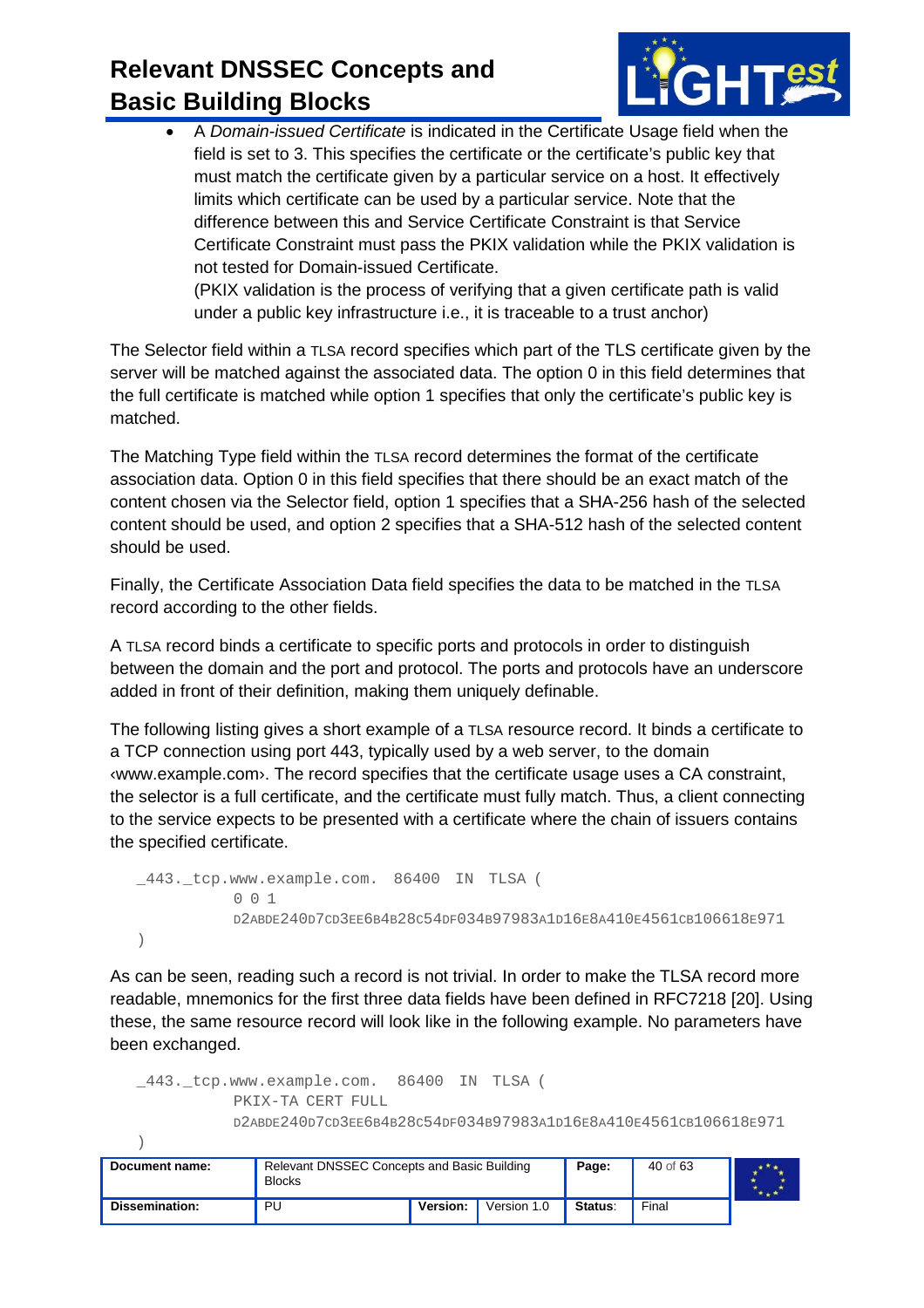

In conclusion, TLSA resource records bind certificates to protocols and ports and give the maintainer the chance to select the certificate verification path to verify the pinned certificate.

#### 7.3.2 SMIMEA

<span id="page-40-0"></span>The TLSA mechanism is limited to certificates used as part of secured machine-to-machine communication. Another protocol that uses certificates is secure e-mail via the S/MIME framework. [\[21\]](#page-60-3) As part of this framework parts of an e-mail message can be encrypted and signed. Certificates are used as proof of identity much in the same way that TLS uses them to prove the identity of a server. Thus, the same issues exist: any CA related to an installed root certificate can issue certificates for any e-mail address.

Much like TLSA, the SMIMEA mechanism [\[22\]](#page-60-4) provides a number of ways to limit the certificates that are acceptable for a certain e-mail address. For this, the e-mail address is translated into a domain name. It uses a one-way hash function to encode the local part of the address<sup>[11](#page-40-2)</sup> so that the user name cannot be recovered from the domain name, thus improving privacy. For instance, the address ‹alice@example.com› would be translated into

```
2bd806c97f0e00af1a1fc3328fa763a9269723c8db8fac4f93af71db._smimecert.exam
ple.com
```
The SMIMEA records stored under the resulting domain name have the exact same resource record format as TLSA and provide the exact same information. A certificate used when sending secure e-mail message from that address must verify with using the information given in the records.

#### <span id="page-40-1"></span>**7.4Options for LIGHTest**

In LIGHTest, certificates will appear in three different places:

- as part of an electronic transaction whose trustworthiness needs to be verified,
- as part of secure network communication, and
- as part of signatures for trust-related information.

In each of these cases, the certificates are used for verifying data and LIGHTest needs to provide a way to verify in turn whether the certificates are indeed authorized to be used for this data.

In principle, DANE provides a solution for exactly this problem using DNS. The TLSA mechanism has been designed specifically for the second appearance if TLS is used as the transport protocol for secure network communication. LIGHTest only needs to specify that such records must be present and all certificates must validate according to the rules prescribed by the TLSA records.

For the first appearance as part of an electronic transaction, there is mechanism yet. The record data of either TLSA or SMIME records can be used to deliver the information necessary

<sup>11</sup> That is, everything before the  $@$  sign.

-

<span id="page-40-2"></span>

| Document name: | Relevant DNSSEC Concepts and Basic Building<br><b>Blocks</b> |                 |             | Page:   | 41 of 63 |  |
|----------------|--------------------------------------------------------------|-----------------|-------------|---------|----------|--|
| Dissemination: | PU                                                           | <b>Version:</b> | Version 1.0 | Status: | Final    |  |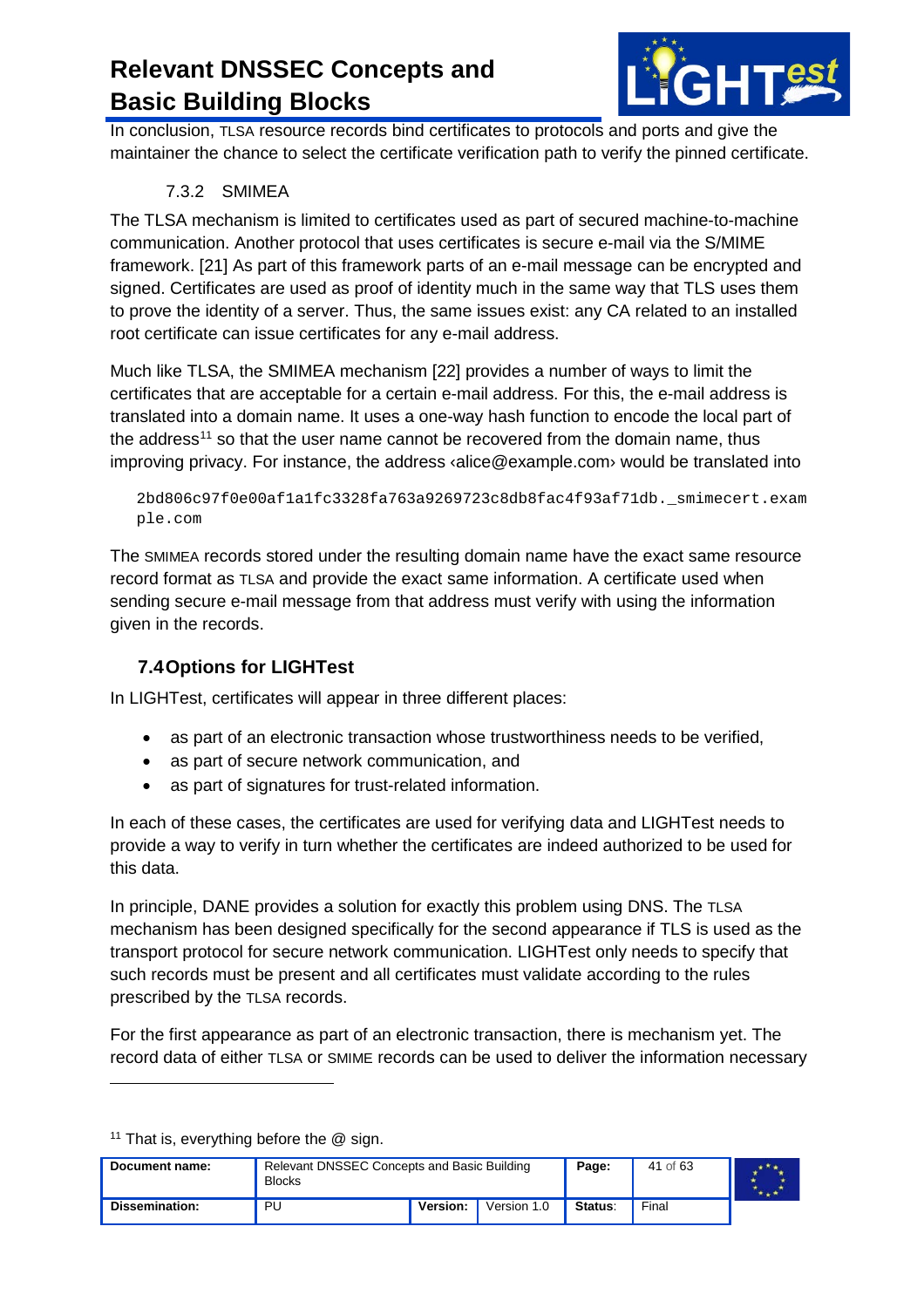

for verification – as they are identical, either can be chosen purely on taste. If they are to be used, a domain name for where these records will be placed needs to be specified and standardized as part of the LIGHTest project. Similarly, information for verification of certificates used with trust-related information can be stored in DANE resource records under a yet to be specified domain name.

| Document name: | Relevant DNSSEC Concepts and Basic Building<br><b>Blocks</b> |          |             | Page:          | 42 of 63 |  |
|----------------|--------------------------------------------------------------|----------|-------------|----------------|----------|--|
| Dissemination: | PU                                                           | Version: | Version 1.0 | <b>Status:</b> | Final    |  |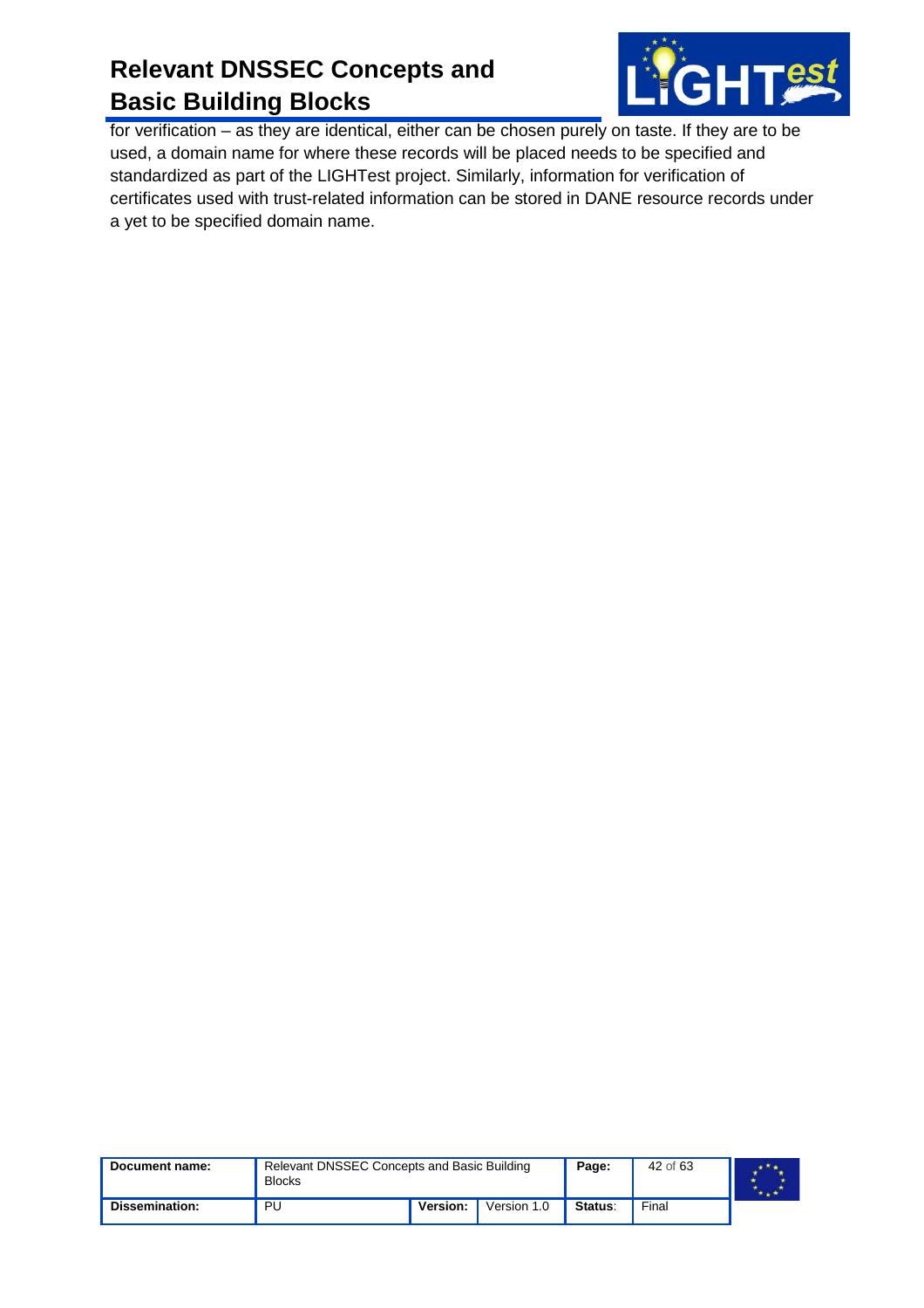

#### <span id="page-42-0"></span>**8. Indicating Resource Locations**

One of the conclusions in chapter 5 was that the DNS isn't suited for data sets that consist of large individual entries. The data published as part of the LIGHTest infrastructure for trust discovery and verification, trust translation, and trust delegation is exactly such data. This chapter will explore the suggestion given in chapter 5 to employ other protocols for access to the data and only store pointers in DNS. It will start by introducing URIs as the preferred format for these pointers and will then outline two existing solutions for placing such URIs in DNS, concluding with a recommendation for the LIGHTest architecture.

#### <span id="page-42-1"></span>**8.1Uniform Resource Identifiers**

Pointers to other resources are an intrinsic part of hypertext systems where references to other resources are included in the text and can be followed interactively. The format of these pointers used in what came to be known as the World Wide Web eventually developed into the standard format used by many Internet protocols. It has been given the name *Uniform Resource Identifiers* or URIs. [\[23\]](#page-60-5)

As the name suggests, a URI is first an identifier for a resource, a term used very generically. This may be something that can be retrieved and displayed by a hypertext system, it may be a mailbox for electronic communication, or even a real-world object that cannot be accessed via any electronic means at all. In order to categorize resources, a URI always starts with a *scheme*. The remainder of the URI can only be interpreted in the context of this scheme. It also defines which operations are meaningful for this particular resource.

As is appropriate for a hypertext system, a large number of schemes allow the location and retrieval of a document over the network. Often, the scheme defines the transport protocol to use for retrieval and the remainder of the URI contains parameters used by that protocol. For instance, in the URI

```
https://www.example.com/index.html
```
the scheme 'https' states that the transport protocol HTTP with TLS encryption is to be used, that the domain name of the server is ‹www.example.com›, and that this server should be asked for a document '/index.html'.

This kind of URI is ideal as a pointer to a resource to be stored in a resource record in DNS. Once a client has retrieved the record, it has all the information necessary in order to proceed with retrieving the information. A great advantage of using URIs is that the architecture is future proof: If a new transport protocol comes along and proves more adequate, it merely needs to define an associated URI scheme in order to be used, requiring no changes to the discovery architecture at all.

A drawback is that a URI of a scheme that does not allow direct retrieval could be stored in such a record, too. For instance, it is possible to encode International Standard Book Numbers (ISBNs) as URIs. Naturally, such a URI is of limited use to an automatic trust validator, which will have to treat a record with such a URI as inexistent.

| Document name: | Relevant DNSSEC Concepts and Basic Building<br><b>Blocks</b> |          |             | Page:   | 43 of 63 |  |
|----------------|--------------------------------------------------------------|----------|-------------|---------|----------|--|
| Dissemination: | PU                                                           | Version: | Version 1.0 | Status: | Final    |  |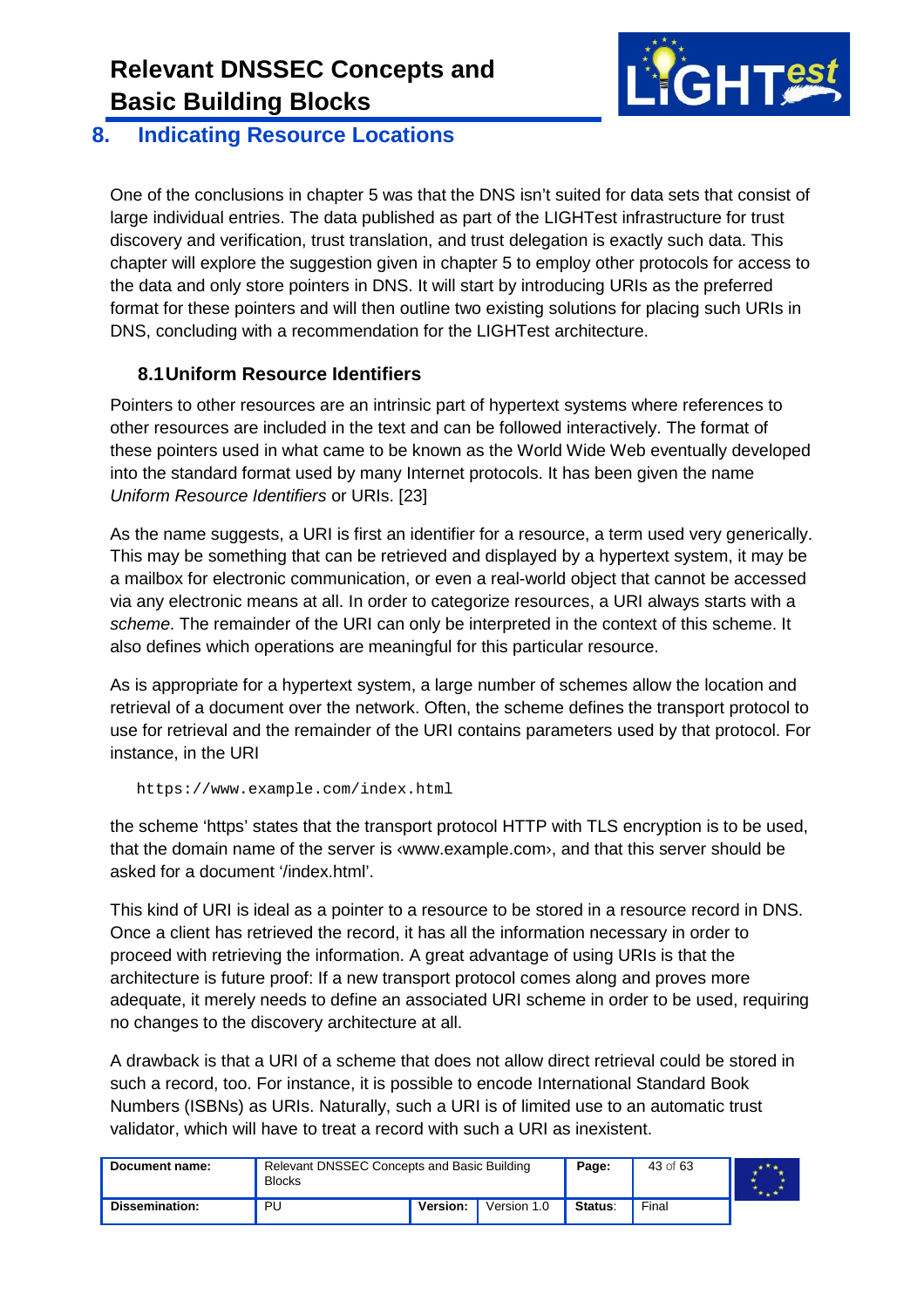

#### <span id="page-43-0"></span>**8.2NAPTR and DDDS**

 $\ddot{\phantom{a}}$ 

Even though a URI containing an ISBN number doesn't (necessarily) represent a network accessible object, it would still be useful for a hypertext system to be able to retrieve and show some information for the book represented by that number. RFC 2168 [\[24\]](#page-60-6) explores how to make this possible using the DNS. It does so by defining a new resource record type called NAPTR, short for Naming Authority Pointer, that is repeatedly applied to an identifier until eventually enough information has been gathered to retrieve a resource.

Subsequent work [\[25\]](#page-60-7) has generalized the idea into a more general framework called the Dynamic Delegation Discovery System, DDDS. Instead of only rewriting URIs with rules stored in DNS, it allows transforming application-specific string by recursively applying rewrite rules stored in some database. DNS is one of these databases – it has remained the only one defined so far – and URI resolution is but one application.

Another application is ENUM [\[26\],](#page-60-8) a system for translating telephone numbers into various kinds of URIs, such as URIs for the Session Initiation Protocol (SIP) that can be used to route a phone call via the Internet. Since the purpose of ENUM is somewhat similar to what will likely be required for LIGHTest – simple translation of a string into a URI –, the following introduces the function of DDDS using it as an example.

Each application starts out with a string it wishes to transform with DDDS. In ENUM, this string is a telephone number in international format starting with the international country code. These numbers are also known as E.164 numbers as they are agreed upon based in ITU-T regulation E.164. [\[27\]](#page-60-9) An example for such a number is +353209108462[12.](#page-43-1) This string needs to be converted into a key that can be used to query the database for an initial set of rewrite rules. This is called the *first well known rule* since it provides the start of the process.

Since ENUM only uses the DNS database and the key for DNS is a domain name, the telephone number needs to be converted into a domain name. This happens by starting with the domain name ‹e164.arpa› and then taking each of the digits of the number (disregarding the leading plus) and prefixing it as a new label to the domain name. This will make the phone number appear backwards and with dots between each digit:

‹2.6.4.8.0.1.9.0.2.3.5.3.e164.arpa›. Because telephone numbers are hierarchical identifiers like domain names, this approach allows to arrange DNS zone splits along the lines of ownership over telephone number blocks.

The resulting domain name is now queried for NAPTR records. In the example, the answer could contain three such records and their data portion could be this:

|       |        | ; order pref flags services | substitute                                  |
|-------|--------|-----------------------------|---------------------------------------------|
| $10-$ |        | 10 "u" "E2U+sip"            | $"\cdot\$ :^\\+(.*)\$!sip:\\1@example.com!" |
| 10    | - 11 - |                             |                                             |

<span id="page-43-1"></span><sup>12</sup> When printing phone numbers for human consumption, spaces, hyphens, or other symbols are often added to make reading easier. The canonical form of an E.164 number removes all these symbols but retains the leading plus.

| Document name: | Relevant DNSSEC Concepts and Basic Building<br>Blocks |                 | Page:       | 44 of 63 |       |  |
|----------------|-------------------------------------------------------|-----------------|-------------|----------|-------|--|
| Dissemination: | PU                                                    | <b>Version:</b> | Version 1.0 | Status:  | Final |  |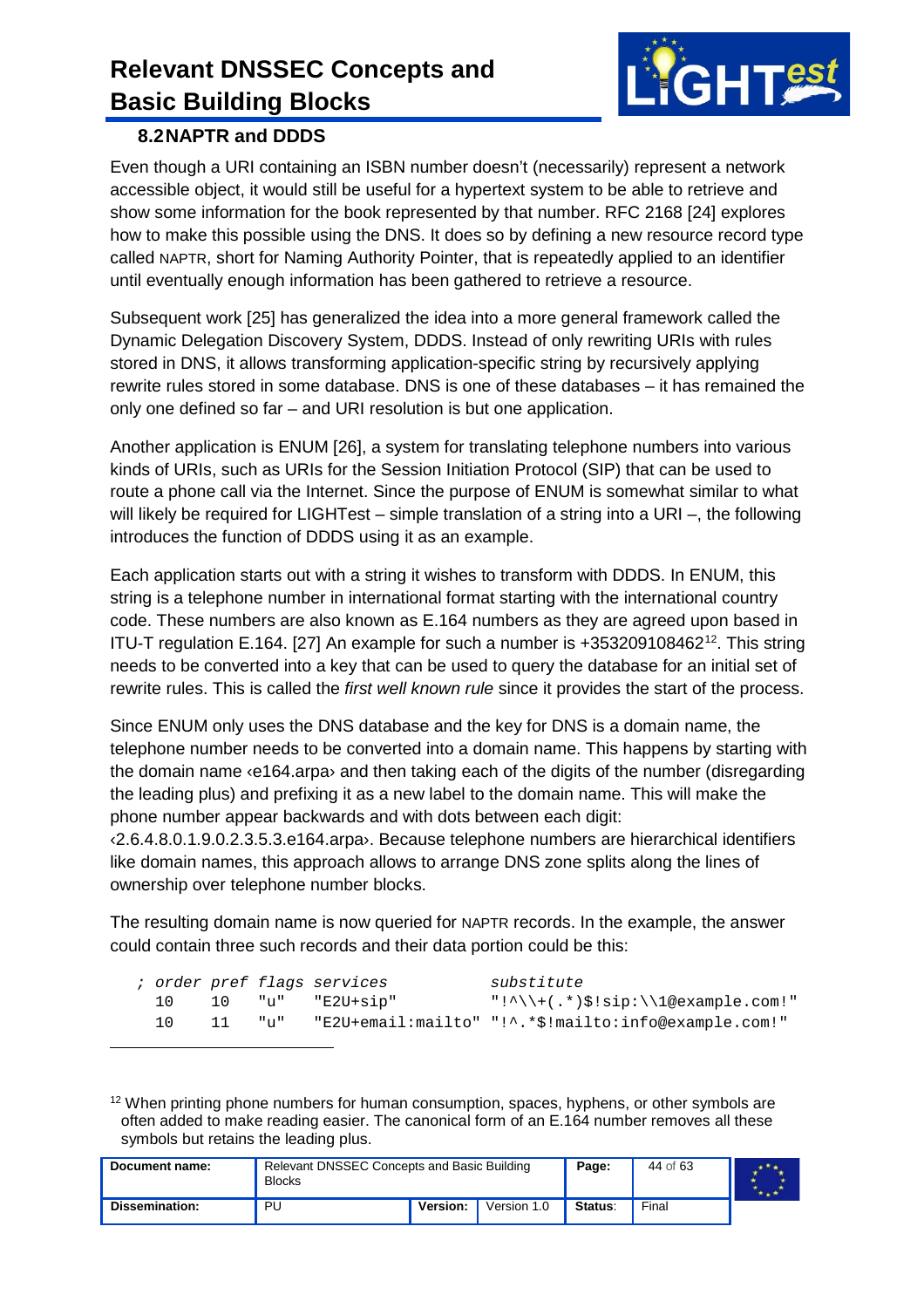

E2U+ifax:mailto" "!^.\*\$!mailto:fax@example.com!"

The record data is rather complex, consisting of five fields. For orientation, the first line adds a comment showing the names of each of these fields.

The output of the database query is an ordered list of rules. Since DNS doesn't have an implied order of the resource records, the first field, *order,* is used to allow this ordering. All records with the same order value are part of the same rule, smaller order values come first. Rules are visited one after another in order, the first applicable rule is used. In the example, the order is 10 for each record, so there is only one rule with three entries.

Each entry describes one possible substitution of the original string. The *services* field supplies a description of the result of the rewrite. It is an application specific string. The prefix 'E2U+' indicates rules for ENUM (short for 'E.164 to URI'), the remainder describes the service within ENUM. In the first element 'sip' indicates voice calls using the SIP protocol. Thus, this entry is intended to translate the telephone number into a SIP URI. In the second entry, 'email:mailto' declares it to be for electronic mail with the target URI using the 'mailto' scheme used for regular Internet electronic mail. The last entry also uses a 'mailto' target URI but data sent should conform to the 'facsimile using internet mail' (IFAX, [\[28\]\)](#page-60-10) service which provides a way to send a fax via e-mail.

The three entries are ordered within the rule via the *preference* value (abbreviated as 'pref' above). Through this ordering, the operator can express which services they would prefer to be used. Here, they would prefer someone to call, if that isn't an option, sent an email, and if that isn't an option either, sent a fax via e-mail. If none of these are an option, the rule cannot be used and processing happens with the next rule, if there is any left, or fails.

If one of the services is acceptable, the original string is transformed into an output value using the last field, the *substituting expression.* This kind of expression is inspired by how the Unix tool 'sed' performs text substitution. It consists of two parts: a regular expression that is applied to the original string and resulting in a number of matches, and a replacement expression that constructs the output from these matches.

An introduction to regular expressions and replacement expression is well beyond the scope of this document. Books have been written on the matter, to which the interested reader is referred [\[29\].](#page-60-11) In the first entry above, the regular expression produces a match for the telephone number without the leading plus and the replacement expression takes this match as the local part of a SIP URI in the «example.com» domain. The other two entries simply match the whole telephone number but produce fixed e-mail addresses independent from the input.

There's but one field left: *flags.* Its purpose is to dictate what to do with the output string. The values, too, are application defined, but there are two general possibilities. Either the process is finished and the output of the replacement expression is considered the final, or *terminal,*  output, or the output is used as the database key (i.e., domain name for the DNS database) for yet another round of queries and rule application. This allows a multi-step approach for translating strings where the database entries for each step are owned by different entities.

| Document name: | Relevant DNSSEC Concepts and Basic Building<br><b>Blocks</b> | Page:    | 45 of 63    |         |       |  |
|----------------|--------------------------------------------------------------|----------|-------------|---------|-------|--|
| Dissemination: | <b>PU</b>                                                    | Version: | Version 1.0 | Status: | Final |  |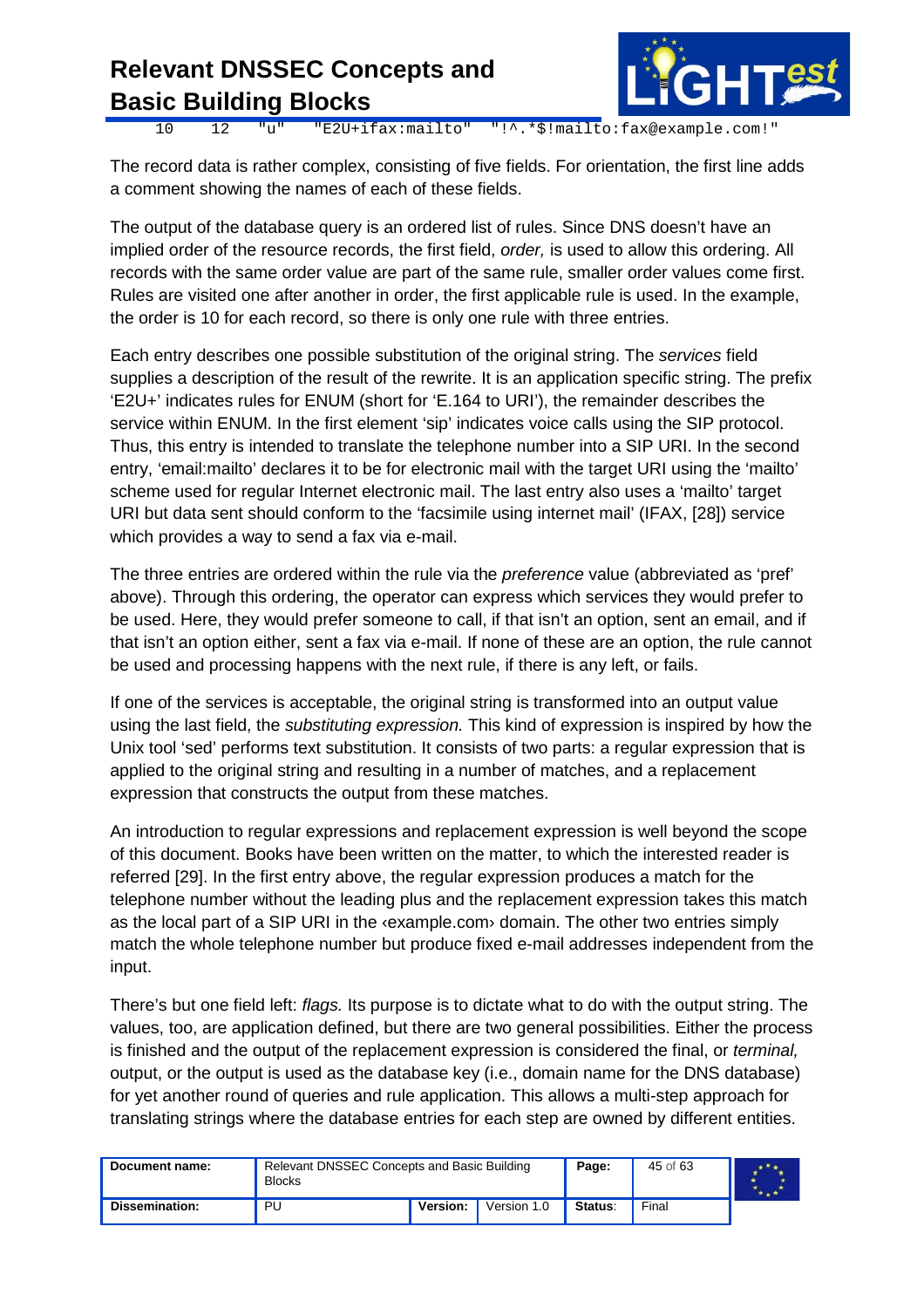

In ENUM, there is no need for this recursive processing. Instead the flag will always be 'u' declaring that the output is a URI that is the final output of the ENUM lookup.

There are a number of additional details in the specification making DDDS a rather complex system. Which may be the reason why it hasn't found widespread use in other systems. Even ENUM hasn't found the hoped for adoption, although it can be debated whether technical or political complexities are the main culprit. On the technical side, an issue that has often been mentioned is the use of regular expression and the difficulty to both craft them and understand existing ones.

#### <span id="page-45-0"></span>**8.3The URI Resource Record**

A look through the list of defined resource record types will reveal an entry for a URI resource record type defined in RFC 7553 [\[30\].](#page-60-12) The record data of this type is much simpler than that of the NAPTR record. It only contains a priority, a weight, and a target URI. The priority is similar to NAPTR's order field: if there is more than one record, the one with the smallest priority is to be considered first with other records only there as a backup if the operation with the result from the first one fails. The weight fields allows load balancing. If multiple records with the same priority exist, the records are weighted by this field and then one is chosen randomly.

The actual purpose of the URI record is similar to that of the SRV record introduced briefly in section 5.10 in that allows to discover who will provide a certain network service for a domain. Like it, underscore prefix labels are used to state the service and transport protocol in question. The difference is that where the SRV record shows the host names of the servers, the URI record allows a redirection to a different URI. For instance, when asking for the HTTP service for ‹example.com›, this could be the result:

```
;; ANSWER SECTION:
_http._tcp.example.com. 86400 IN URI (
    10 10 https://www.example.com/about/
)
```
Since there is only record, priority and weight, both 10 here, don't really matter. The URI given is to be used as the base URI for any request for HTTP service in ‹example.com›.

This isn't really what the LIGHTest project needs. However, this particular use is tied to those specific prefix labels. The record type itself, which is quite convenient, can easily be used with a different prefix label as part of a new specification for a revised usage.

#### <span id="page-45-1"></span>**8.4Options for LIGHTest**

The two options, NAPTR and URI, both provide a way to convert a domain name into a URI. While the URI method has a significantly simpler format and procedure, NAPTR has the advantage of providing additional input besides the domain name. This could for instance be important to fulfill the privacy requirements of the project. As an example, in the case of trust publications, the extra input can be the trust issuer to be checked for membership in a trust scheme. Using this input, a substitution expression can include the issuer name into the produced URI which can, in turn, be used by the HTTP server of the trust publication

| Document name: | Relevant DNSSEC Concepts and Basic Building<br><b>Blocks</b> |          | Page:       | 46 of 63 |       |  |
|----------------|--------------------------------------------------------------|----------|-------------|----------|-------|--|
| Dissemination: | PU                                                           | Version: | Version 1.0 | Status:  | Final |  |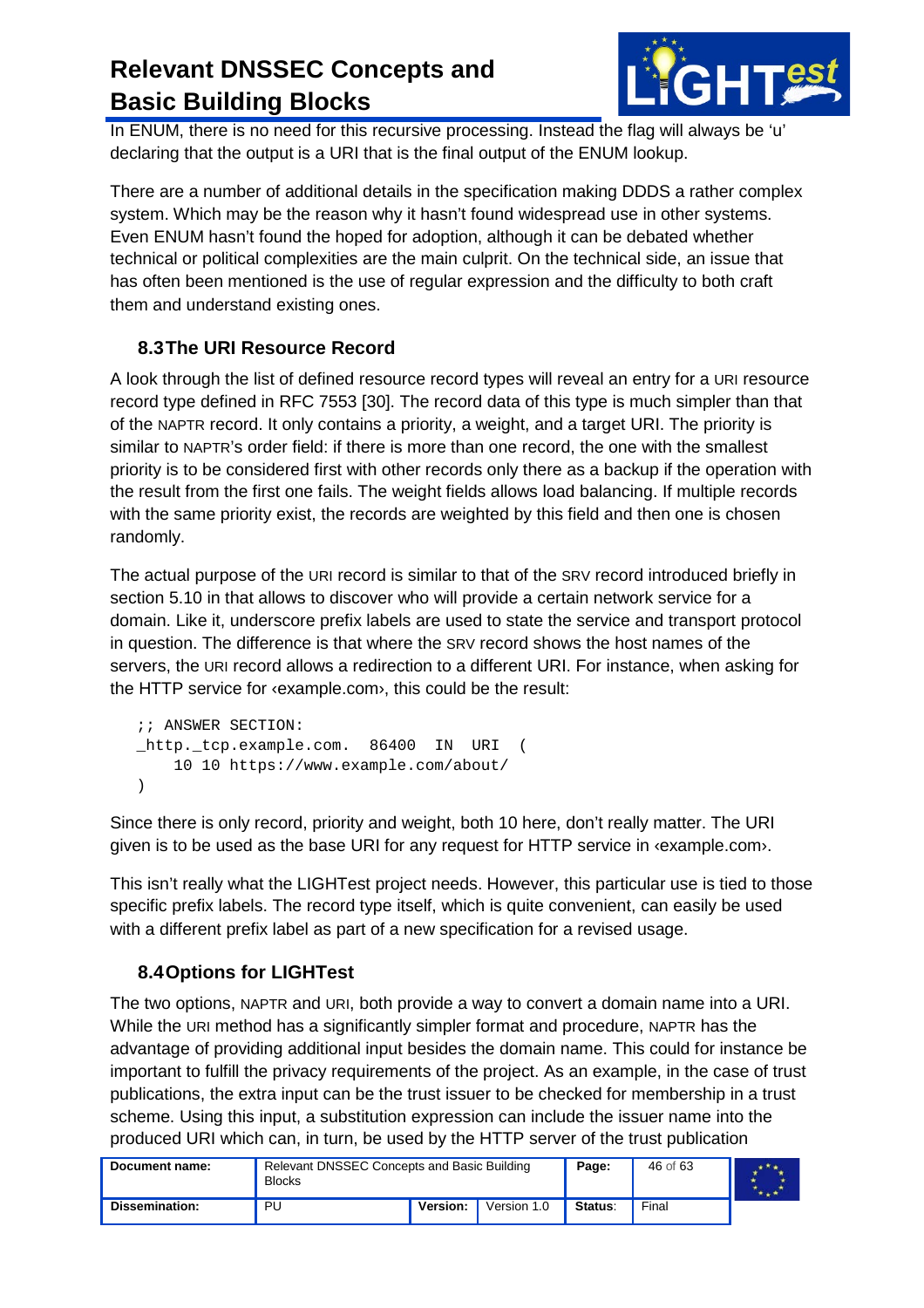

authority to generate a trust list that only contains that issuer and does not reveal the other members.

Both methods require a certain amount of standardization work. For the NAPTR route, a new DDDS application would need to be defined. For the URI option, a specification would need to be created detailing the new use of the resource record and registering the new prefix labels. Both would require liaising with IETF as the accepted standards body for DNS.

| Document name: | Relevant DNSSEC Concepts and Basic Building<br><b>Blocks</b> | Page:    | 47 of 63    |         |       |  |
|----------------|--------------------------------------------------------------|----------|-------------|---------|-------|--|
| Dissemination: | PU                                                           | Version: | Version 1.0 | Status: | Final |  |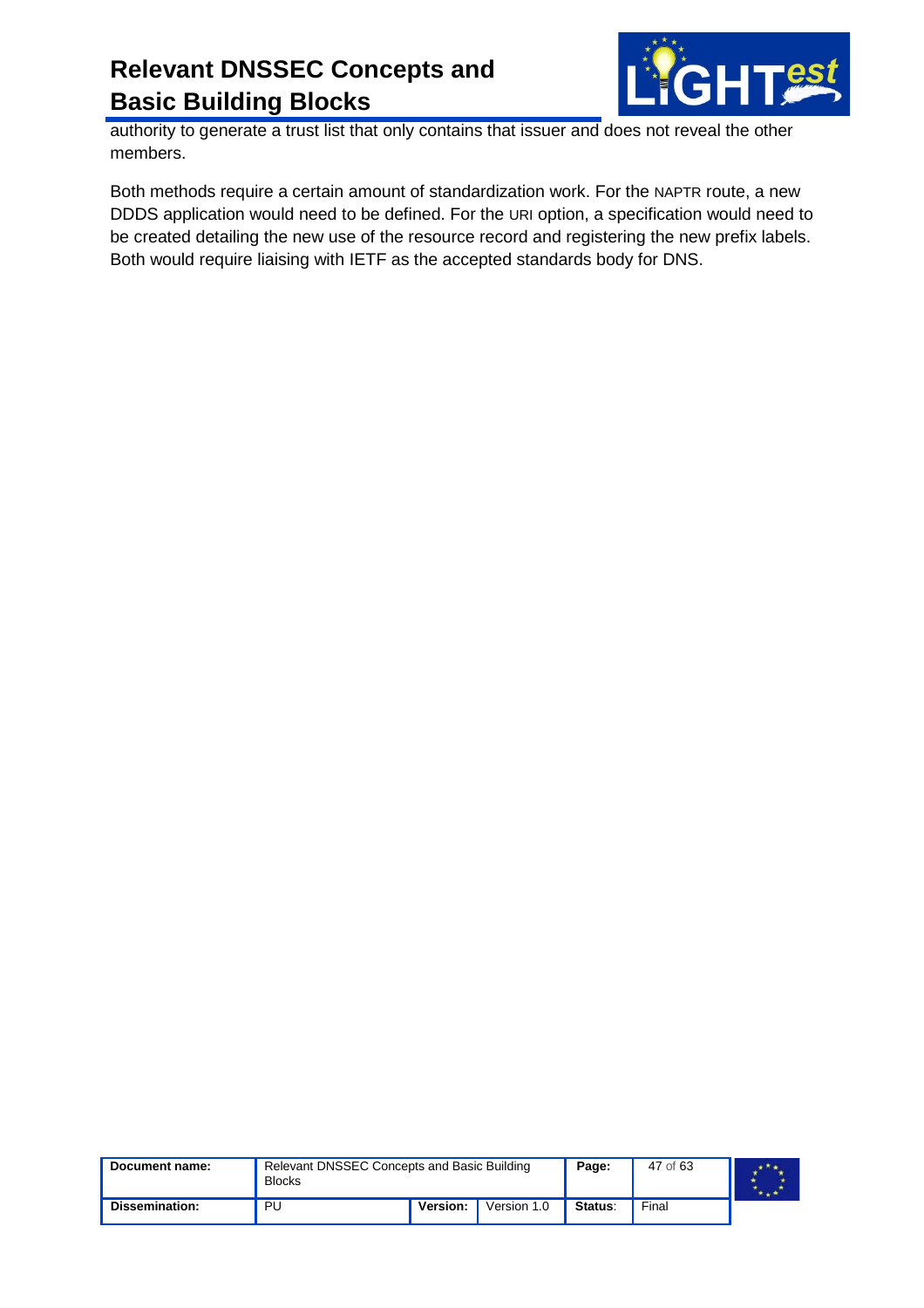

#### <span id="page-47-0"></span>**9. DNS Software**

This chapter gives a market overview of existing DNS software. Thereby, it is distinguished between DNS server software (see section 9.1), DNS update libraries (see section 9.2), and verifying resolver libraries (see section 9.3). Due to the fact that there are numerous software products available, certain criteria were defined which are relevant for the LIGHTest infrastructure. These are

- Supported Platforms
- Supported Languages
- License
- **Security Extensions**

These criteria were applied for the market study. In section 9.4, DNS software and library options for the LIGHTest infrastructure are presented.

#### <span id="page-47-1"></span>**9.1Server Software**

The results of the market study for DNS server software are summarized in alphabetic order in Table 1. In addition, a short description of the software products is given in alphabetic order in the following. The information are taken from the corresponding websites listed in Table 1 and the links provided in these websites.

**BIND** (Berkeley Internet Name Domain) is the most widely used Name Server and is de facto the standard DNS server. It enables publishing DNS information on the Internet, as well as resolving DNS queries. It is a free software product, supports DNSSEC, and runs on most Unix and Linux and some Windows platforms.

**Dnsmasq** is a lightweight product, which provides DNS services for small networks. It includes a local DNS server for the network, with forwarding of all query types to upstream recursive DNS servers and cacheing of resource records. Modern internet standards such as IPv6, DNSKEY and DNSSEC are supported.

**DNRD** (Domain Name Relay Daemon) is a caching, forwarding DNS proxy server. It is most useful on vpn or dialup firewalls, but it can also be used as a DNS cache for minor networks.

**gdnsd** is an authoritative-only DNS server. It does geographic balancing, redirection, weighting, and service-state-conscious failover at the DNS layer. Its focus is on high performance and low latency service.

**Knot DNS** is a high-performance authoritative-only DNS server. It scales well on symmetric multiprocessing systems and enables nonstop operations. DNSSEC with NSCEC and NSEC2 is supported.

| Document name:        | Relevant DNSSEC Concepts and Basic Building<br><b>Blocks</b> |          | Page:       | 48 of 63 |       |  |
|-----------------------|--------------------------------------------------------------|----------|-------------|----------|-------|--|
| <b>Dissemination:</b> | PU                                                           | Version: | Version 1.0 | Status:  | Final |  |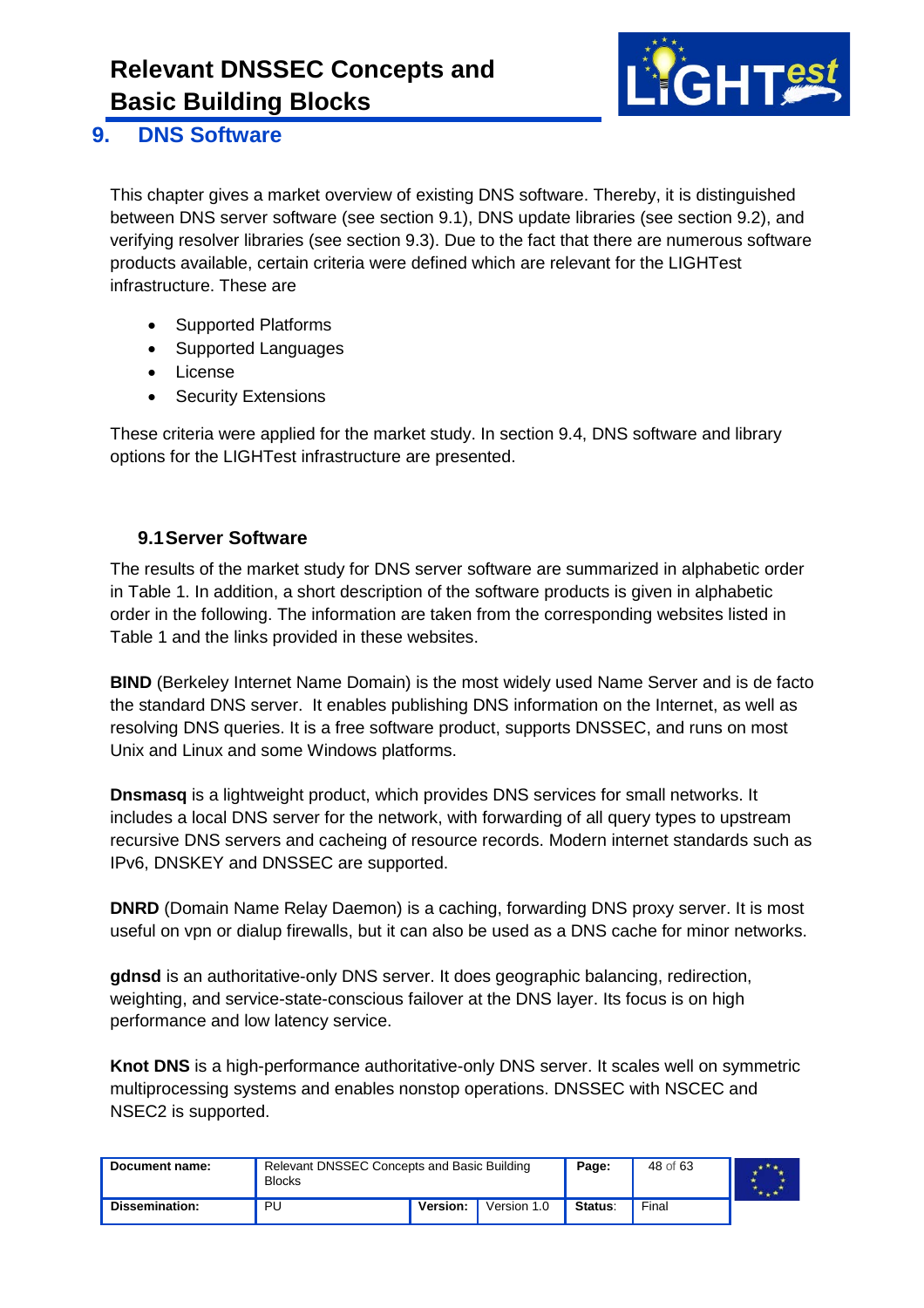

**MaraDNS** is a small, open-source DNS server. It is lightweight and easy to set up and crossplatform applicable.

The **Microsoft Windows Server 2012 R2** provides several enhancements in the DNS Server functionality and the software supports authoritative, recursive and hybrid mode. This includes enhanced DNS logging and diagnostics, full DNSSEC support, and dynamic DNS forwarders.

Nominum provides a commercial authoritative (**Vantio AuthServe**) and a cache server (**Vantio CacheServe**). Vantio AuthServe uses dual master servers, and an automated DNSSEC lifecycle management. Vantio CacheServe provides effective and efficient inbrowser communications using their N2 DNS-based platform and purpose-built application suite.

**NSD** (Name Server Daemon) from NLNET is an authoritative name server. It is a high performance, RCF compliant, simple and open source name server. The latest current stable release is NSD 4.1.16. DNSSEC is supported.

**NxFilter** is basically a forwarding DNS server with filtering and caching ability. It can be also used as an authoritative DNS server. NxFilter supports dynamic DNS service.

**OpenDNSSEC** is a policy-based zone signer to automate keeping track of DNSSEC keys and the signing of zones. OpenDNSSEC takes in unsigned zones, adds digital signatures and other records for DNSSEC. It secures zone data just before it is published in an authoritative name server. OpenDNSSEC is maintained by NLNET.

**pdnsd** is a caching DNS server with permanent caching to hard disk for long term retention. It is designed to cope with unreachable or down DNS servers. DNSSEC and EDNS are supported.

**Posadis** is a powerful authoritative and caching DNS server which runs on many operating systems. In addition, a graphical editor for DNS master files, a graphical DNS query tool as well as library for developing client and server applications are provided.

**PowerDNS** is an open source authoritative and recursive DNS server, which supports DNSSEC. In addition, debugging tools and an API to provision zones and recursive server are provided.

Secure64 provides a commercial authoritative (**Secure64 DNS Authority**) and a cache server (**Secure64 DNS Cache**). Secure64 DNS Authority is a DNS authoritative server that has been designed from the ground up with a secure architecture. No BIND code is shared. Secure64 DNS Cache is a scalable, secure caching DNS server, which is also not based on BIND and it can be configured to validate DNSSEC signed answers.

| Document name: | <b>Blocks</b> | Relevant DNSSEC Concepts and Basic Building |             |         |       |  |
|----------------|---------------|---------------------------------------------|-------------|---------|-------|--|
| Dissemination: | PU            | Version:                                    | Version 1.0 | Status: | Final |  |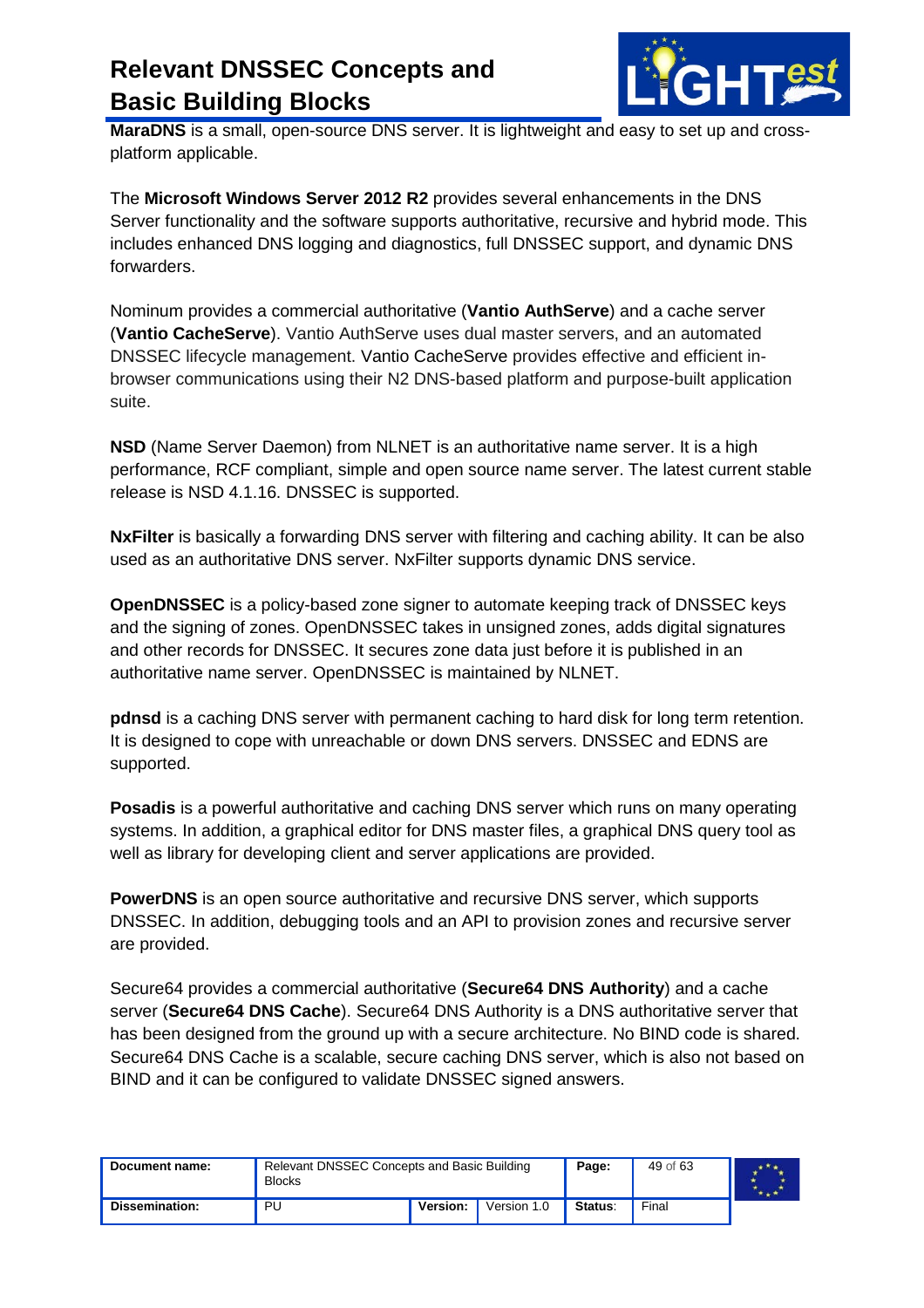

**Simple DNS Plus** is a commercial authoritative and recursive DNS server software product for Windows.

**Unbound** from NLNET is a recursive, and caching DNS resolver. It is designed in a modular approach which easily enables DNSSEC validation and stub-resolvers.

**YADIFA** (Yet Another DNS Implementation For All) is an open-source authoritative Name Server with DNSSEC capabilities. It runs on multiple platforms. It has a simple configuration syntax and is very efficient in terms of memory and speed.

| Document name: | Relevant DNSSEC Concepts and Basic Building<br><b>Blocks</b> | Page:    | 50 of 63    |                |       |  |
|----------------|--------------------------------------------------------------|----------|-------------|----------------|-------|--|
| Dissemination: | PU                                                           | Version: | Version 1.0 | <b>Status:</b> | Final |  |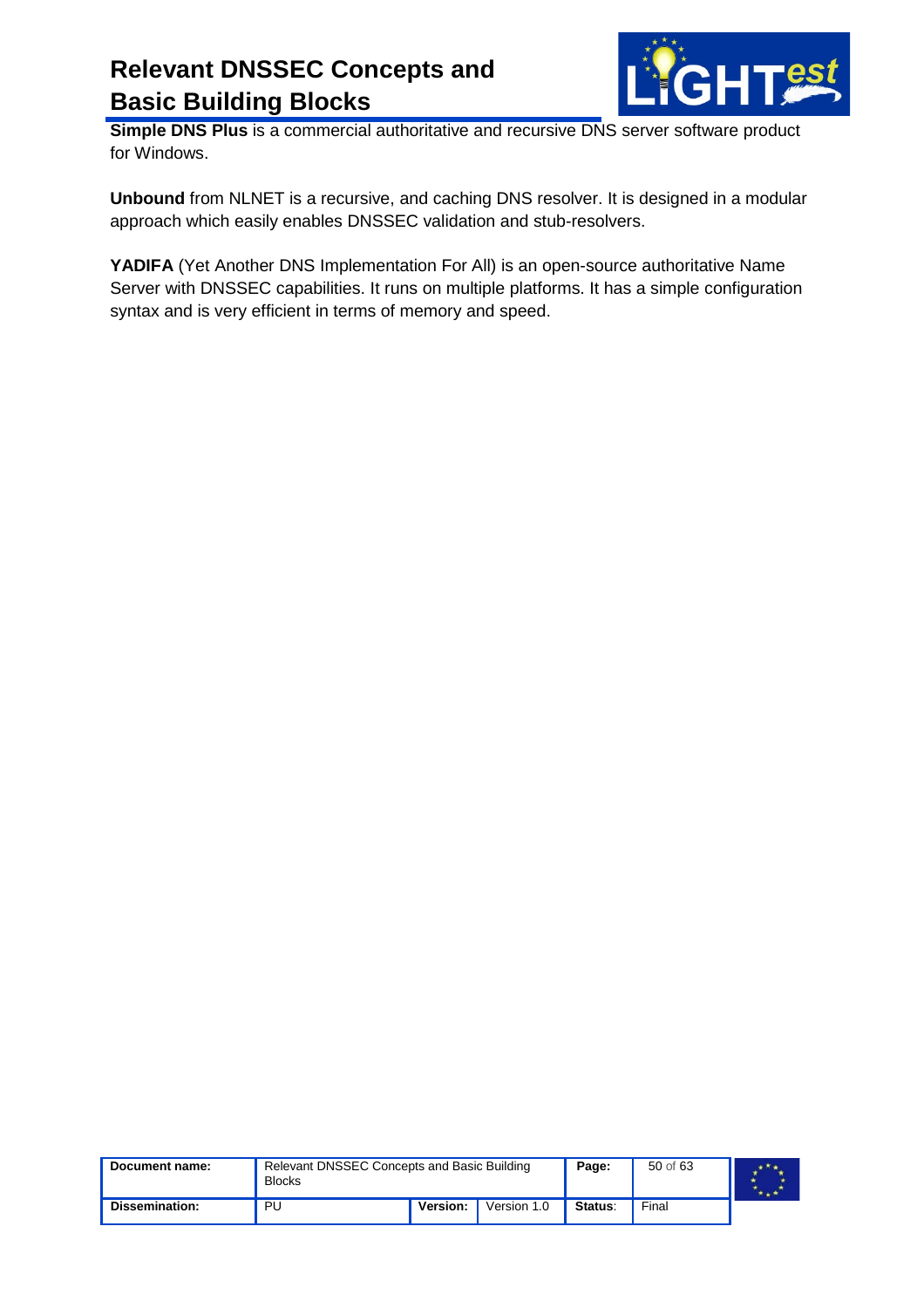

*Table 1: Market overview DNS Server Software*

| <b>Name</b>                           | <b>Server Type</b>          | <b>Platforms</b>            | Language            | <b>License</b> | <b>Security</b><br><b>Extensions</b> | Link                                                                   |
|---------------------------------------|-----------------------------|-----------------------------|---------------------|----------------|--------------------------------------|------------------------------------------------------------------------|
| <b>BIND</b>                           | Authoritative,<br>Recursive | Linux,<br>MacOS,<br>Windows | $C, C++,$<br>Python | <b>MPL</b>     | <b>DNSSEC</b>                        | https://www.isc.org/downloads/bind/                                    |
| Dnsmasq                               | Authoritative               | Linux,<br>MacOS             | $\mathsf{C}$        | <b>GPL</b>     | DNSSEC,<br><b>DNSKEY</b>             | http://www.thekelleys.org.uk/dnsmasq/doc<br>.html                      |
| <b>DNRD</b>                           | Recursive                   | Linux                       | $\mathsf{C}$        | <b>GPL</b>     |                                      | http://dnrd.sourceforge.net/                                           |
| gdnsd                                 | Authoritative               | Linux,<br>MacOS             | $\mathsf{C}$        | <b>GPL</b>     |                                      | http://gdnsd.org/                                                      |
| <b>Knot DNS</b>                       | Authoritative               | Linux,<br><b>MacOS</b>      | $\mathsf{C}$        | <b>GPL</b>     | DNSSEC,<br>NSEC <sub>3</sub>         | https://www.knot-dns.cz/                                               |
| <b>MaraDNS</b>                        | Authoritative,<br>Recursive | Linux,<br>MacOS             | $\mathsf{C}$        | <b>BSD</b>     |                                      | http://maradns.samiam.org/                                             |
| Microsoft DNS                         | Authoritative,<br>Recursive | Windows                     |                     | Commercial     | DNSSEC,<br>NSEC <sub>3</sub>         | https://technet.microsoft.com/de-<br>de/library/cc730921(v=ws.11).aspx |
| Nominum<br>Vantio<br>CacheServe       | Recursive                   | Linux                       |                     | Commercial     | <b>DNSSEC</b>                        | http://www.nominum.com/product/caching<br>-dns/                        |
| <b>Nominum</b><br>Vantio<br>AuthServe | Authoritative               | Linux                       |                     | Commercial     | <b>DNSSEC</b>                        | http://www.nominum.com/product/vantio-<br>authserve/                   |

| Document name: | Relevant DNSSEC Concepts and Basic Building<br><b>Blocks</b> | Page:           | 51 of 63    |         |       |  |
|----------------|--------------------------------------------------------------|-----------------|-------------|---------|-------|--|
| Dissemination: | PU                                                           | <b>Version:</b> | Version 1.0 | Status: | Final |  |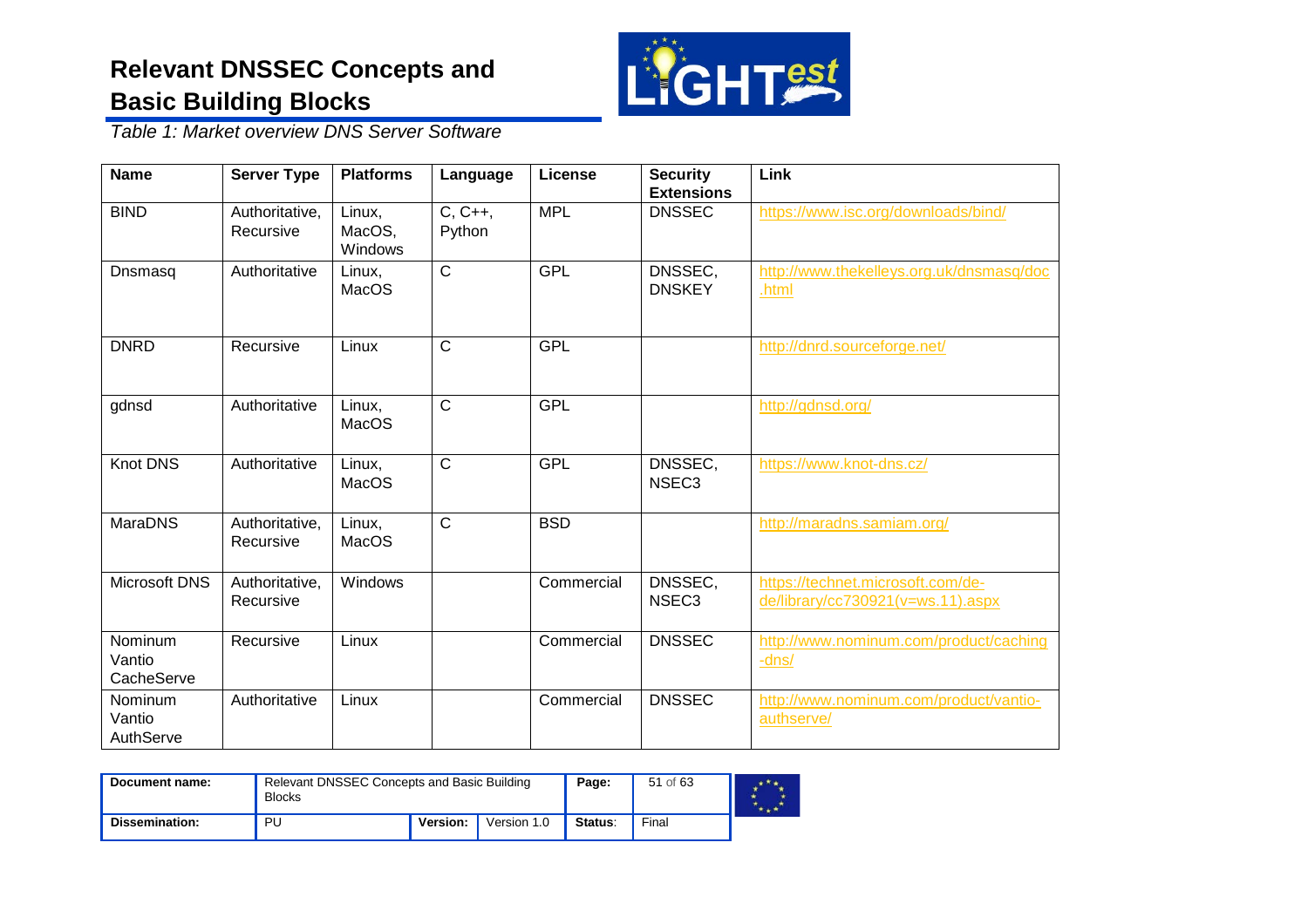

| <b>NSD</b>                | Authoritative               | Linux,<br><b>MacOS</b>                      | $\mathsf{C}$   |             | <b>BSD</b> |            | <b>DNSSEC</b>                | https://www.nlnetlabs.nl/projects/nsd/                               |
|---------------------------|-----------------------------|---------------------------------------------|----------------|-------------|------------|------------|------------------------------|----------------------------------------------------------------------|
| <b>NxFilter</b>           | Recursive                   | Windows                                     |                |             |            | Individual |                              | http://nxfilter.org/p3/                                              |
| OpenDNSSEC                | Zone Signer                 | Linux,<br>MacOS,<br>Windows                 | $C, C++$       |             | <b>BSD</b> |            | <b>DNSSEC</b>                | https://www.opendnssec.org/                                          |
| pdnsd                     | Recursive                   | Linux,<br><b>MacOS</b>                      | $\overline{C}$ |             | <b>GPL</b> |            | DNSSEC,                      | http://members.home.nl/p.a.rombouts/pdn<br>$\underline{\mathsf{sd}}$ |
| Posadis                   | Authoritative,<br>Recursive | Linux,<br>MacOS,<br>Windows                 | $C++$          |             | <b>GPL</b> |            |                              | http://posadis.sourceforge.net/                                      |
| PowerDNS                  | Authoritative,<br>Recursive | Linux                                       |                |             | <b>GPL</b> |            | <b>DNSSEC</b>                | https://www.powerdns.com/index.html                                  |
| Secure64 DNS<br>Authority | Authoritative               | Linux                                       |                |             |            | Commercial | <b>DNSSEC</b>                | https://secure64.com/dns-<br>products/secure64-authoritative-dns/    |
| Secure64 DNS<br>Cache     | Recursive                   | Linux                                       |                |             |            | Commercial | <b>DNSSEC</b>                | https://secure64.com/dns-<br>products/dns_caching_server/            |
| Simple DNS<br>Plus        | Authoritative,<br>Recursive | Windows                                     |                |             |            | Commercial | <b>DNSSEC</b>                | http://simpledns.com/                                                |
| Unbound                   | Recursive                   | Linux,<br>MacOS,<br>Windows                 | $\mathsf{C}$   |             | <b>BSD</b> |            | <b>DNSSEC</b>                | https://unbound.net/                                                 |
| YADIFA                    | Authoritative               | Linux,<br><b>MacOS</b>                      | $\overline{C}$ |             | <b>BSD</b> |            | DNSSEC,<br>NSEC <sub>3</sub> | http://www.yadifa.eu/                                                |
| <b>Document name:</b>     | <b>Blocks</b>               | Relevant DNSSEC Concepts and Basic Building |                |             |            | Page:      | 52 of 63                     |                                                                      |
| <b>Dissemination:</b>     | PU                          |                                             | Version:       | Version 1.0 |            | Status:    | Final                        |                                                                      |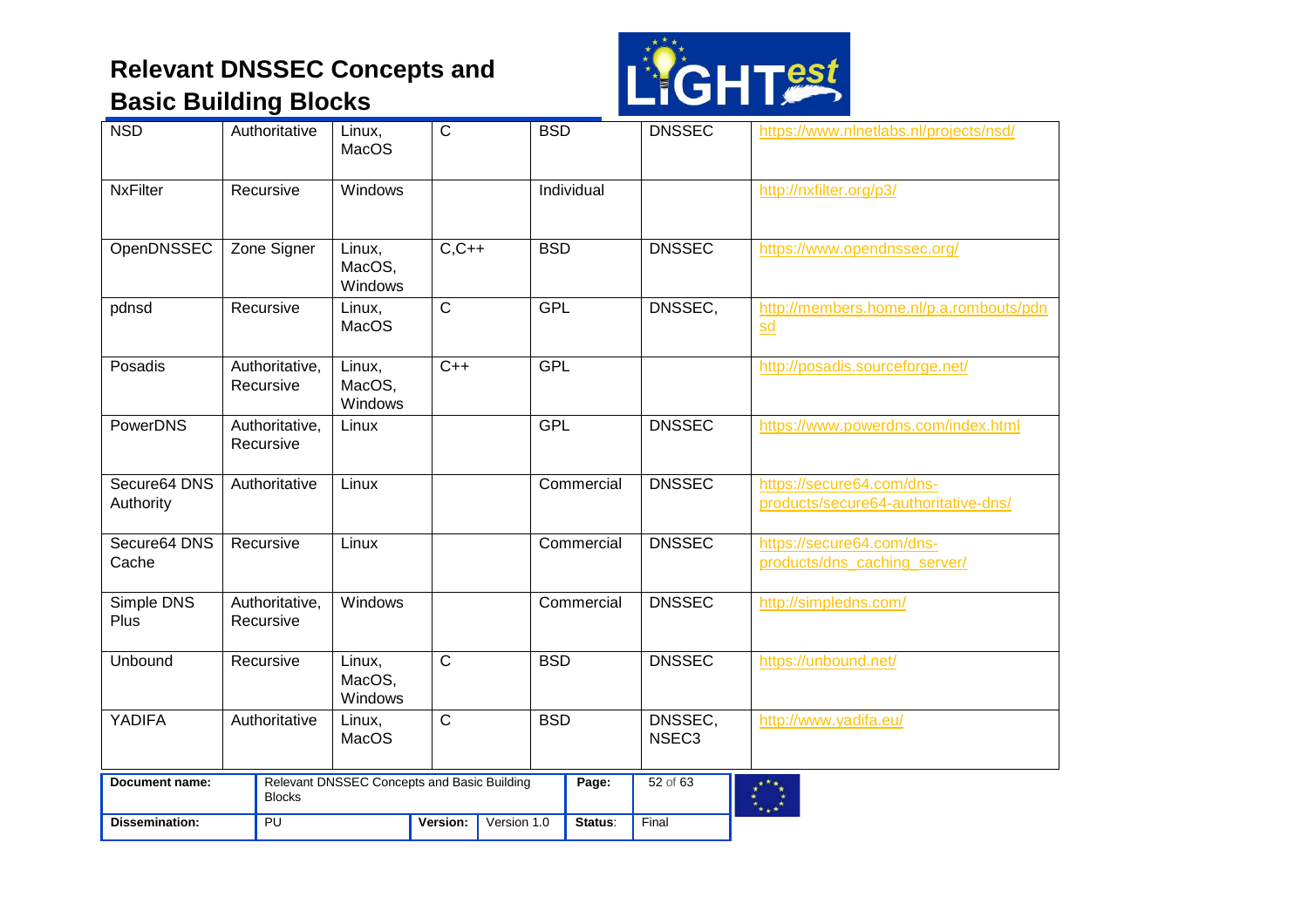

#### <span id="page-52-0"></span>**9.2DNS update libraries**

The results of the market study for DNS update libraries are summarized in alphabetic order in [Table 2.](#page-53-0) In addition, a short description of the products is given in alphabetic order in the following. The information are taken from the corresponding websites listed in [Table 2](#page-53-0) and the links provided in these websites.

**DDClient** is Perl client which is used to update dynamic DNS entries. The client runs on Unix, Linux and Max OS X systems.

**dDNS Broker** (formerly IP Monitor) is a dynamic DNS update client for Mac OS X. It works with more than 40 dynamic DNS service providers.

**DirectUpdate** is a client updater that runs automatically and transparently in the background. It is designed for Windows systems and supports many different dynamic DNS providers.

**DynSite** is an automatic IP updater developed for Windows systems. Dynamic DNS services are supported.

**ez-ipupdate** is a dynamic DNS client, which supports several dynamic DNS protocols and which includes daemon support.

**FreeDNS Update** from Afraid.org is a free client software for dynamic DNS, static DNS subdomain and domain hosting. It is developed for Windows systems using the Microsoft.NET Framework 4 technology.

**inadyn** is a dynamic DNS clients from inatech**.** There are several forks from the original inadyn, e.g **inadyn-mt**, which run on multiple platforms.

**Java Dynamic DNS Client** is a dynamic DNS client, which runs as application or daemon. It is platform independent and requires only that java is enabled.

**NC DNS Updater** for Mac OS X automatically updates IPs for namecheap's dynamic DNS Service. NC DNS Updater runs as a daemon and does not require a logged in user to function.

| Document name: | Relevant DNSSEC Concepts and Basic Building<br><b>Blocks</b> | Page:           | 53 of 63    |         |       |  |
|----------------|--------------------------------------------------------------|-----------------|-------------|---------|-------|--|
| Dissemination: | PU                                                           | <b>Version:</b> | Version 1.0 | Status: | Final |  |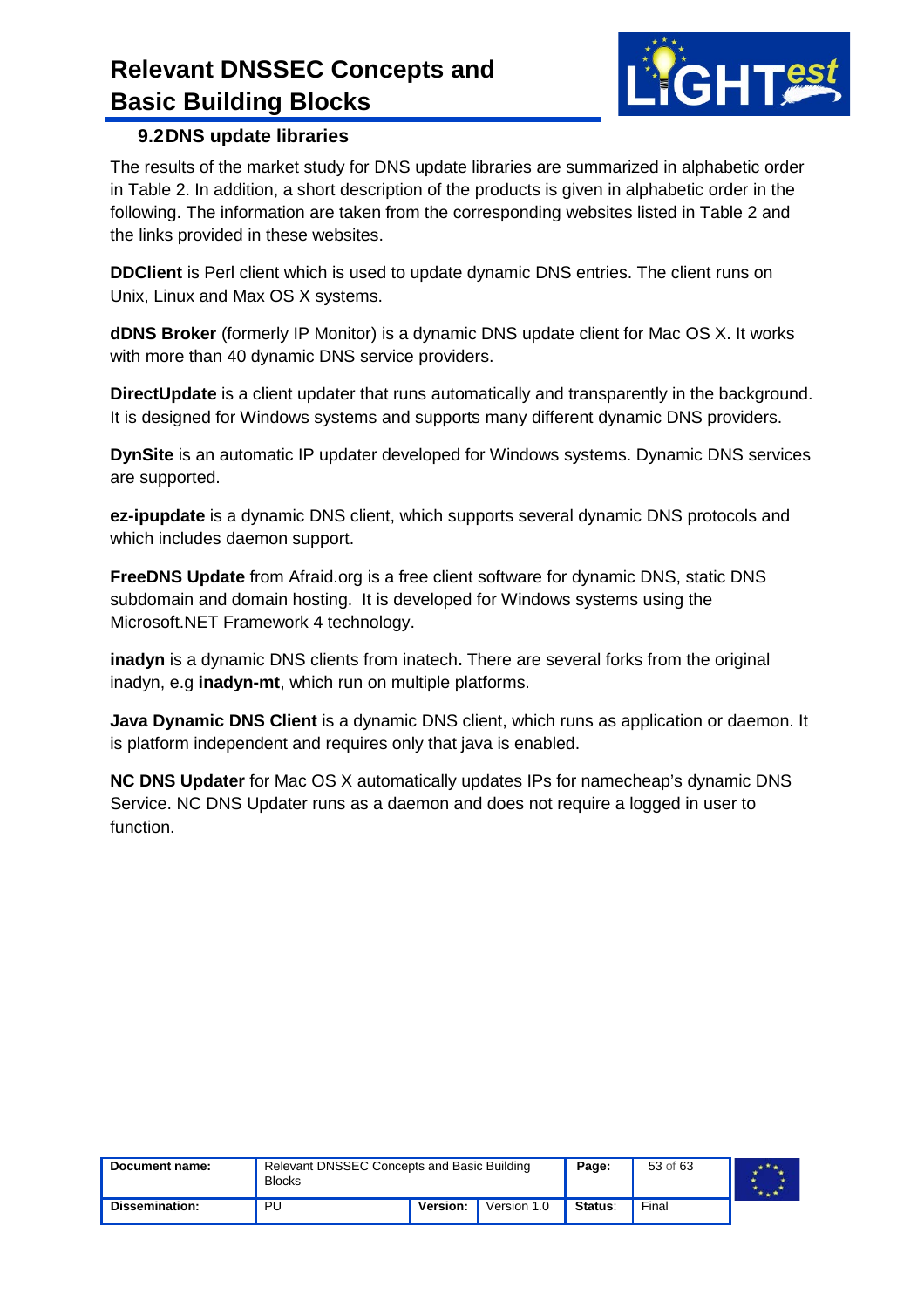

*Table 2: Market overview DNS update libraries*

| <b>Name</b>                       | <b>Platforms</b><br>(Linux, MacOS,<br><b>Windows)</b> | Language      | <b>PublicSource Code</b> | Link                                                                                                  |
|-----------------------------------|-------------------------------------------------------|---------------|--------------------------|-------------------------------------------------------------------------------------------------------|
| <b>DDClient</b>                   | Unix-like                                             | Perl          | <b>GPL</b>               | https://sourceforge.net/p/ddclient/wiki/Home/                                                         |
| dDNS Broker                       | Mac OS X                                              |               | Commercial               | https://itunes.apple.com/de/app/ddns-broker-formerly-ip-<br>monitor/id1050307950?mt=12&ign-mpt=uo%3D4 |
| Direct Update                     | Windows                                               |               | Commercial               | http://www.directupdate.net/                                                                          |
| DynSite for<br>Windows            | Windows                                               | multilinguale | Commercial               | http://noeld.com/dynsite.asp                                                                          |
| ez-ipupdate                       | Linux                                                 | $\mathsf{C}$  | <b>GPL</b>               | https://sourceforge.net/projects/ez-ipupdate/                                                         |
| FreeDNS<br>Update                 | Windows                                               | C#            | <b>GPL</b>               | http://www.nesociety.org/community-services/afraid-updater-service-<br>4/                             |
| Inadyn                            | Linux, Windows,<br>Mac OS X,<br>OpenBSD               | $\mathbf C$   | <b>GPL</b>               | https://sourceforge.net/projects/inadyn-mt/files/                                                     |
| <b>IvmaiDNS</b>                   | Linux, Windows,<br>Solaris                            | Java          | <b>GPL</b>               | http://ivmaidns.sourceforge.net/                                                                      |
| Java Dynamic<br><b>DNS Client</b> | Cross-platform                                        | Java          | <b>LGPL</b>              | http://rzodyndns.sourceforge.net/                                                                     |

<span id="page-53-0"></span>

| Document name:        | <b>Blocks</b> | Relevant DNSSEC Concepts and Basic Building |  |  | 54 of 63 |  |
|-----------------------|---------------|---------------------------------------------|--|--|----------|--|
| <b>Dissemination:</b> | PU            | Version:<br>Version 1.0                     |  |  | Final    |  |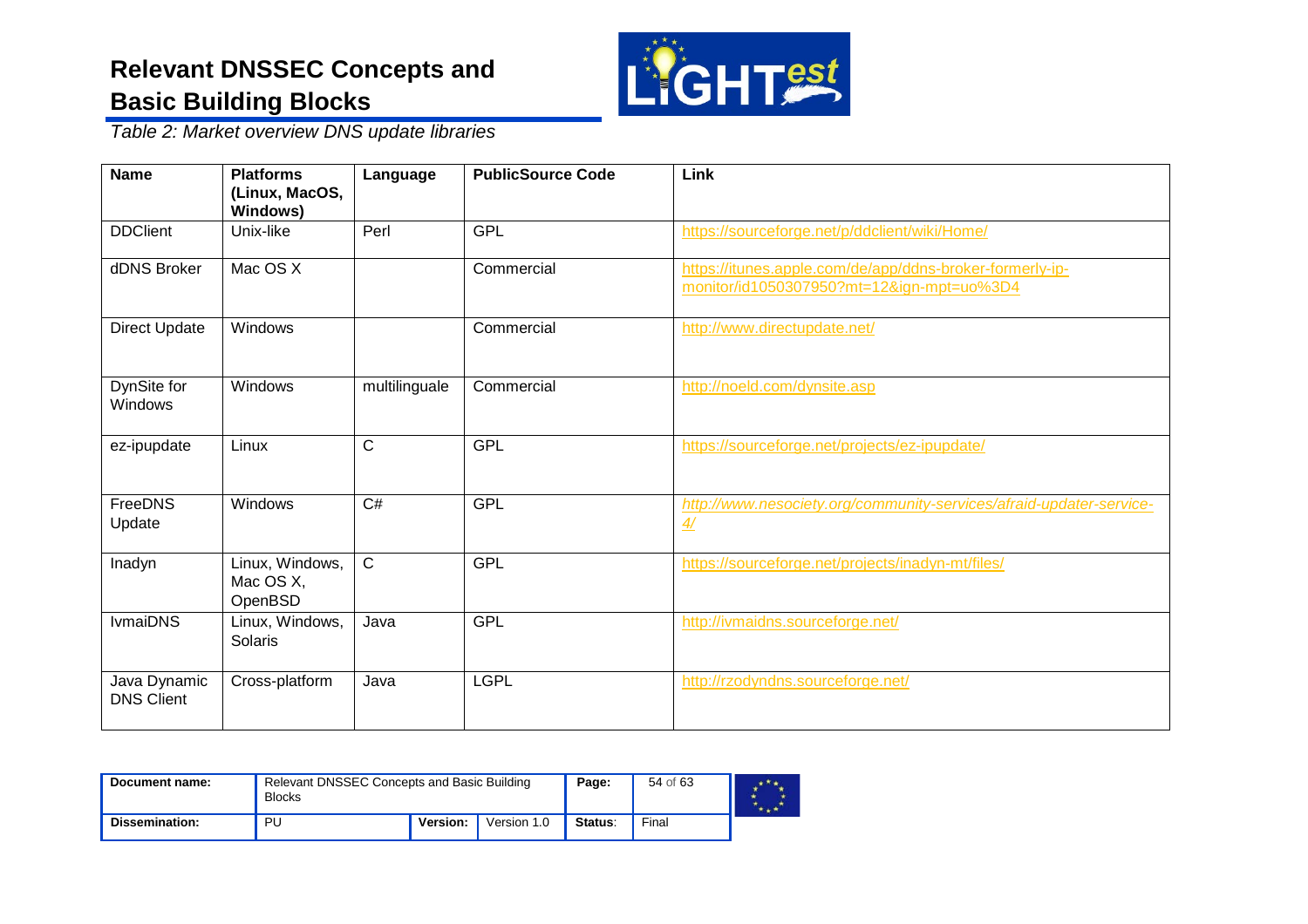

| NC DNS  | Mac OS X | Freeware | https://github.com/aidanamavi/nc-dns-updater |  |
|---------|----------|----------|----------------------------------------------|--|
| Updater |          |          |                                              |  |

| Document name: | Relevant DNSSEC Concepts and Basic Building<br><b>Blocks</b> |                                |  | Page: | 55 of 63 |  |
|----------------|--------------------------------------------------------------|--------------------------------|--|-------|----------|--|
| Dissemination: | PU                                                           | <b>Version:</b><br>Version 1.0 |  |       | Final    |  |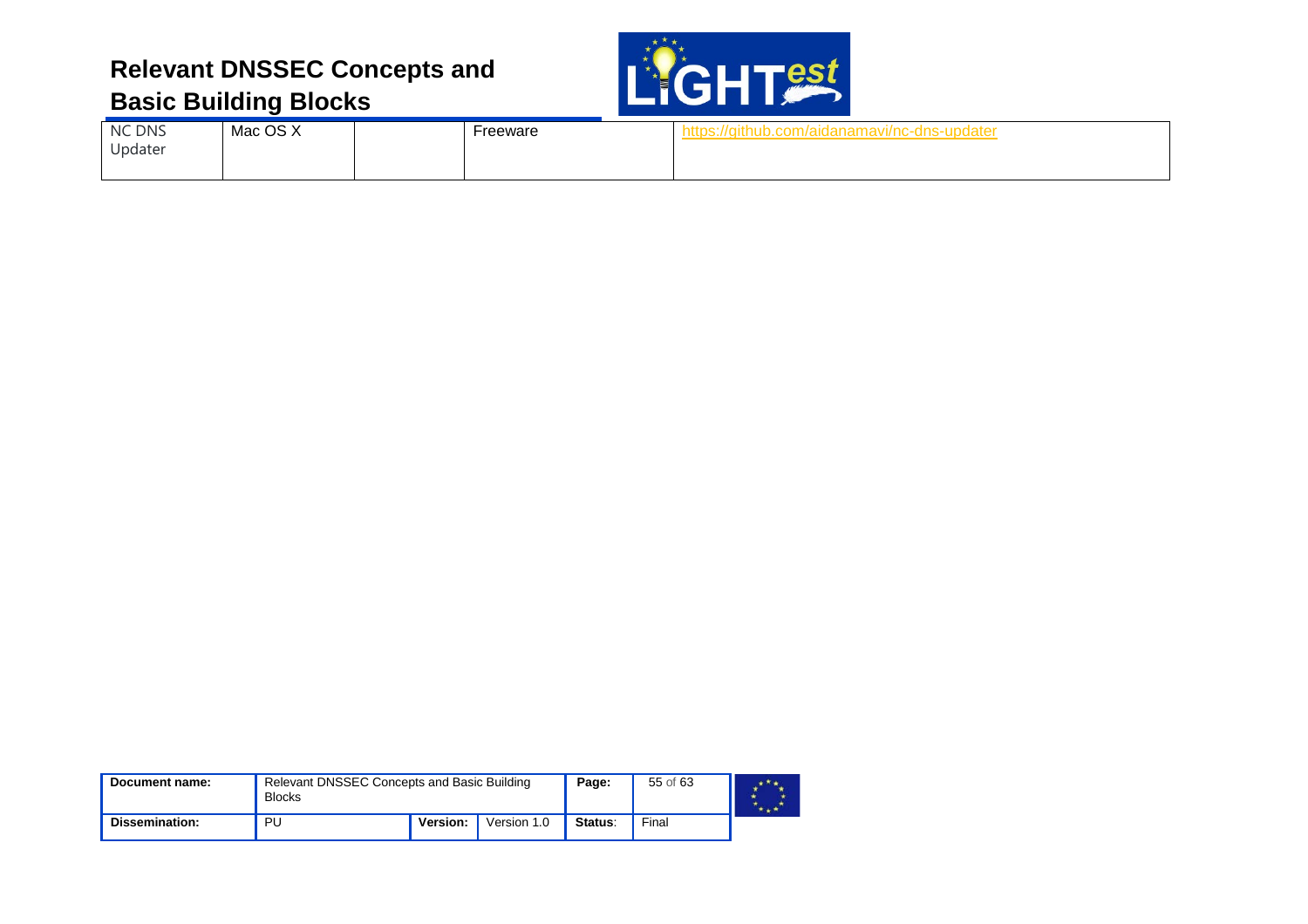

#### <span id="page-55-0"></span>**9.3Verifying resolver libraries**

The results of the market study for verifying resolver libraries are summarized in alphabetic order in [Table 3.](#page-56-0) In addition, a short description of the products is given in alphabetic order in the following. The information are taken from the corresponding websites listed in [Table](#page-53-0)  [2](#page-53-0)[Table 3](#page-56-0) and the links provided in these websites.

**dnsjava** is an implementation of DNS in Java for DNS queries but also for zone transfers and dynamic updates. All record types are supported, including DNSSEC.

**getdns** is an asynchronous DNS API written in C. It makes all types of DNS (inclusive DNSSEC) information easily available and enables end-to-end trust in the DNS architecture.

**IvmaiDNS** is a java DNS client implementation, which consists of a java library and utilities for looking up internet domain names.

| Document name: | <b>Blocks</b> | <b>Relevant DNSSEC Concepts and Basic Building</b> |             |         | 56 of 63 |  |
|----------------|---------------|----------------------------------------------------|-------------|---------|----------|--|
| Dissemination: | PU            | Version:                                           | Version 1.0 | Status: | Final    |  |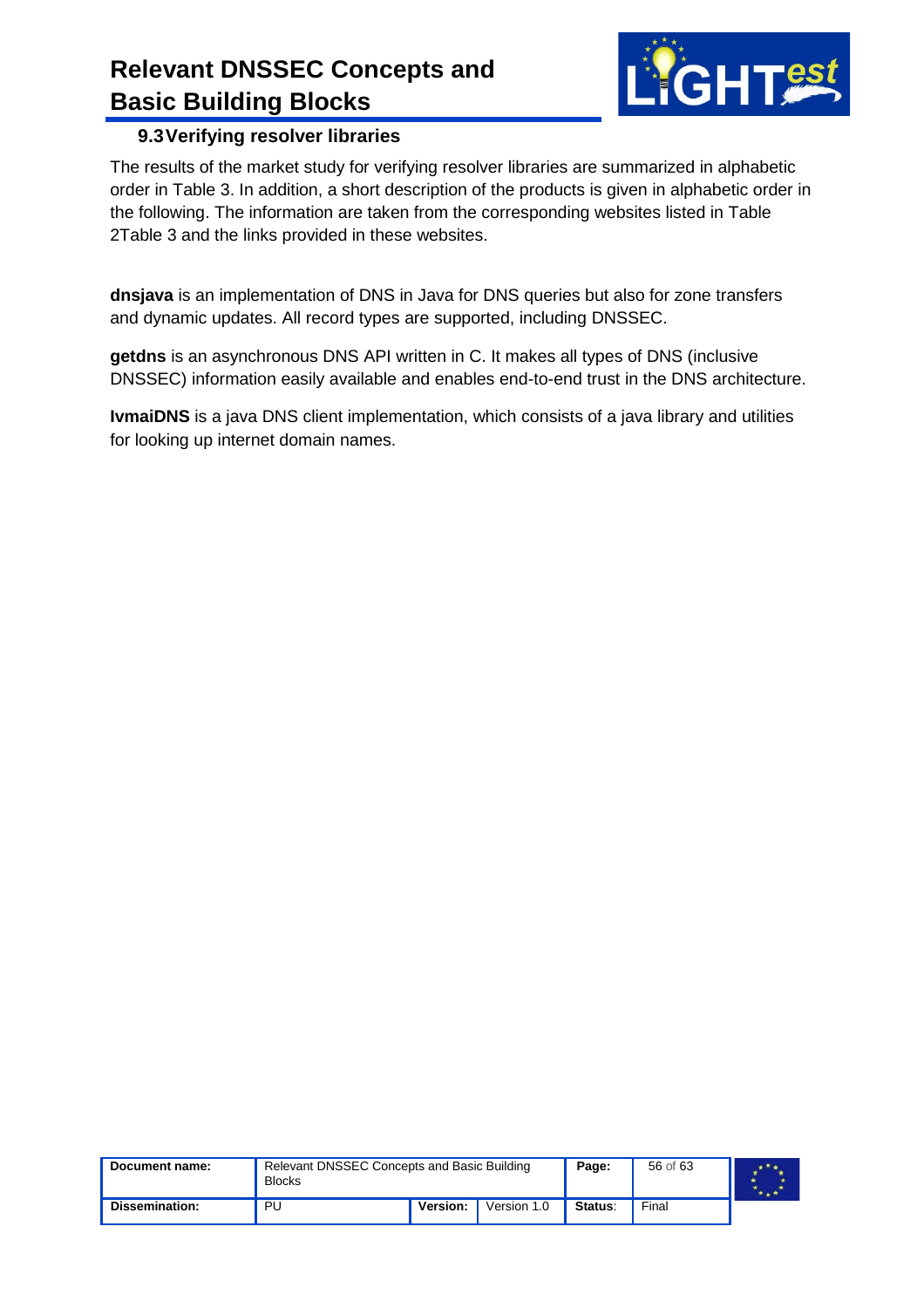

*Table 3: Market overview DNS resolver libraries*

| <b>Name</b>     | <b>Platforms</b><br>(Linux, MacOS,<br><b>Windows)</b> | Language | <b>PublicSource Code</b> | Link                             |
|-----------------|-------------------------------------------------------|----------|--------------------------|----------------------------------|
| dnsjava         | Cross-Platform                                        | Java     | <b>BSD</b>               | http://www.xbill.org/dnsjava/    |
| getDNS          | Linux, Windows, $\mid$ C<br>Mac OS X                  |          | <b>BSD-new</b>           | https://getdnsapi.net/           |
| <b>IvmaiDNS</b> | Linux, Windows,<br>Solaris                            | Java     | <b>GPL</b>               | http://ivmaidns.sourceforge.net/ |

<span id="page-56-0"></span>

| Document name: | Relevant DNSSEC Concepts and Basic Building<br><b>Blocks</b> |                         |  | Page: | 57 of 63 |  |
|----------------|--------------------------------------------------------------|-------------------------|--|-------|----------|--|
| Dissemination: | PU                                                           | Version:<br>Version 1.0 |  |       | Final    |  |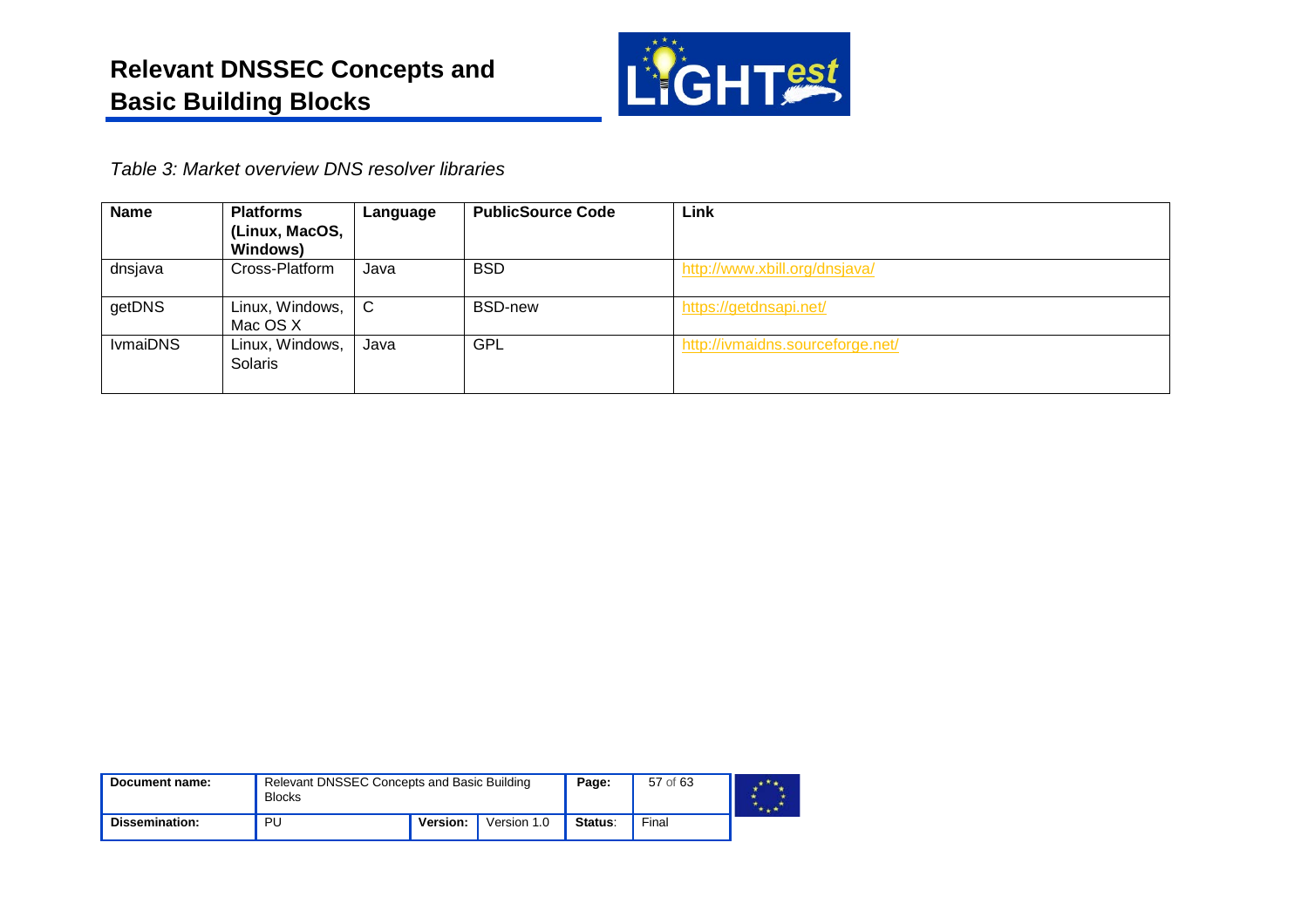

#### <span id="page-57-0"></span>**9.4Options for LIGHTest**

The software overview enables a selection of suitable products for building the LIGHTest reference infrastructure and pilots. According to the objectives of LIGHTest, main criteria for the selection are the following:

- Multi-Platform use,
- BSD or Apache license,
- support of DNSEC extensions.

As both the provisioning software and the trust verifier are intended to be written in Java, the client libraries need to be for that language.

According to the criteria, the following products are suited to be implemented in the LIGHTest infrastructure by the time of writing. The final selection of the implemented components will be made in the corresponding tasks of the work packages 3, 4, 5, and 6.

For the server software used in the reference infrastructure, the combination of NSD, OpenDNSSEC, and Unbound is well suited. As all of these are products maintained by NLNET, experience with deployment and configuration is readily available as well as any additional support should it become necessary.

For the update libraries either lvmaiDNS or the Java Dynamic DNS Client can be used, depending on the eventual design of the provisioning software.

For the verifying resolver libraries, dnsjava is well suited.

| Document name: | <b>Blocks</b>                 | Relevant DNSSEC Concepts and Basic Building |  |         | 58 of 63 |  |
|----------------|-------------------------------|---------------------------------------------|--|---------|----------|--|
| Dissemination: | Version:<br>PU<br>Version 1.0 |                                             |  | Status: | Final    |  |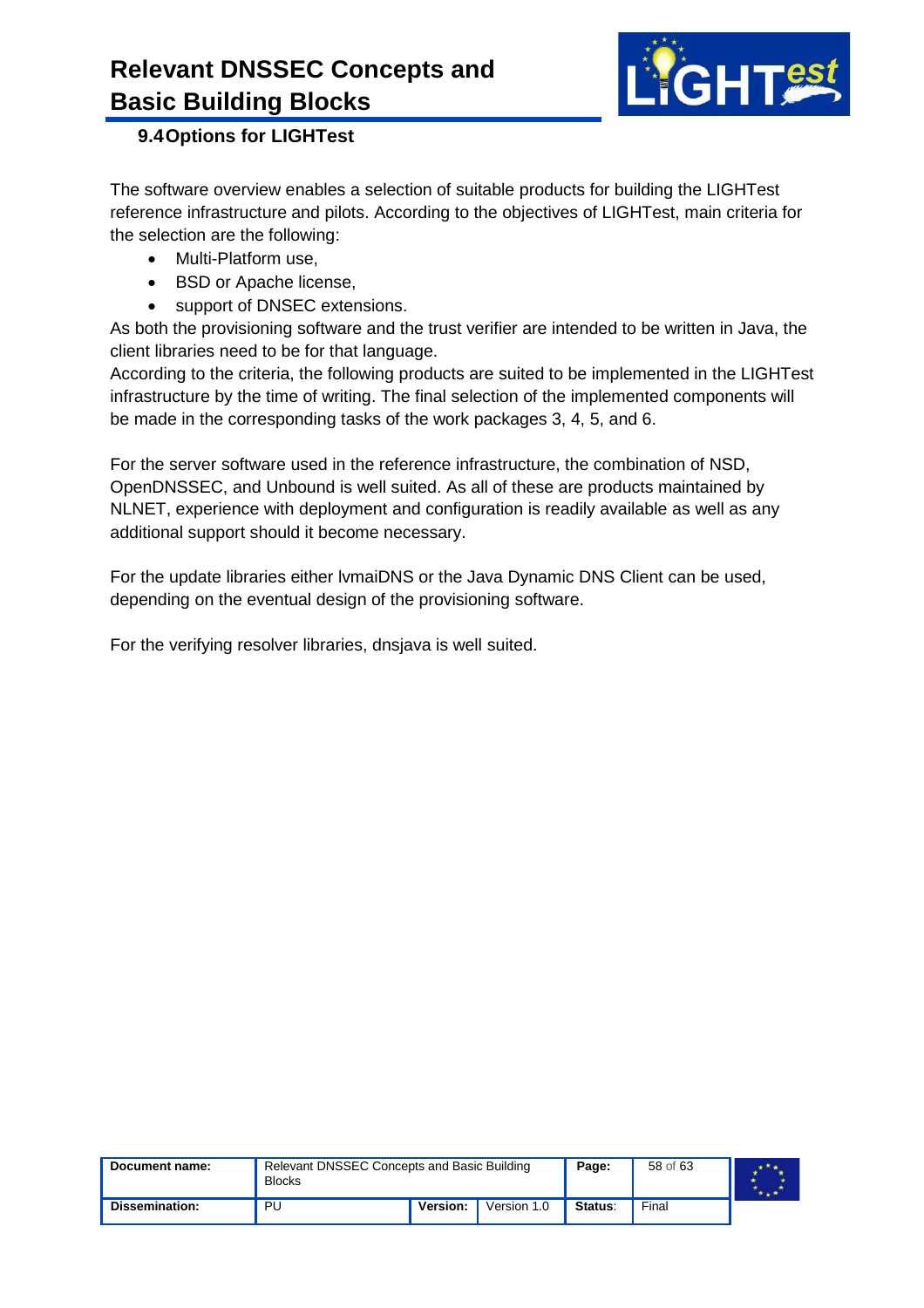

#### <span id="page-58-0"></span>**10. Conclusion and Outlook**

During its look into the Domain Name System, the deliverable has shown that the system is well suited as the foundation for a trust infrastructure for the Internet, provided the design of the infrastructure takes into account some limitations deriving from the design of the DNS itself.

In particular, the deliverable has shown why the DNS should not be used to publish trustrelated information itself but rather use the system only to publish the location of such information. The public nature of the DNS and its lack of any mechanism to limit access to information to authenticated users needs to be considered where sensitive information is involved.

The mechanism to verify the DNS data provided by DNSSEC introduce a high amount of confidence into the authenticity of that data as needed when using this information to verify whether an electronic transaction can or should be trusted.

The deliverable looked at a number of concrete options to include the data to be stored in the DNS as part of LIGHTest. While it found that likely none of the existing extensions can be used as they are, it is likely that they only need small procedural modifications.

The task 3.2, 4.2, and 5.2 will more closely look into how these options apply to the LIGHTest architecture and which concrete modifications will be necessary.

| Document name: | Relevant DNSSEC Concepts and Basic Building<br><b>Blocks</b> |  |  | Page:          | 59 of 63 |  |
|----------------|--------------------------------------------------------------|--|--|----------------|----------|--|
| Dissemination: | <b>Version:</b><br>PU<br>Version 1.0                         |  |  | <b>Status:</b> | Final    |  |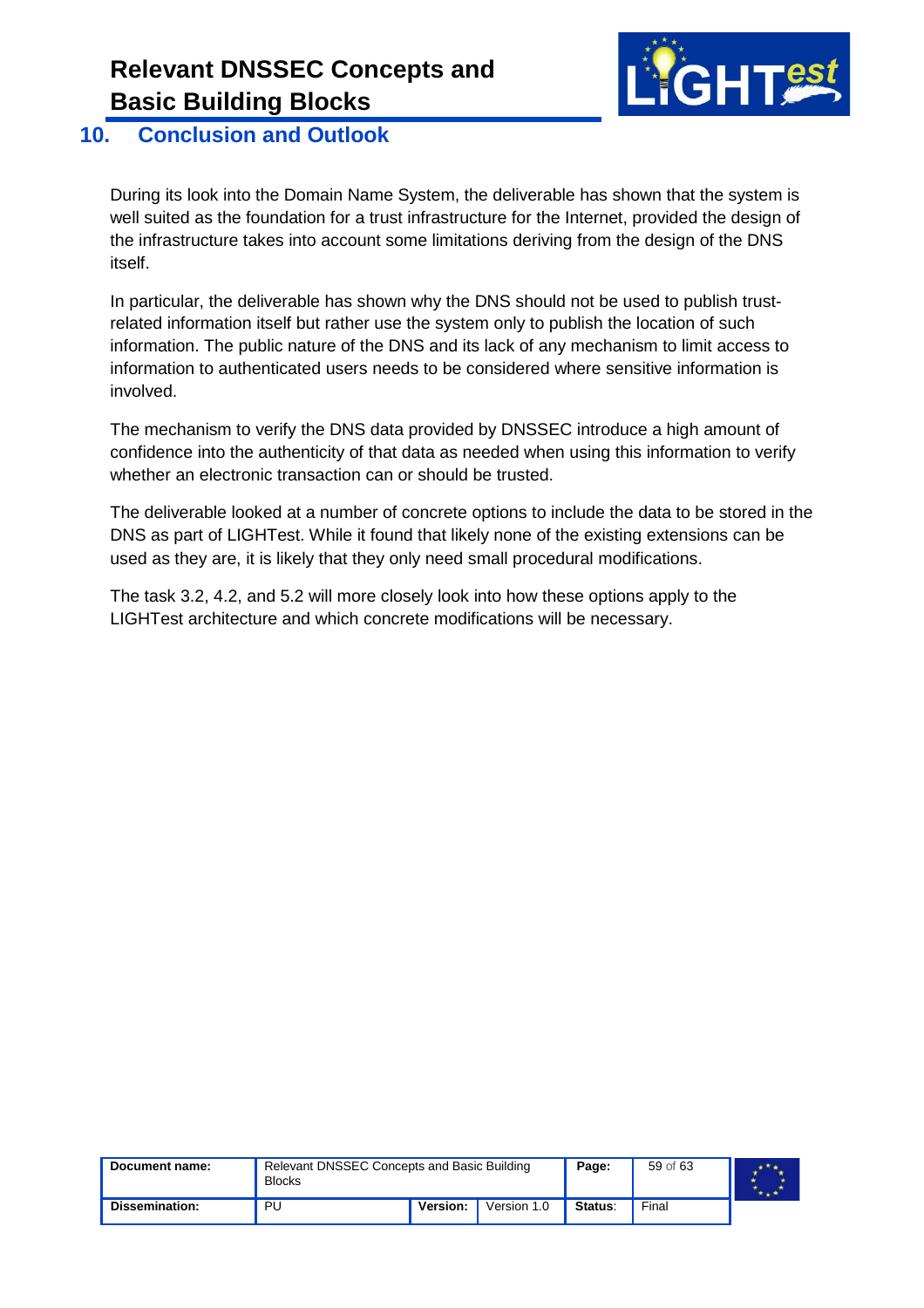

#### <span id="page-59-0"></span>**11. References**

- <span id="page-59-1"></span>[1] P.V. Mockapetris. *Domain names: Concepts and facilities.* RFC 882, Internet Engineering Task Force, November 1983.
- <span id="page-59-2"></span>[2] P.V. Mockapetris. *Domain names: Implementation specification.* RFC 883, Internet Engineering Task Force, November 1983.
- <span id="page-59-3"></span>[3] P.V. Mockapetris. *Domain names – concepts and facilities.* RFC 1034, Internet Engineering Task Force, November 1987.
- <span id="page-59-4"></span>[4] P.V. Mockapetris. *Domain names – implementation and specification.* RFC 1035, Internet Engineering Task Force, November 1987.
- <span id="page-59-5"></span>[5] J. Postel. *Domain Name System Structure and Delegation.* RFC 1591, Internet Engineering Task Force, March 1994.
- <span id="page-59-6"></span>[6] A. Gustafssonn. *Handling of Unknown Resource Record (RR) Types.* RFC 3597, Internet Engineering Task Force, September 2003.
- [7] P. Vixie, S. Thomson, Y. Rekhter, J. Bound. *Dynamic Updates in the Domain Name System (DNS UPDATE).* RFC 2136, Internet Engineering Task Force, April 1997.
- <span id="page-59-8"></span>[8] J. Dickinson, S. Dickinson, R. Bellis, A. Mankin, D. Wessels. *DNS Transport over TCP – Implementation Requirements.* RFC 7766, Internet Engineering Task Force, March 2016.
- <span id="page-59-7"></span>[9] D. Atkins and R. Austein. *Threat Analysis of the Domain Name System (DNS)*. RFC 3833, Internet Engineering Task Force, August 2004.
- <span id="page-59-9"></span>[10] ICANN Security and Stability Advisory Committee (SSAC). *Domain Name Hijacking: Incidents, Threats, Risks, and Remedial Actions.* ICANN, July 2005. <https://archive.icann.org/en/announcements/hijacking-report-12jul05.pdf>
- <span id="page-59-10"></span>[11] National Cybersecurity and Communications Integrity Center. *DDoS Quick Guide.* January 2014. [https://www.us](https://www.us-cert.gov/sites/default/files/publications/DDoS%20Quick%20Guide.pdf)[cert.gov/sites/default/files/publications/DDoS%20Quick%20Guide.pdf](https://www.us-cert.gov/sites/default/files/publications/DDoS%20Quick%20Guide.pdf)
- <span id="page-59-11"></span>[12] R. Gieben, W. Mekking. *Authenticated Denial of Existence in the DNS*. RFC 7129, Internet Engineering Task Force, February 2014.
- <span id="page-59-12"></span>[13] Z. Hu, L. Zhu, J. Heidemann, A. Mankin, D. Wessels, P. Hoffman. *Specification for DNS over Transport Layer Security (TLS).* RFC 8757, Internet Engineering Task Force, May 2016.
- <span id="page-59-13"></span>[14] T. Reddy, D. Wing. *DNS over Datagram Transport Layer Security (DTLS).* RFC 8094, Internet Engineering Task Force, February 2017.
- <span id="page-59-14"></span>[15] *Mozilla CA Certificate Store.* [https://www.mozilla.org/en-](https://www.mozilla.org/en-US/about/governance/policies/security-group/certs/)[US/about/governance/policies/security-group/certs/.](https://www.mozilla.org/en-US/about/governance/policies/security-group/certs/)
- [16] D. Eastlake, O. Gudmundsson. *Storing Certificates in the Domain Name System (DNS).* RFC 2538, Internet Engineering Task Force, March 1999. Obsoleted and replaced by: S. Josefsson. *Storing Certificates in the Domain Name System (DNS)*. RFC 4398, Internet Engineering Task Force, March 2006.
- <span id="page-59-15"></span>[17] J. Schlyter, W. Griffin. *Using DNS to Securely Publish Secure Shell (SSH) Key Fingerprints.* RFC 4255, Internet Engineering Task Force, January 2006.
- <span id="page-59-16"></span>[18] M. Richardson. *A Method for Storing IPsec Keying Material in DNS.* RFC 4025, Internet Engineering Task Force, February 2005.

| Document name: | Relevant DNSSEC Concepts and Basic Building<br><b>Blocks</b> |          |             | Page:   | 60 of 63 |  |
|----------------|--------------------------------------------------------------|----------|-------------|---------|----------|--|
| Dissemination: | PU                                                           | Version: | Version 1.0 | Status: | Final    |  |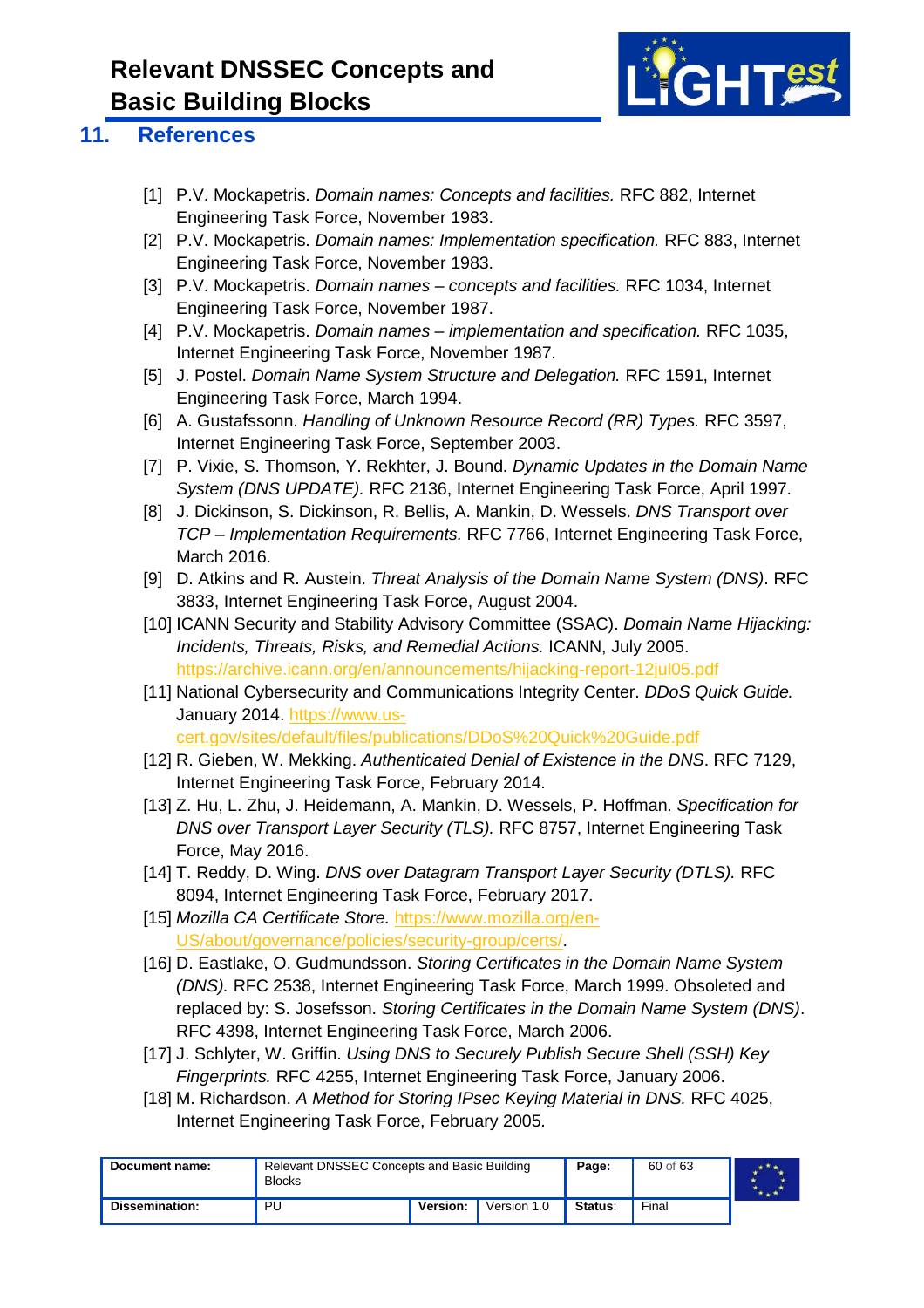

- <span id="page-60-1"></span>[19] P. Hoffman, J. Schlyter. *The DNS-Based Authentication of Name Entities (DANE) Transport Layer Security (TLS) Protocol: TLSA.* RFC 6698, Internet Engineering Task Force, August 2012.
- <span id="page-60-2"></span>[20] O. Gudmundsson. *Adding Acronyms to Simplify Conversations about DNS-based Authentication of Named Entities (DANE).* RFC 7218, Internet Engineering Task Force, April 2014.
- <span id="page-60-3"></span>[21] B. Ramsdell, S. Turner. *Secure/Multipurpose Internet Mail Extensions (S/MIME) Version 3.2 Message Specification.* RFC 5751, Internet Engineering Task Force, January 2010.
- <span id="page-60-4"></span>[22] P. Hoffman, J. Schlyter. *Using Secure DNS to Associate Certificates with Domain Names for S/MIME.* RFC 8162, Internet Engineering Task Force, May 2017.
- <span id="page-60-5"></span>[23] T. Berners-Lee, R. Fielding, L. Masinter. *Uniform Resource Identifier (URI): Generic Syntax.* RFC 3986, Internet Engineering Task Force, January 2005.
- <span id="page-60-6"></span>[24] R. Daniel, M. Mealling. *Resolution of Uniform Resource Identifiers using the Domain Name System.* RFC 2168, Internet Engineering Task Force, June 1997.
- <span id="page-60-7"></span>[25] M. Mealling. *Dynamic Delegation Discovery System (DDDS) Part One: The Comprehensive DDDS.* RFC 3401, Internet Engineering Task Force, October 2002.
- <span id="page-60-8"></span>[26] S. Bradner, L. Conroy, K. Fujiwara. *The E.164 to Uniform Resource Identifiers (URI) Dynamic Delegation Discovery System (DDDS) Application (ENUM).* RFC 6116, Internet Engineering Task Force, March 2011.
- <span id="page-60-9"></span>[27] International Telecommunication Union. *The International Public Telecommunication Numbering Plan.* Recommendation ITU-T E.164, Edition 6.0, November 2010.
- <span id="page-60-10"></span>[28] R. Buckley, D. Venable, L. McIntyre, G. Parsons, J. Rafferty. *File Format for Internet Fax.* RFC 3949, Internet Engineering Task Force, February 2005.
- <span id="page-60-11"></span>[29] Jeffrey Friedl. *Mastering Regular Expressions.* 3rd edition, O'Reilly Media, August 2006.
- <span id="page-60-12"></span>[30] P. Falstrom, O. Kolkman. *The Uniform Resource Identifier (URI) DNS Resource Record.* RFC 7553, Internet Engineering Task Force, June 2015.
- <span id="page-60-0"></span>[31] Robert Charetter. *DigiNotar Certificate Authority Breach Crashes e-Government in the Netherlands.* IEEE Spectrum Online, September 2011. [http://spectrum.ieee.org/riskfactor/telecom/security/diginotar-certificate-authority](http://spectrum.ieee.org/riskfactor/telecom/security/diginotar-certificate-authority-breach-crashes-egovernment-in-the-netherlands)[breach-crashes-egovernment-in-the-netherlands](http://spectrum.ieee.org/riskfactor/telecom/security/diginotar-certificate-authority-breach-crashes-egovernment-in-the-netherlands)

| Document name: | Relevant DNSSEC Concepts and Basic Building<br><b>Blocks</b> |                         |  | Page: | 61 of 63 |  |
|----------------|--------------------------------------------------------------|-------------------------|--|-------|----------|--|
| Dissemination: | ΡU                                                           | Version:<br>Version 1.0 |  |       |          |  |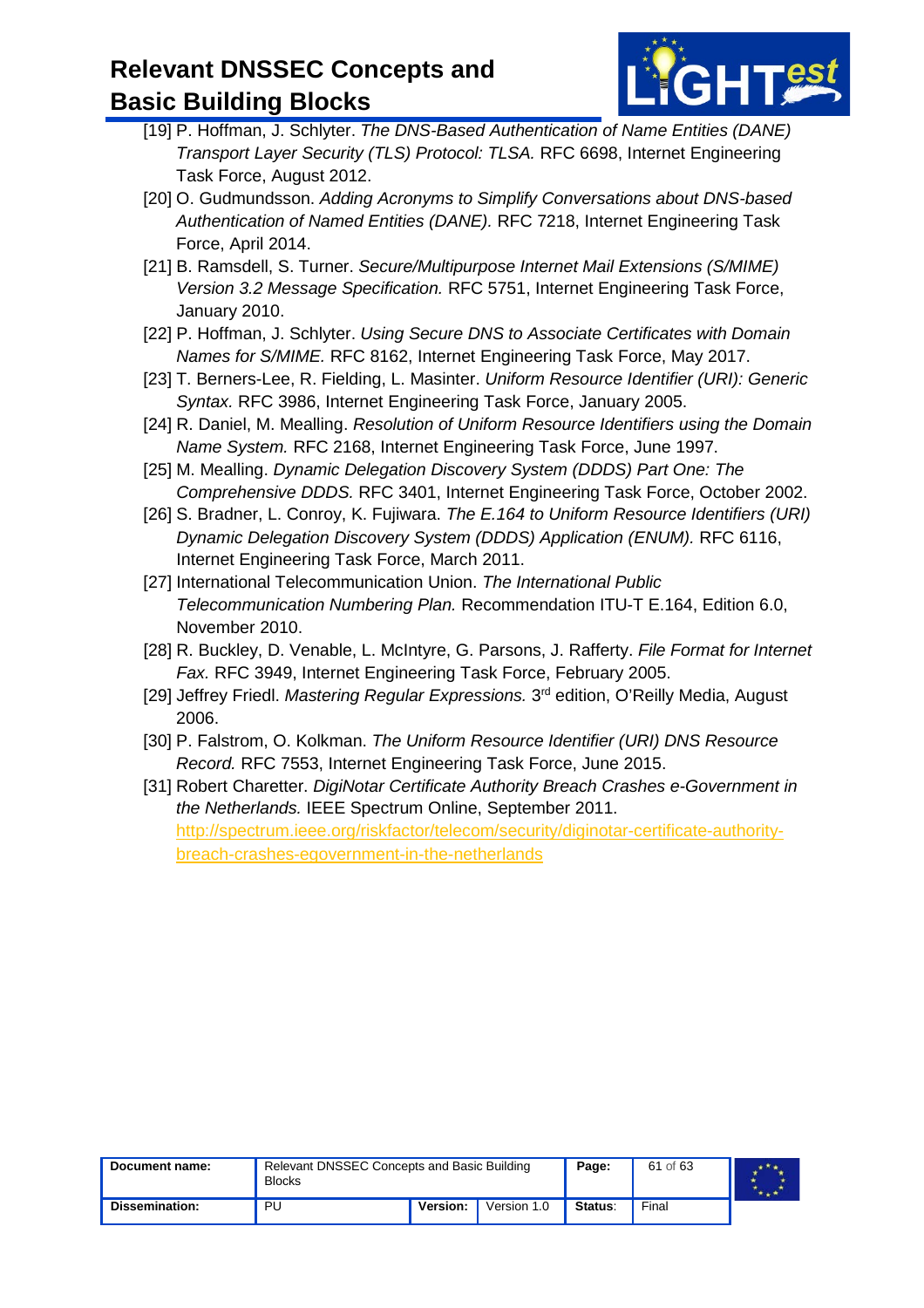

#### <span id="page-61-0"></span>**12. Project Description**

#### **LIGHTest project to build a global trust infrastructure that enables electronic transactions in a wide variety of applications**

An ever increasing number of transactions are conducted virtually over the Internet. How can you be sure that the person making the transaction is who they say they are? The EU-funded project LIGHTest addresses this issue by creating a global trust infrastructure. It will provide a solution that allows one to distinguish legitimate identities from frauds. This is key in being able to bring an efficiency of electronic transactions to a wide application field ranging from simple verification of electronic signatures, over eProcurement, eJustice, eHealth, and law enforcement, up to the verification of trust in sensors and devices in the Internet of Things.

Traditionally, we often knew our business partners personally, which meant that impersonation and fraud were uncommon. Whether regarding the single European market place or on a Global scale, there is an increasing amount of electronic transactions that are becoming a part of peoples everyday lives, where decisions on establishing who is on the other end of the transaction is important. Clearly, it is necessary to have assistance from authorities to certify trustworthy electronic identities. This has already been done. For example, the EC and Member States have legally binding electronic signatures. But how can we query such authorities in a secure manner? With the current lack of a worldwide standard for publishing and querying trust information, this would be a prohibitively complex leading to verifiers having to deal with a high number of formats and protocols.

The EU-funded LIGHTest project attempts to solve this problem by building a global trust infrastructure where arbitrary authorities can publish their trust information. Setting up a global infrastructure is an ambitious objective; however, given the already existing infrastructure, organization, governance and security standards of the Internet Domain Name System, it is with confidence that this is possible. The EC and Member States can use this to publish lists of qualified trust services, as business registrars and authorities can in health, law enforcement and justice. In the private sector, this can be used to establish trust in interbanking, international trade, shipping, business reputation and credit rating. Companies, administrations, and citizens can then use LIGHTest open source software to easily query this trust information to verify trust in simple signed documents or multi-faceted complex transactions.

The three-year LIGHTest project starts on September 1st and has an estimated cost of almost 9 Million Euros. It is partially funded by the European Union's Horizon 2020 research and innovation programme under G.A. No. 700321. The LIGHTest consortium consists of 14 partners from 9 European countries and is coordinated by Fraunhofer-Gesellschaft. To reach out beyond Europe, LIGHTest attempts to build up a global community based on international standards and open source software.

| Document name: | Relevant DNSSEC Concepts and Basic Building<br><b>Blocks</b> |                         |  | Page: | 62 of 63 |  |
|----------------|--------------------------------------------------------------|-------------------------|--|-------|----------|--|
| Dissemination: | PU                                                           | Version:<br>Version 1.0 |  |       |          |  |